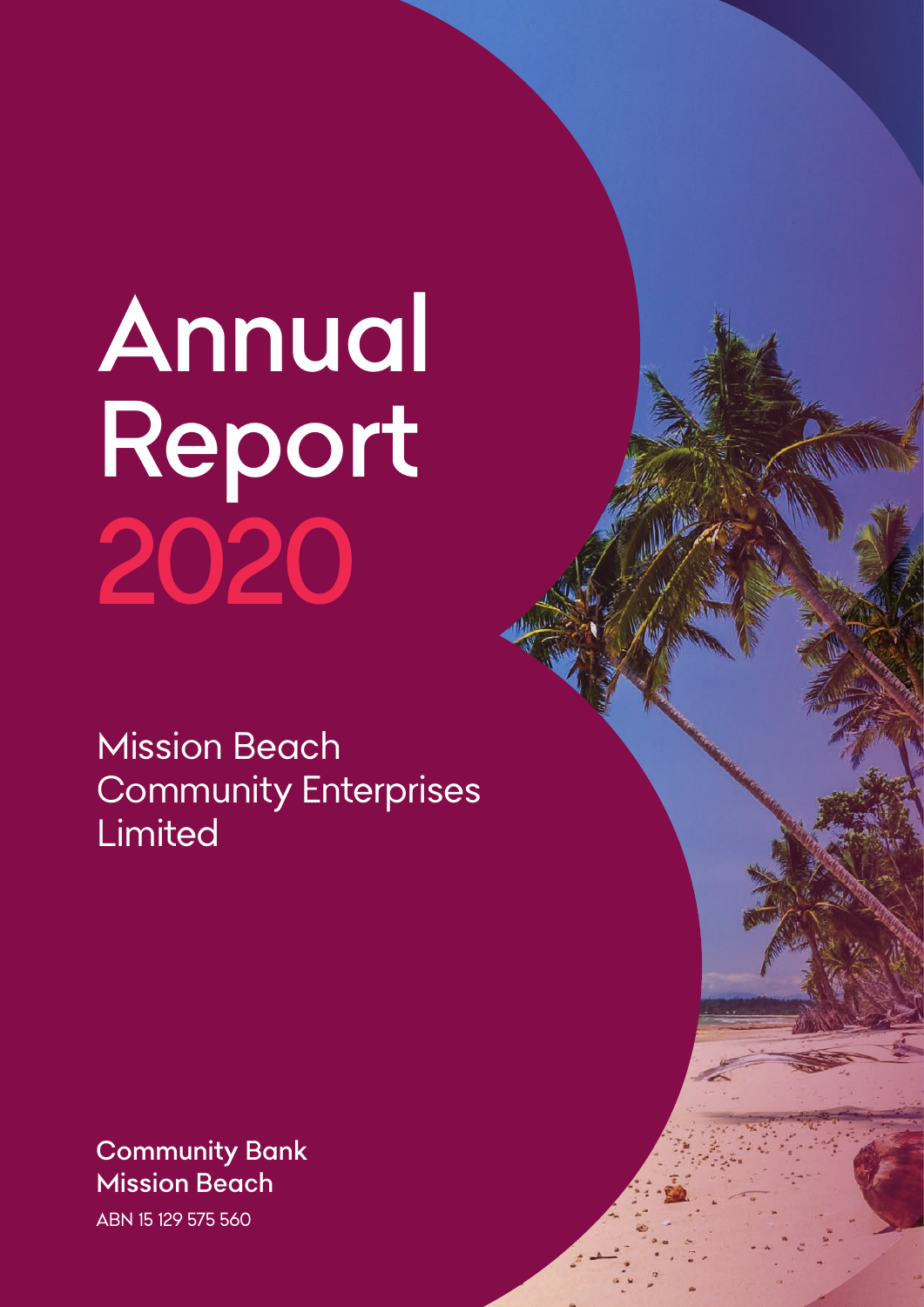# *Contents*

| Chair's report                          | $\mathbf{2}^{\prime}$   |
|-----------------------------------------|-------------------------|
| Manager's report                        | $\overline{\mathbf{A}}$ |
| <b>Bendigo and Adelaide Bank report</b> | 6                       |
| Directors' report                       | 7                       |
| Auditor's independence declaration      | 12 <sup>2</sup>         |
| <b>Financial statements</b>             | 13 <sup>°</sup>         |
| Notes to the financial statements       | 17                      |
| Directors' declaration                  | 40                      |
| Independent audit report                | 41                      |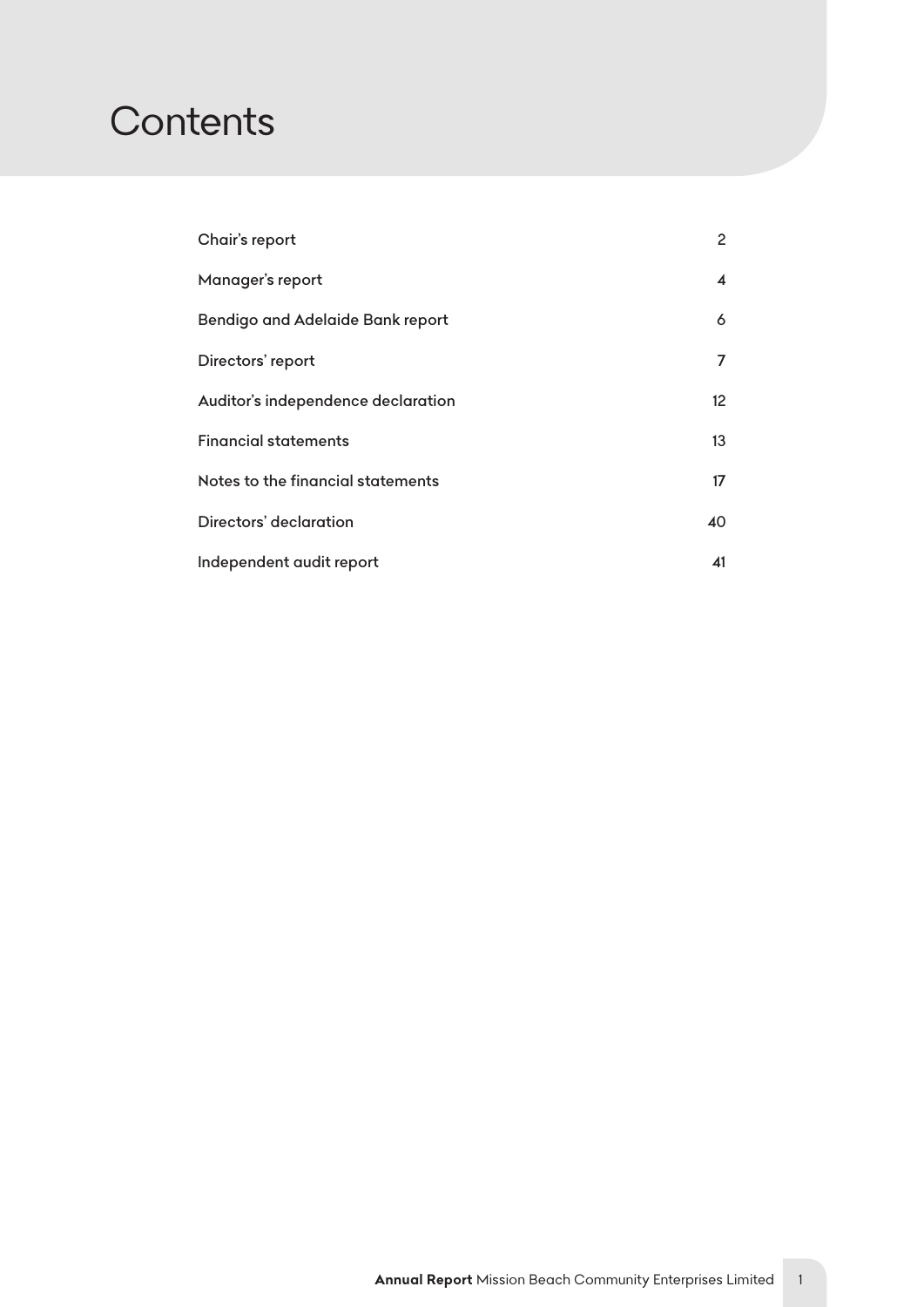# <span id="page-2-0"></span>**Chair's report**

# *For year ending 30 June 2020* Our branch manager Rosie Harris has remained dedicated and focused during the past year. Rosie has

This past 2019/20 financial year has seen unprecedented times due to the COVID-19 pandemic. We are fortunate our business model has still managed to generate a profit during these uncertain economic times.

Our Branch Manager, Rosie Harris has remained dedicated and focused during the past year. Rosie has been working hard to further grow our business in the local area while also working on her own professional development within the business.<br>

Our branch has managed to post some positive financial results for the financial year ended 30 June 2020, despite the challenges faced. The 2019/20 year saw after tax profit of \$9,673. This is a decrease of 80% on our previous<br>. *year after tax profit of \$47,571. This result has been predominantly due to a decrease in our revenue, a lot of which*  can be attributed to loan pay downs as a result of the various settlements throughout the year of properties in the area to the Mayfair 101 group. This has also affected our growth for the year. It has remained stagnant as not enough new business has been written throughout the year to counteract the multitude of lending pay downs.

Our positive financial result has allowed us to declare a dividend once again to be paid to our shareholders of *.01 cent per share. Although a modest return, the Board feels that to be able to still pay a dividend given the*  current economic climate is testament to the resilience of our business model. The Board will again be striving to increase returns to our shareholders in the coming financial year.

l would like to highlight how far our Community Bank has come in the last ten years. You can see in Table 1 that our revenue has continued an upward trend along with our Result after income tax (with the only exception being the *past financial year). Expenses have remained quite constant over the past 10 years.*



Table 1 *Table 1*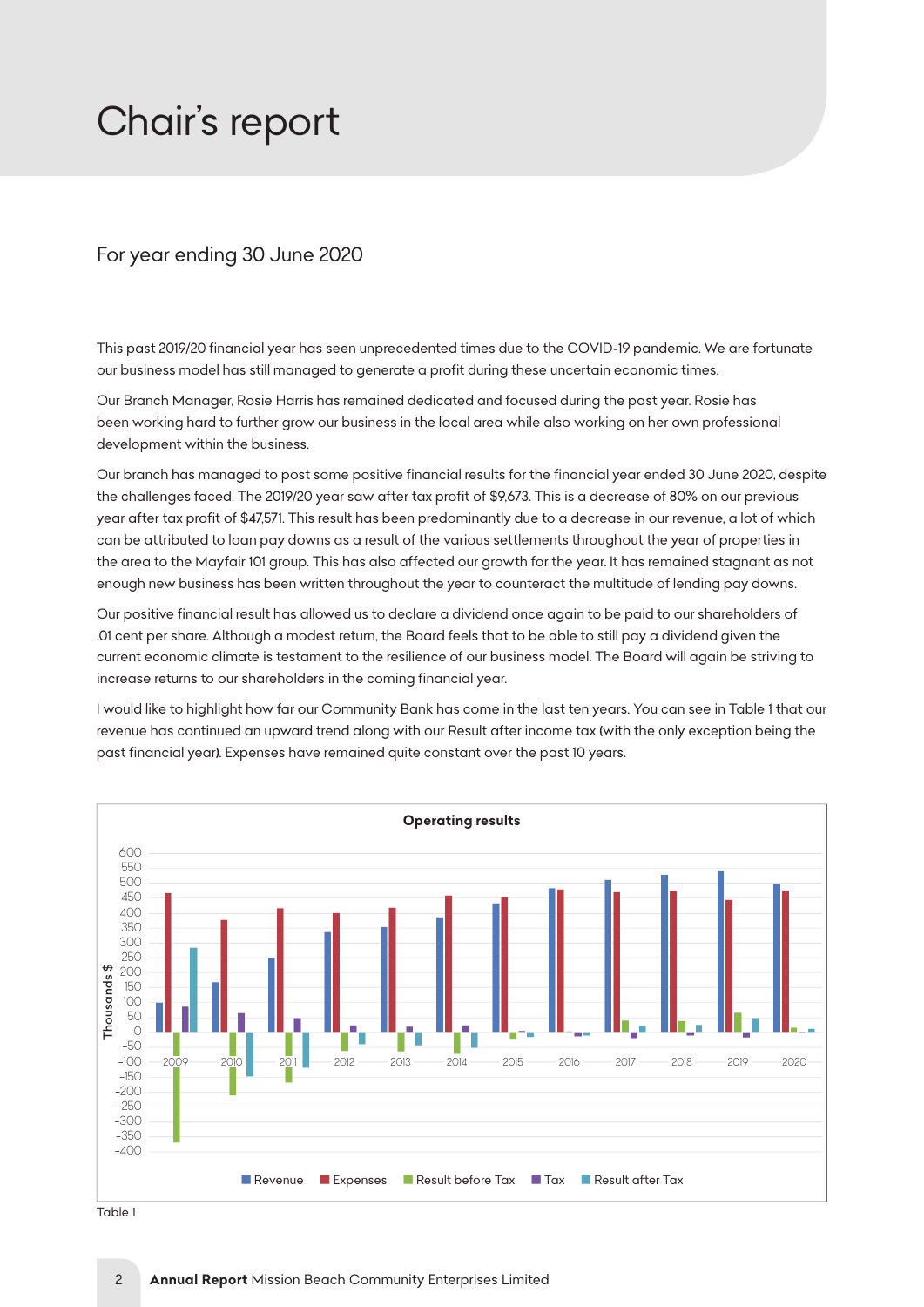# *Chair's report (continued)*

*We again send a special thank you to our branch team for their wonderful customer service. The Board has this year had many instances where we have received really positive feedback regarding our team going the extra mile to assist our customers.*

*To our fantastic volunteer Board members throughout the year of Leah Mangano, Cate Heys, Neil Gabiola,*  Gurbindar Singh, Kate Hatten and Richard Giullany. I sincerely thank you for your invaluable contribution to our *Board and for giving up your time for the benefit of our local community.*

*We must also thank our franchise partner Bendigo and Adelaide Bank Limited. The Community Bank concept is one which is unique and provides us with a real point of difference from the other major banks. The model* allows us to reward not only our shareholders but also our community with our success. I once again call to all *shareholders and the wider community that if you don't already bank with us then please consider doing so and your banking will have a direct impact on the benefits that our beautiful community can receive from us.*

*Looking forward to another positive year for both our bank and our local community.*

*Kelly Cavallaro Chair Mission Beach Community Bank Branch*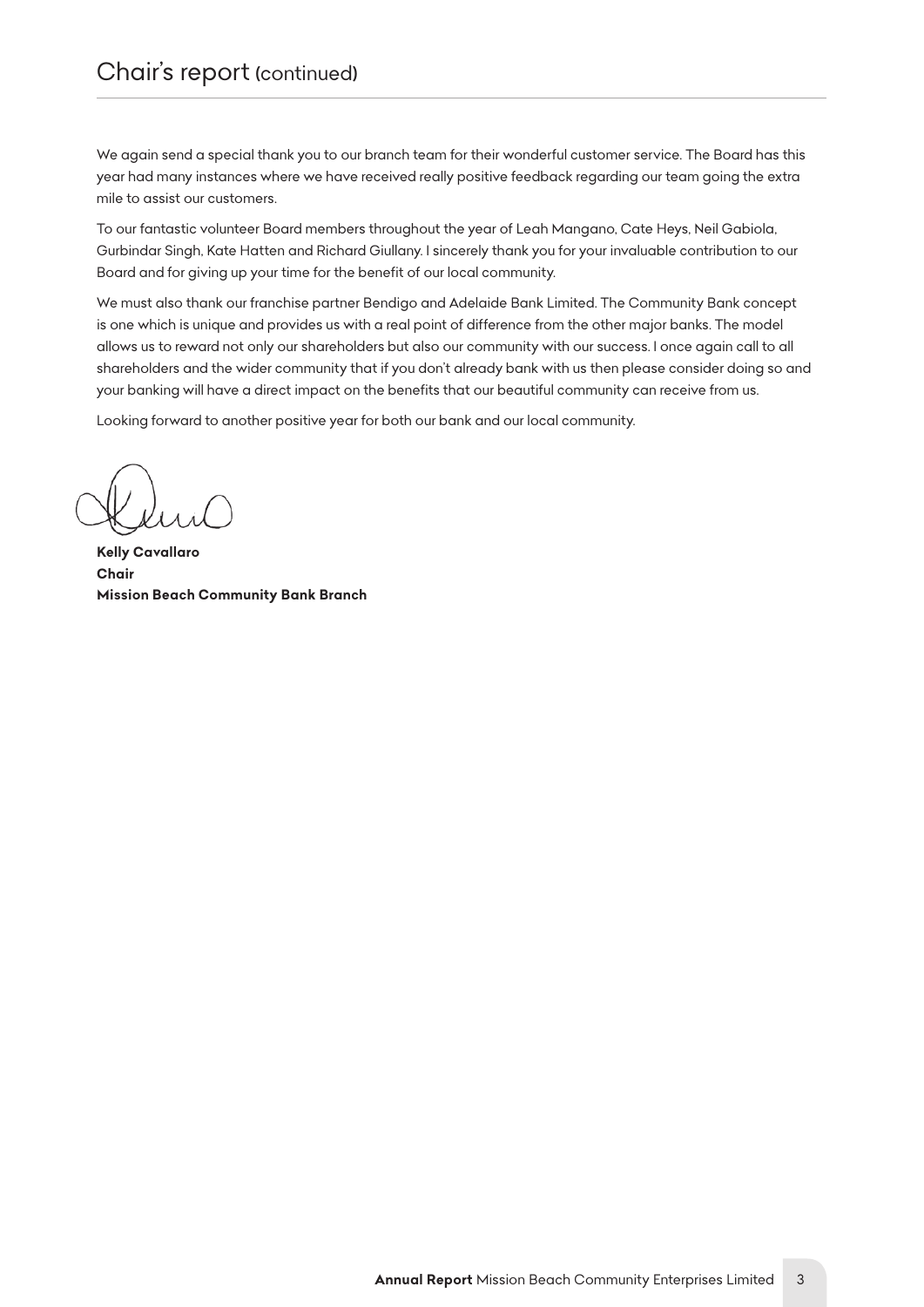# <span id="page-4-0"></span>*Manager's report*

### *For year ending 30 June 2020*

*To say the past 12 months have been an interesting time would be an understatement. Between staff changes, a global pandemic and the twists and turns life throws at you, we have still been able to rise above and overcome many of the obstacles thrown our way.* 

*With all the restrictions put in place due to COVID-19, we have been very successful in assisting our customer's through the pandemic by offering loan and credit card repayment grace periods as well as educating our customers on our internet banking platforms and the benefits of debit cards while ensuring their safety and security as our utmost priority.* 

*We have had to implement social distancing measures in the branch so our customers can continue to come in*  to do banking and our staff can remain healthy and be able to help our customers. These restrictions have not *stopped us from identifying business opportunities and the multiple government incentives have seen an increase in our lending applications.* 

*We are doing our best to grow with the times and not allowing COVID-19 to stop us from giving our customer's the standard of excellent customer service they have become accustomed to.* 

*My staff and I are trying our best to grow our business and help this business and our community prosper, however, we do require your (the shareholders) help. As you may be aware our share registry system was taken over by AFS as of December 2019 who require your updated information. There is a new form to be completed which you should have recently received via email. This form can be completed either on the share registry online platform by registering for Registry Direct, or in branch. Please contact our staff if you require any assistance, as we would love to see you rewarded for your loyalty and patience.* 

As stated previously, this year has seen some ups and downs. Some of the ups I would like to highlight are the *school reading program implemented with Mission Beach State School prep classes. For one hour a week a staff member would attend the school and practice reading one-on-one with a member of the class. We have had to postpone due to COVID-19 but are very eager to get back out in the community.* 

*We are also pleased to introduce our new Customer Relationship Officer, Stefanie Raiti and our new Customer Service Officer, Emily Kelly.* 

*Stefanie is well-known in the local community due to owning the local florist before joining the Bendigo Bank team. Before coming to Mission Beach, Stef was employed at the Community Bank Cardwell & District and*  understands the importance of contributing locally. Prior to opening her own business, Stef had five years banking *experience and has brought a wealth of knowledge to her role and to the team.* 

*Emily has lived in the area for four years and has been able to bring a fresh prospective to the branch. Emily has really taken on the role in full force and is always happy to assist our customer in whatever way she is able.* 

*On top of new faces in the branch, Bendigo Bank itself has had a brand refresh. This has been an exciting change*  to the company and been able to give a new life to our team and products that we are very excited to offer to our *customers and community.*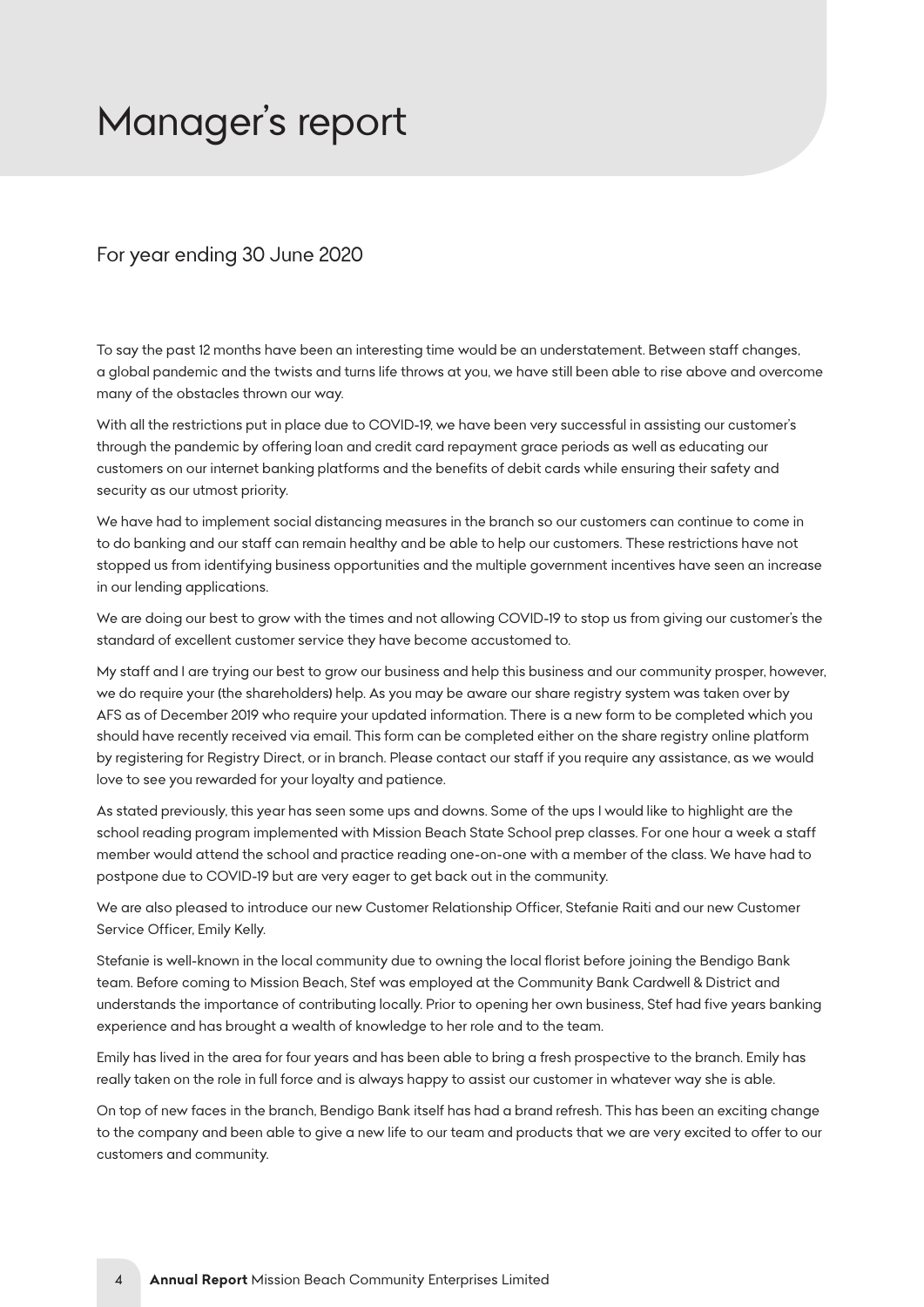*We are pleased to have been able to welcome several new customers that have come to us from local advocates within our community, for whom we are very grateful.* 

*With Bendigo Bank being the Better Big Bank, we look forward to what the next financial year has in store and are excited to continue supporting this community and having the support reciprocated.* 

*Thank you to the Board of Directors who all volunteer their time and expertise in keeping the business running well and ensuring we are able to return profits back to our local community.*

*Rosie Harris Branch Manager Mission Beach Community Bank Branch*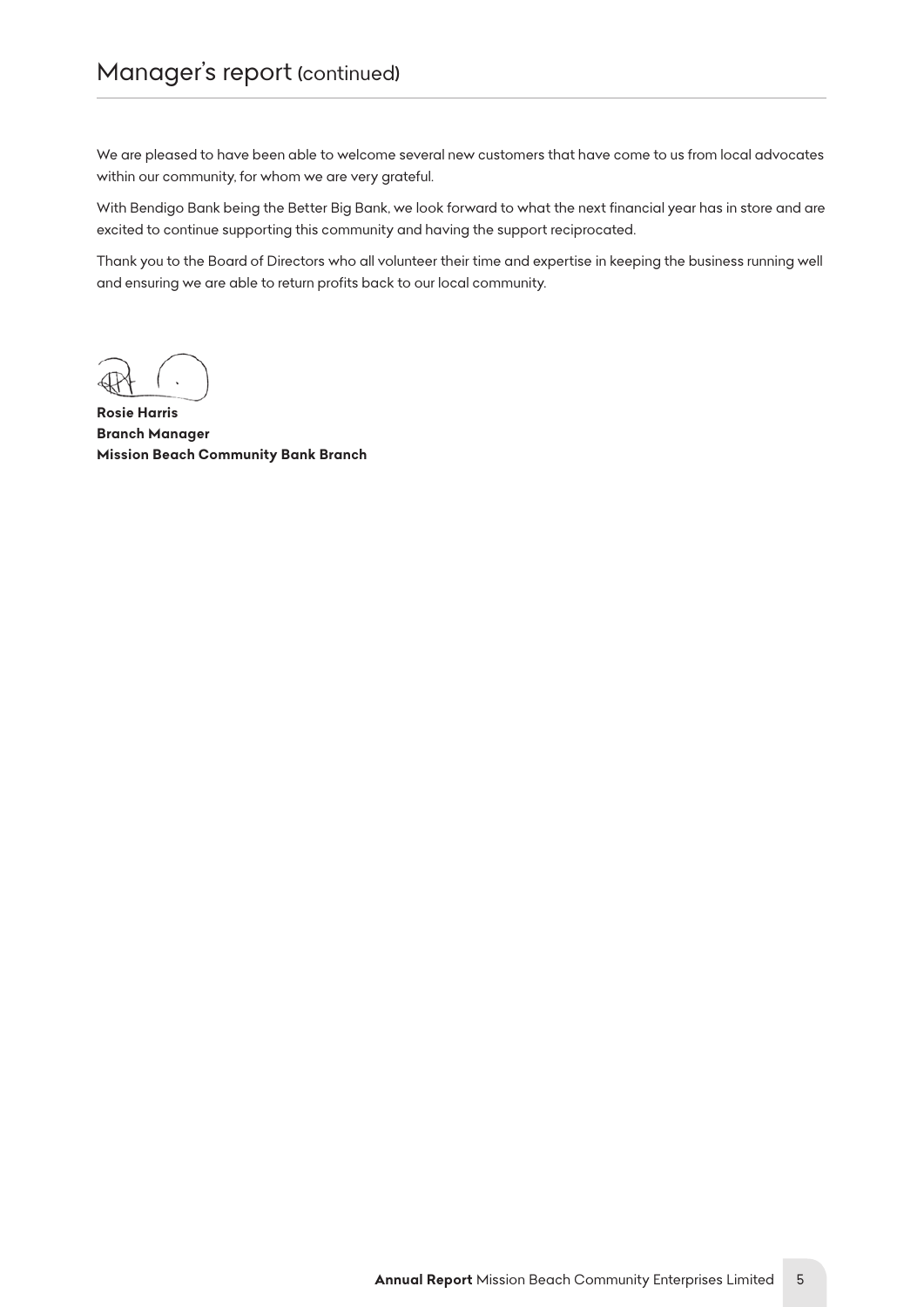# <span id="page-6-0"></span>*Bendigo and Adelaide Bank report*

## *For year ending 30 June 2020*

*In the 20-plus years since the opening of the very first Community Bank branch, it's fair to say we haven't seen a year quite like 2020.* 

*After many years of drought, the 2019 calendar year ended with bushfires burning across several states. A number of our Community Bank companies were faced with an unprecedented natural disaster that impacted lives, homes, businesses and schools in local communities.* 

*As fires took hold, Bendigo and Adelaide Bank's head office phones started to ring, emails came in from all over the world and our customers, and non-customers, headed into our branches to donate to an appeal that we were still in the process of setting up.* 

*Our reputation as Australia's most trusted bank and the goodwill established by 321 Community Bank branches across the country meant that people instinctively knew that Bendigo, and our Community Bank partners, would be there to help. An appeal was established and donations were received in branch and online from 135,000 donors from all around the world. More than \$45 million was donated.* 

*Just as the fires had been extinguished and the Bank's foundation was working with government, not-for-profit organisations and impacted communities to distribute donations, the global COVID-19 pandemic arrived.* 

*The impact of this pandemic was, and continues to be, more than about health. The impacts are far-reaching and banking is not immune. Your support as a shareholder, and a customer, of your local Community Bank company has never been so important.* 

*You should be proud of your investment in your local Community Bank company. As the Australian workforce had to adjust its way of working, your Community Bank branch staff were classified as essential workers and turned up for work every day throughout the pandemic to serve your local customers.* 

*Your Community Bank company, led by your local Directors, were committed to supporting local economies. Often it was the little things like purchasing coffees and meals from local cafes, not only for their branch staff but*  for other essential workers (teachers, nurses, hospital support staff, ambulance and police officers and aged care *workers). This not only supported essential workers also supported many local businesses when they needed it the most.* 

*What we've discovered in 2020 is that in times of crisis, Australia's Community Bank network has unofficially become Australia's 'second responder'. Local organisations and clubs look to their local Community Bank companies not only for financial assistance, but to take the lead in connecting groups and leading the community through a crisis.* 

*So, what does this all mean? For Bendigo and Adelaide Bank, it reinforces the fact that you are a shareholder of a unique and caring company – run by locals to benefit not only your community but those in need.* 

*As Australia's 5th largest bank with more than 1.9 million customers we are proud to partner with your community.* 

*If 2020 has shown us anything, it's that we're stronger for the partnerships we have with the communities we operate in.* 

*On behalf of Bendigo and Adelaide Bank, we thank all of our Community Bank company Directors and shareholders and your branch staff and customers for your continued support throughout the year.* 

*Mark Cunneen Head of Community Support Bendigo and Adelaide Bank*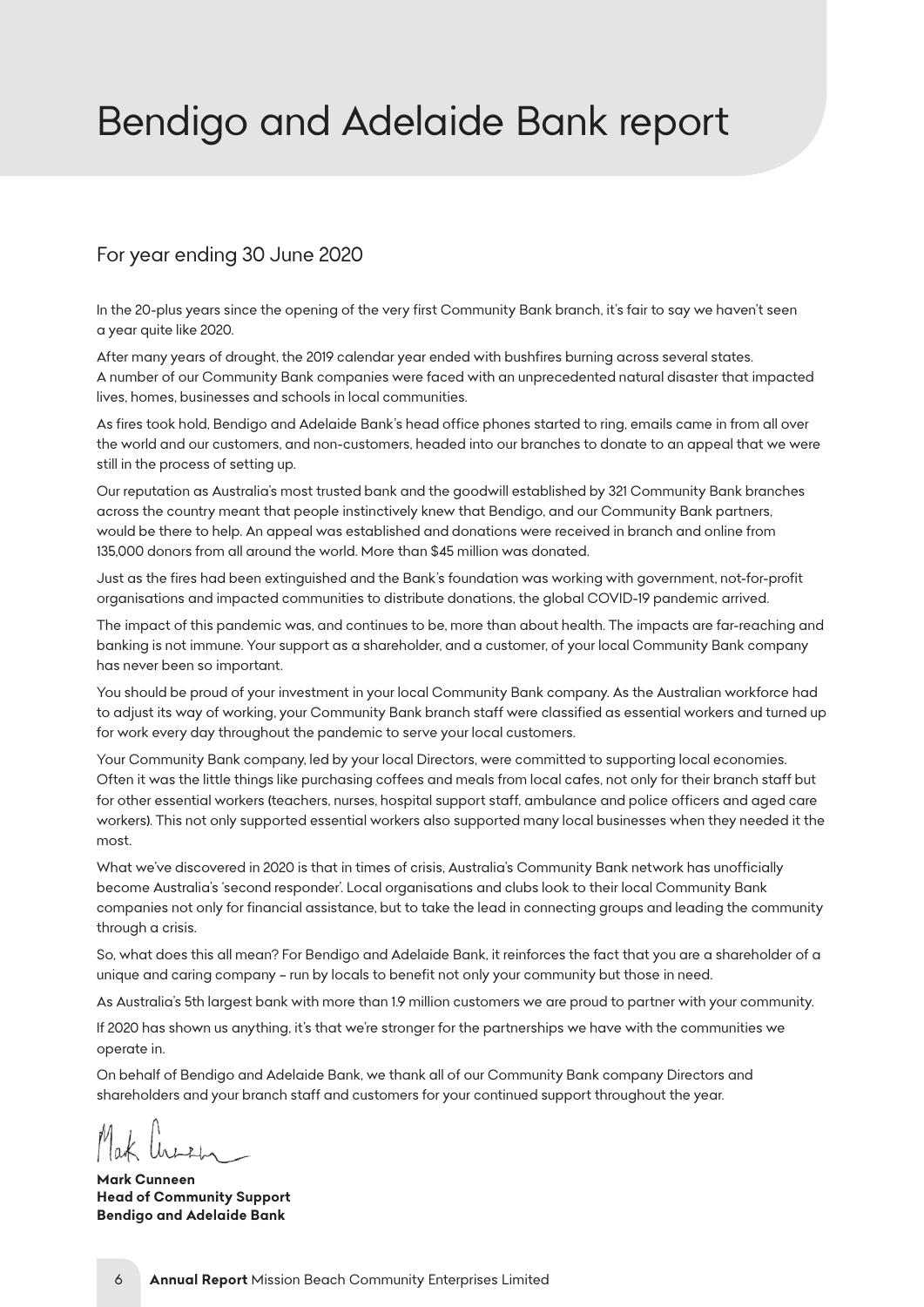# <span id="page-7-0"></span>*Directors' report*

# *For the financial year ended 30 June 2020*

*The Directors present their report of the company for the financial year ended 30 June 2020.*

#### *Directors*

*The following persons were Directors of Mission Beach Community Enterprises Limited during or since the end of the financial year up to the date of this report:*

#### *Kelly Cavallaro*

*Accountant and Director of KLP Taxation Pty Ltd. Kelly is a member of the Institute of Public Accountants with over 15 years' experience in both public practice and corporate accounting roles. Originally growing up in Stawell in country Victoria, Kelly relocated to the Sunshine coast where she began her career in an accounting practice. She studied her Bachelor's Degree externally through the University of Southern Queensland. During her career Kelly spent some time in Mount Isa where she met her husband, and then relocated to Mission Beach to start a family and her own practice KLP Taxation. Kelly has successfully ran her own practice for the past 11 years and is well known in the Mission Beach area. She is actively involved in many community groups including the Mission Beach Junior Australian Football Club. Kelly brings a wealth of knowledge to the Board in the field of Accounting and Finance and is looking forward to the challenges and rewards her term on the board will bring.*

#### *Neil Gabiola*

As the son of a local cane farming family Neil grew up and went to school in the Tully and Mission Beach area. *He completed a boiler making apprenticeship at Tully sugar mill before working in the mining and boatbuilding industries . Neil returned to the area to take a position at the Kareeya Hydro power station in the Tully Gorge. Neil and his family live at Mission Beach.*

#### *Leah Mangano*

*Solicitor and Principal Director of Ross Mangano Solicitors Pty Ltd. Leah grew up in Mission Beach and attended local schools before attending University where she obtained her Bachelor of Laws and later, her Master of Laws. Leah, together with her father Ross Mangano, enjoy a busy local law firm servicing the Cassowary Coast and beyond. Leah is involved in several local not for profit organisations, including her role as an ongoing member of the Tigers Leagues Club Board Committee. Leah's professional skills, together with her keen interest to see our local area to thrive and be enjoyed by those who both live in and visit the region, make her an asset to the Board. Leah and her husband Stephen live on their cane farm in Tully.*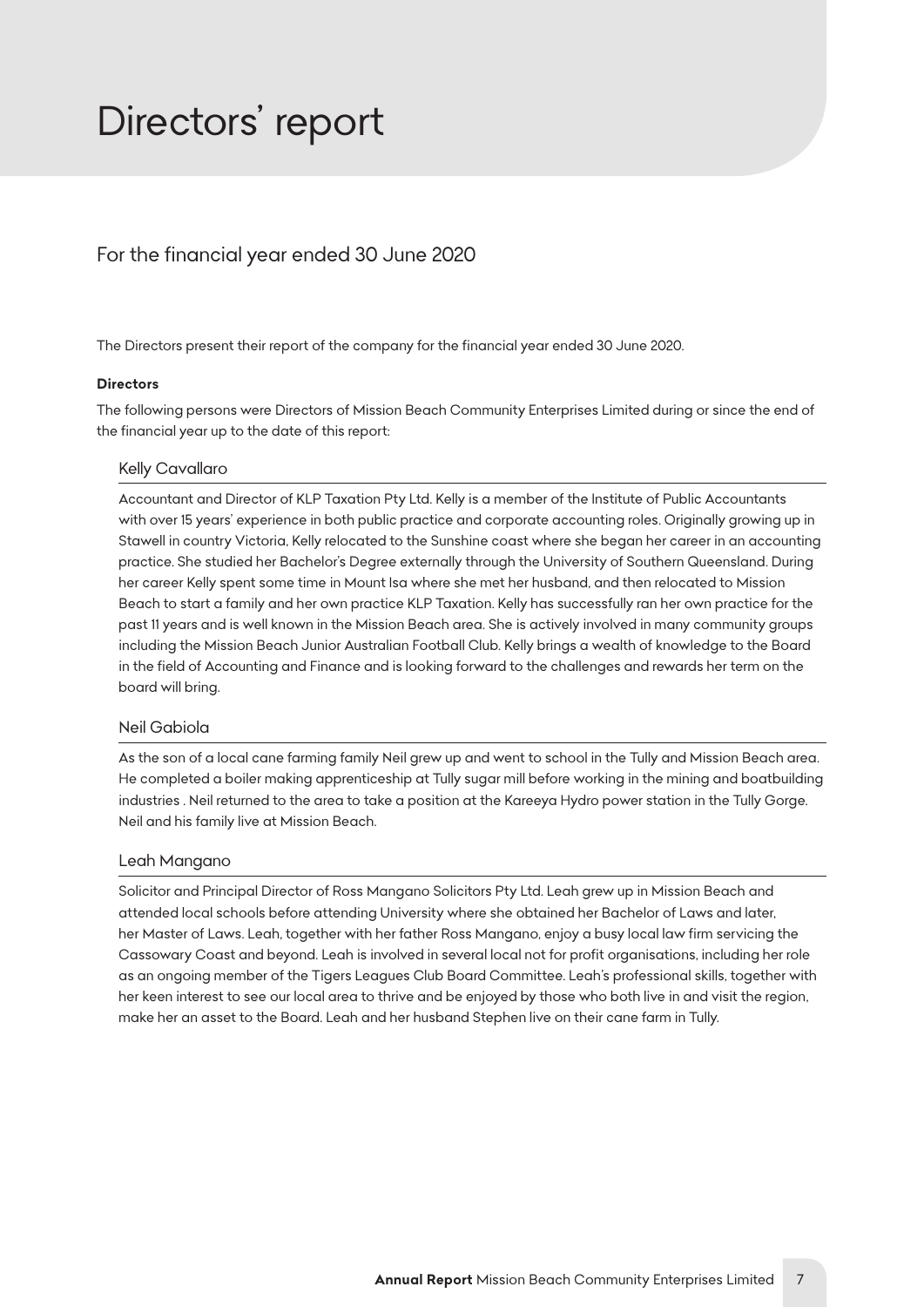#### *Directors (continued)*

#### *Gurbindar Singh*

*Gurbindar is a results-focused executive who has extensive experience in managing finances and brings experience from customer interactions, exposure to information technology and management expertise to aid decision-making processes. He is a Certified Practicing Accountant with qualifications including a Bachelor of Arts degree (Accounting and Financial Management, Information Services) and a Master of Business Administration. After commencing his accounting career in a financial institution in Fiji, Gurbindar and his family emigrated to Australia. He has subsequently held various roles within the Queensland Local Government sector and is currently Chief Financial Officer at Cassowary Coast Regional Council. He is a member of Local Government Managers Australia (Queensland) and is Secretary of the Cassowary Coast River Improvement Trust. Gurbindar and his family live at Mission Beach and are active in the local school and sporting communities.*

#### *Cate Heys*

*Cate has a wide range of management and leadership experience in both the UK and Australia. An MBA graduate and a graduate of the AICD she semi-retired to MB in 2016 and has become involved in the community in a number of roles including President of Mission Arts. Before retiring Cate held senior federal government roles in the NT including State Manager for various departments and was a Board Member for the RSPCA.*

#### *Richard Giullany*

#### *(Appointed 30 January 2020)*

*Richard has been retired for the last six plus years. He is a member of the Institute of Internal Auditors and the Australian Institute of Company Directors. Richard's formal qualifications include an Undergraduate Diploma in Accounting and a Post Graduate Masters of Business Administration degree. Richard started his professional life in Sydney in Management Accounting over 50 years ago. He moved to Far North Qld in 1972 and worked as Chief Accountant for and Agricultural Co-operative (NQTGA) and as Chief Accountant for NQEA in Cairns. In 1978, Richard became self employed running two service stations and a mechanical workshop for eleven years. Richard then retired momentarily before returning to work professionally in 1992 for a firm of Chartered Accountants for 5 years. He was then employed as an Accountant for the then Johnson Shire Council for another five years before moving on as Business Manager for the Parish of Innisfail for the next four years. Richard finished his professional Career as Corporate Services Team Leader and Company Secretary for Terrain (and environment NGO) for an 18 month contract. While working professionally, Richard was also the Owner/Licensee for two very successful Childcare Centres in Cairns and Mission Beach. Richard has since retired from full time work. Richard has a long history with MBCEL, he was chair of the first meeting of interest locals for starting a Community Bank in Mission Beach back in July of 2005. From there he became a member of the original Steering Group Committee in 2007/08 and was one of the inaugural Directors of MBCEL. Richard has been actively involved in a variety of community groups in the Mission Beach area for many years.*

#### *Kate Hatten*

#### *(Appointed 28 May 2020)*

*Kate Hatten is a passionate marketing, communication, business and regional development professional with a demonstrated history of working with global brands, business and local government. Kate is skilled in community engagement, business, industry and regional development, strategic development and communications. Kate holds a Bachelor of Arts (B.A.) focused on Communication and Related Programs from Griffith University, Diploma of Business focused on Tourism and currently studying an MBA focused on innovation and entrepreneurship. Kate was fortunate to have grown up in Mission Beach and has returned* to the region she loves. In her spare time, Kate enjoys spending time either out on the water or exploring the *surrounding national parks with her partner and two young children.*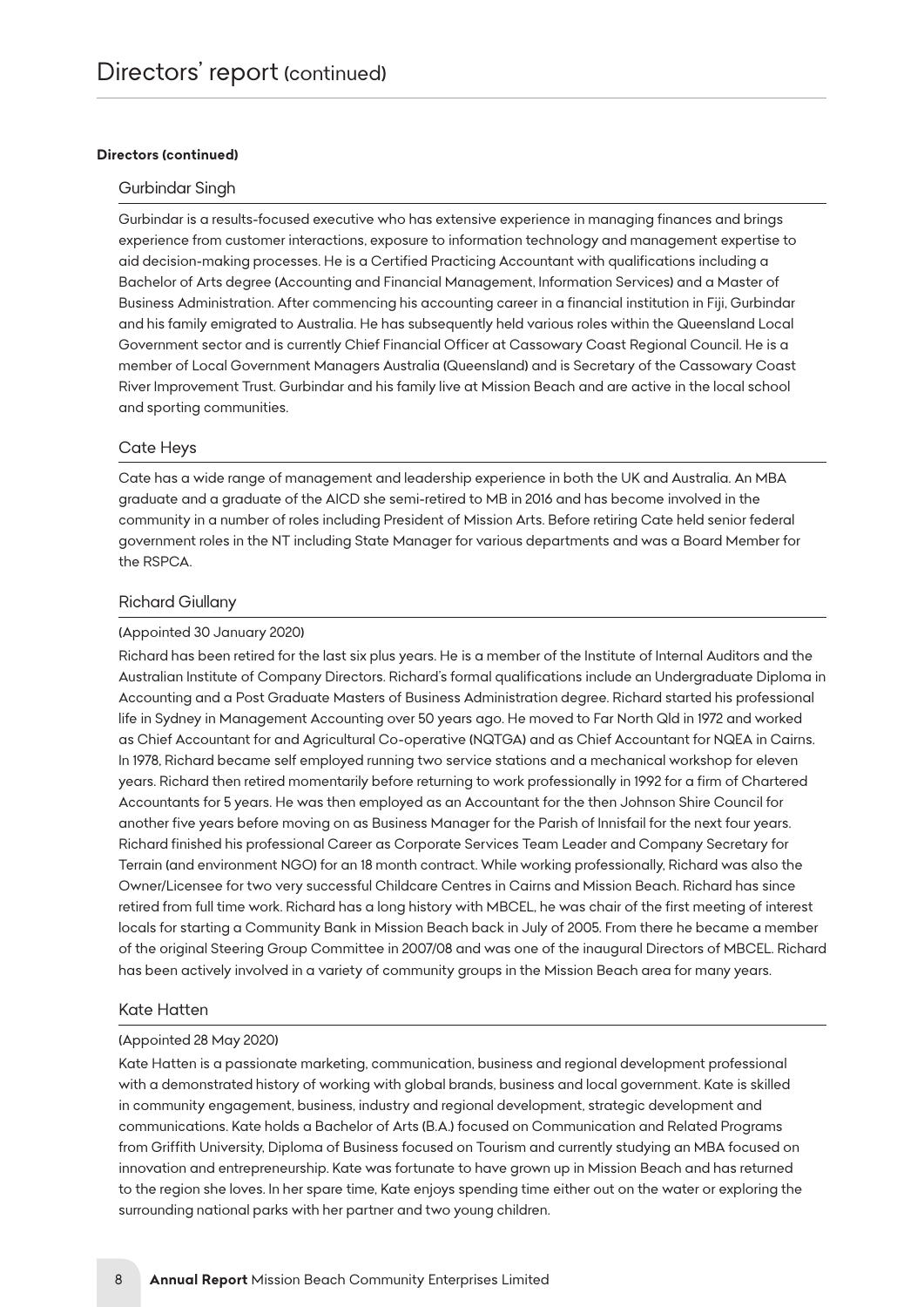#### *Directors (continued)*

#### *Judith Giddings*

#### *(Resigned 25 July 2020)*

*Judith relocated to Mission Beach in January 2012 from the Gold Coast with her husband who is a local tradesman. Born and raised in Sydney where she completed her high school education and University Master's degree in Law. After leaving the legal field she started her banking career in Southern NSW town of Vincentia in 1998, where she lived for many years with her two daughters before taking a transfer to the Gold Coast, has been involved with many Community Groups over the years, from local cricket club to P & C with daughters' school. Judith started working in Bendigo Bank Innisfail and then in Tully before Mission Beach. Judith has 20 years of banking experience from being a teller to manager over the years. Just recently becoming involved*  with few local community groups and looking forward to doing more in the community, with her husband. *Judith and her husband have settled in Mission Beach and purchased property and looking forward to their retirement in years to come in the beautiful place we call home.*

*Directors were in office for this entire year unless otherwise stated.*

*No Directors have material interests in contracts or proposed contracts with the company.*

#### *Directors' meetings*

*Attendances by each Director during the year were as follows:*

|                                              | <b>Board meetings</b> |    |
|----------------------------------------------|-----------------------|----|
|                                              | A                     | в  |
| Kelly Cavallaro                              | 11                    | 10 |
| Neil Gabiola                                 | 11                    | 8  |
| Leah Mangano                                 |                       | 10 |
| Gurbindar Singh                              | 11                    | 8  |
| Cate Heys                                    | 11                    | 8  |
| Richard Giullany (Appointed 30 January 2020) | 5                     | 5  |
| Kate Hatten (Appointed 28 May 2020)          |                       |    |

*A - The number of meetings eligible to attend.*

*B - The number of meetings attended.*

#### *Company Secretary*

*Neil Gabiola has been the Company Secretary of Mission Beach Community Enterprises Limited since 2019. Neil is assisted in his role by Renee Richards, a paid secretary.*

#### *Principal activities*

*The principal activities of the company during the course of the financial year were in providing Community Bank branch services under management rights to operate a franchised branch of Bendigo and Adelaide Bank Limited.*

*There has been no significant changes in the nature of these activities during the year.*

#### *Review of operations*

*The profit of the company for the financial year after provision for income tax was \$9,673 (2019 profit: \$47,571), which is a 79.7% decrease as compared with the previous year.*

*This decrease in profits is generally due to a reduced revenue amount for the period.*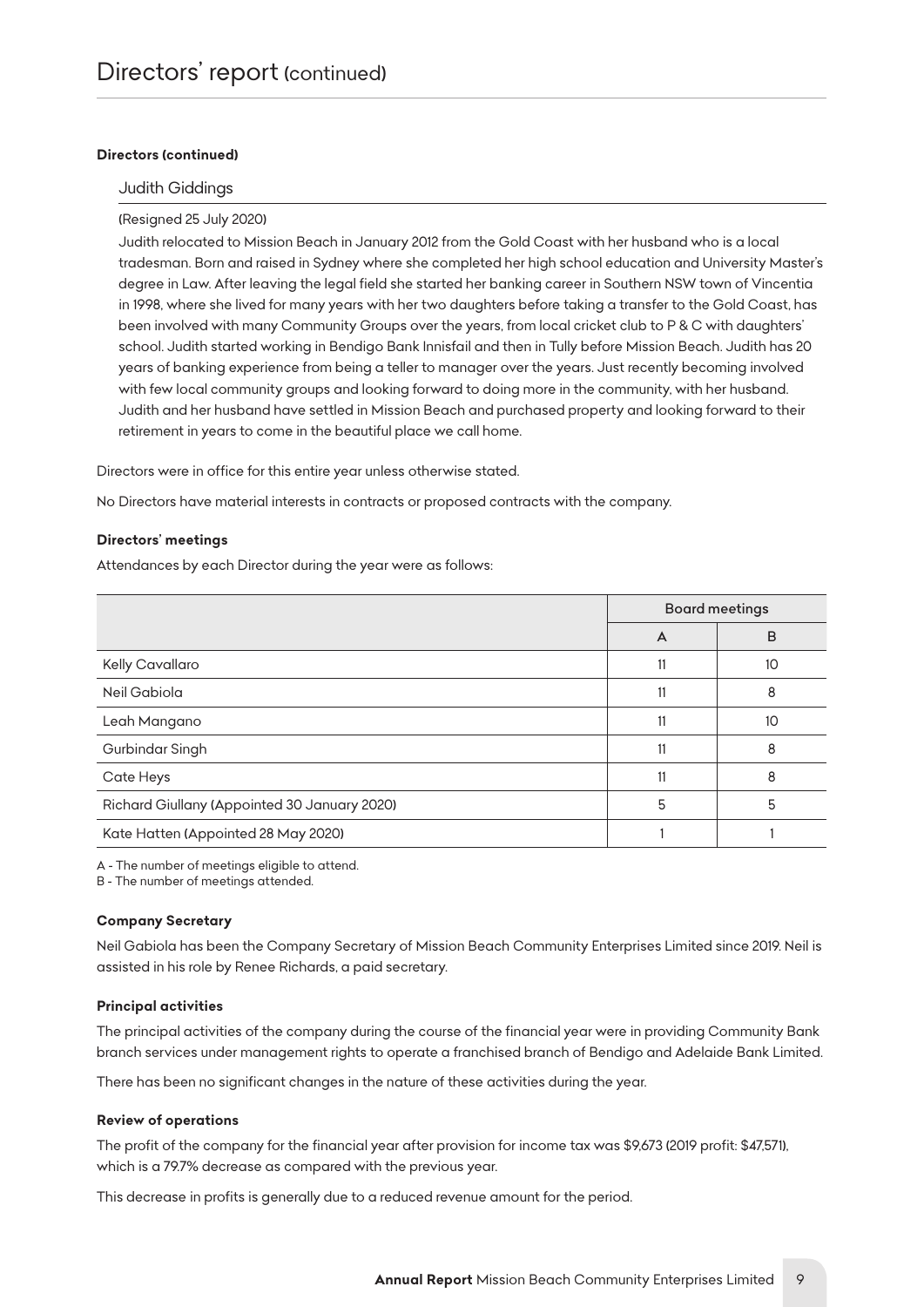#### *New Accounting Standards Implemented*

*The Company has implemented a new accounting standard that is applicable for the current reporting period.*

AASB 16: Leases has been applied retrospectively using the modified cumulative approach, with the cumulative *effect of initially applying the standard recognised as an adjustment to the opening balance of retained earnings at 1 July 2019. Therefore, the comparative information has not been restated and continues to be reported under AASB 117: Leases.* 

#### *COVID-19 Impact on Operations*

*The spread of COVID-19 has severely impacted many local economies around the globe. In many countries, businesses are being forced to cease or limit operations for long or indefinite periods of time. Measures taken to contain the spread of the virus, including travel bans, quarantines, social distancing, and closures of non-essential services have triggered significant disruptions to businesses worldwide, resulting in an economic slowdown. Global stock markets have also experienced great volatility and a significant weakening. Governments and central banks have responded with monetary interventions to stabilise economic conditions.*

*The Company has determined that these events have not required any specific adjustments within the financial report. The duration and impact of the COVID-19 pandemic, as well as the effectiveness of government and central bank responses, remains unclear at this time. It is not possible to reliably estimate the duration and severity of these consequences, as well as any impact on the financial position and results of the Company for future periods.*

#### *Dividends*

*A fully franked final dividend of 3 cents per share was declared and paid during the year for the year ended 30 June 2019. No dividend has been declared or paid for the year ended 30 June 2020 as yet.*

#### *Options*

*No options over issued shares were granted during or since the end of the financial year and there were no options outstanding as at the date of this report.*

#### *Significant changes in the state of affairs*

*No significant changes in the company's state of affairs occurred during the financial year.*

#### *Events subsequent to the end of the reporting period*

*No matters or circumstances have arisen since the end of the financial year that significantly affect or may significantly affect the operations of the company, the results of those operations or the state of affairs of the company, in future financial years.*

#### *Likely developments*

*The company will continue its policy of providing banking services to the community.*

#### *Environmental regulations*

*The company is not subject to any significant environmental regulation.*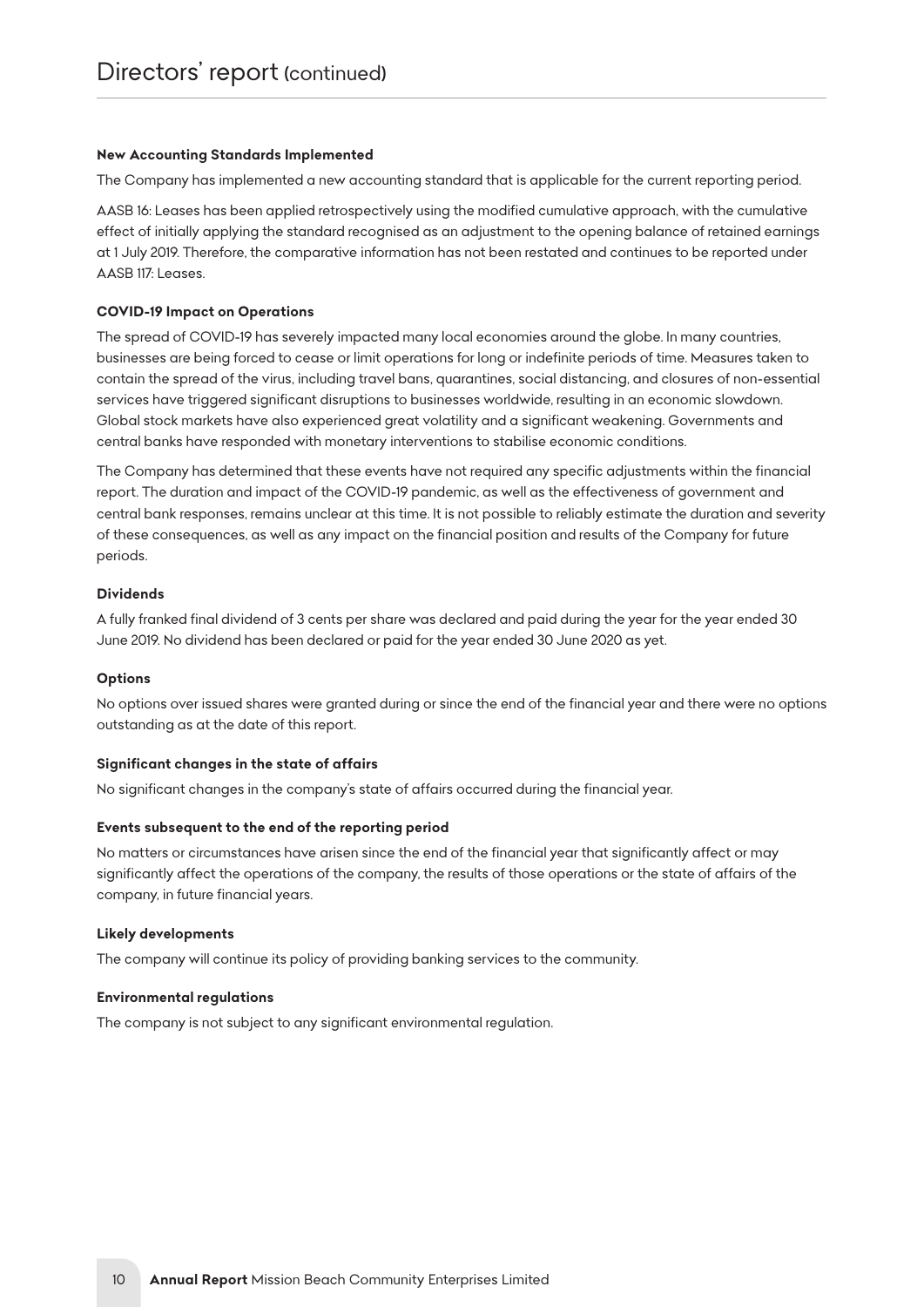#### *Indemnifying Officers or Auditor*

*The company has agreed to indemnify each Officer (Director, Secretary or employee) out of assets of the*  company to the relevant extent against any liability incurred by that person arising out of the discharge of their *duties, except where the liability arises out of conduct involving dishonesty, negligence, breach of duty or the lack of good faith. The company also has Officers Insurance for the benefit of Officers of the company against any liability occurred by the Officer, which includes the Officer's liability for legal costs, in or arising out of the conduct of the business of the company or in or arising out of the discharge of the Officer's duties.*

*Disclosure of the nature of the liability and the amount of the premium is prohibited by the confidentiality clause of the contract of insurance. The company has not provided any insurance for an Auditor of the company.*

#### *Proceedings on behalf of company*

*No person has applied for leave of court to bring proceedings on behalf of the company or intervene in any proceedings to which the company is a party for the purpose of taking responsibility on behalf of the company for all or any part of those proceedings. The company was not a party to any such proceedings during the year.*

#### *Auditor independence declaration*

A copy of the Auditor's independence declaration as required under section 307C of the *Corporations Act 2001 is set at page 12 of this financial report. No Officer of the company is or has been a partner of the Auditor of the company.*

*Signed in accordance with a resolution of the Board of Directors at Mission Beach on 24 September 2020.*

*Kelly Cavallaro Director*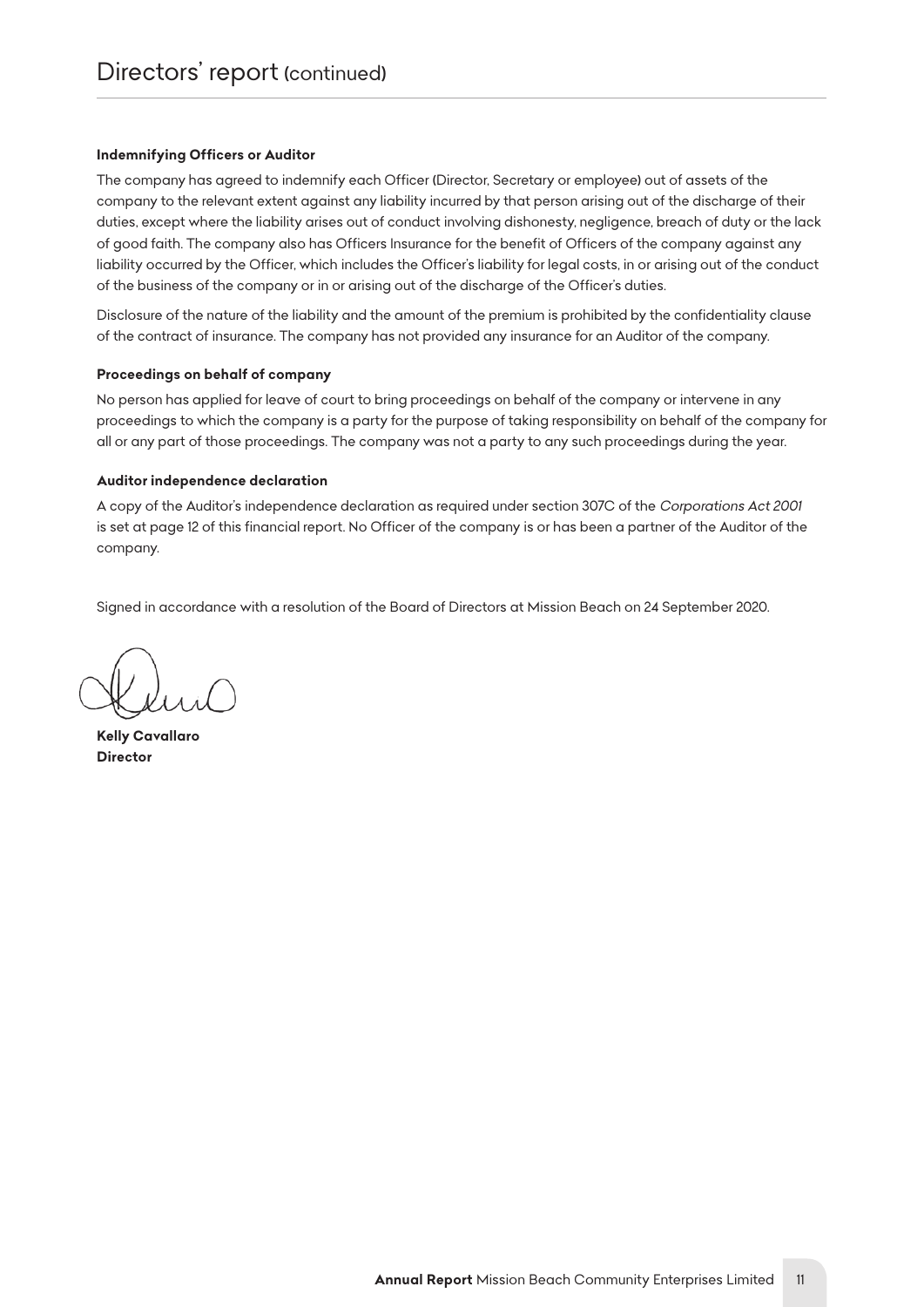# <span id="page-12-0"></span>*Auditor's independence declaration*



41A Breen Street Bendigo, Victoria PO Box 448, Bendigo, VIC, 3552

> Ph: (03) 4435 3550 admin@rsdaudit.com.au www.rsdaudit.com.au

#### **Auditors Independence Declaration under section 307C of the** *Corporations Act 2001* **to the Directors of Mission Beach Community Enterprises Limited**

In accordance with Section 307C of the *Corporations Act 2001,* I declare that, to the best of my knowledge and belief, during the year ended 30 June 2020 there have been no contraventions of:

- (i) The auditor independence requirements of the *Corporations Act 2001* in relation to the audit; and
- (ii) Any applicable code of professional conduct in relation to the audit.

#### **RSD Audit**

1. 1. Debotato

**P. P. Delahunty Partner** 41A Breen Street Bendigo VIC 3550

**Dated**: 29 September 2020



Richmond Sinnott & Delahunty, trading as RSD Audit ABN 85 619 186 908 Liability limited by a scheme approved under Professional Standards Legislation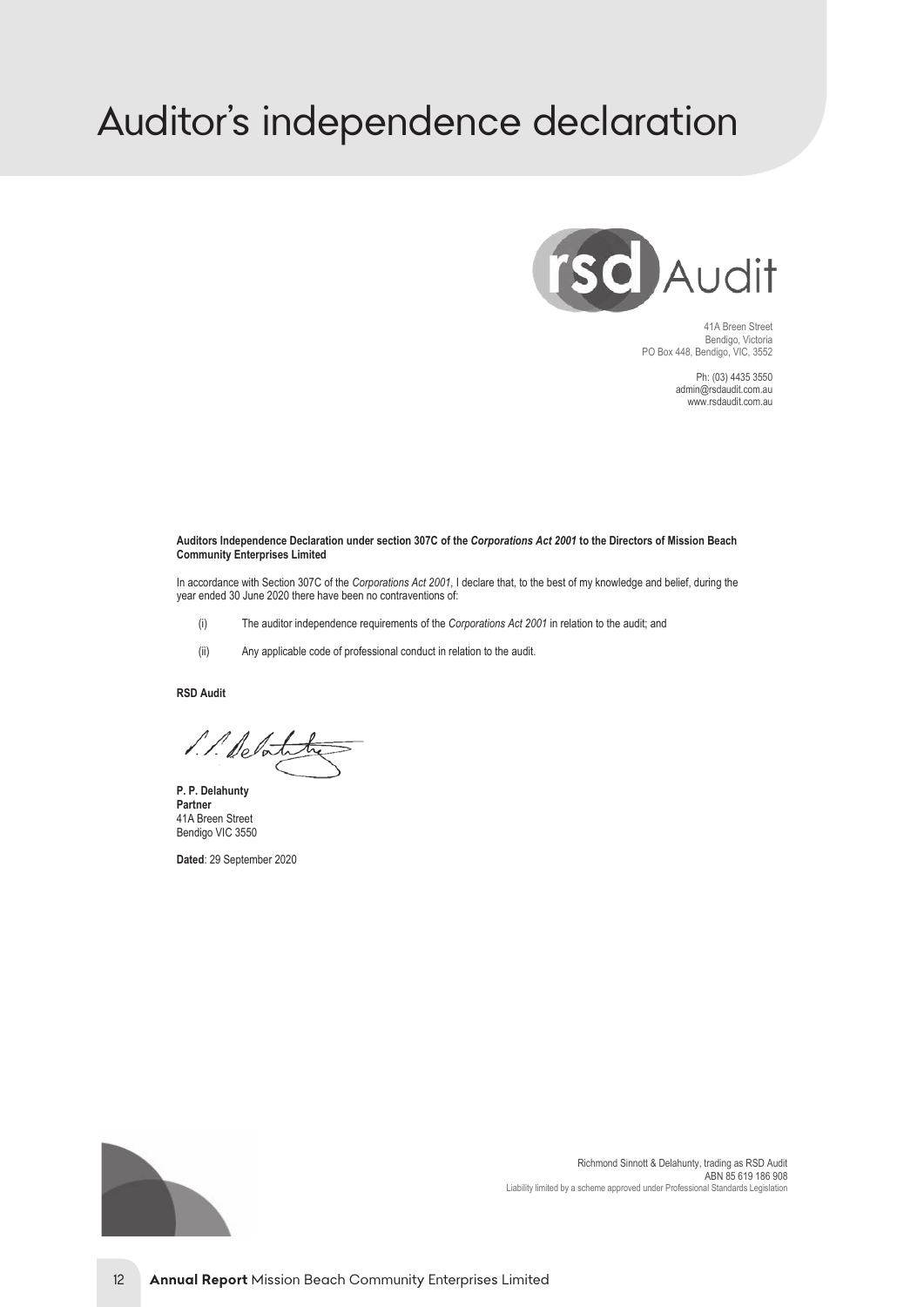# <span id="page-13-0"></span>*Financial statements*

# *Statement of Profit or Loss and Other Comprehensive Income for the year ended 30 June 2020*

|                                                                                                                                              | <b>Notes</b>             | 2020<br>\$. | 2019<br>\$ |
|----------------------------------------------------------------------------------------------------------------------------------------------|--------------------------|-------------|------------|
| Revenue                                                                                                                                      | $\mathbf{2}$             | 496,297     | 539.248    |
| <b>Expenses</b>                                                                                                                              |                          |             |            |
| Employee benefits expense                                                                                                                    | 3                        | (267, 452)  | (257,994)  |
| Depreciation and amortisation                                                                                                                | 3                        | (75, 304)   | (27.304)   |
| Finance costs                                                                                                                                | 3                        | (8,686)     | (2,347)    |
| Bad and doubtful debts expense                                                                                                               | 3                        | (4,192)     | (678)      |
| Administration and general costs                                                                                                             |                          | (69.684)    | (71.093)   |
| Occupancy expenses                                                                                                                           |                          | (21, 351)   | (57,175)   |
| IT expenses                                                                                                                                  |                          | (16.281)    | (17,281)   |
| Other expenses                                                                                                                               |                          | (10.916)    | (10.549)   |
|                                                                                                                                              |                          | (473, 866)  | (444, 421) |
| Operating profit before charitable donations and sponsorship                                                                                 |                          | 22,431      | 94,827     |
| Charitable donations and sponsorship                                                                                                         |                          | (8, 427)    | (29,212)   |
| Profit before income tax                                                                                                                     |                          | 14,004      | 65,615     |
| Income tax expense                                                                                                                           | $\overline{\mathcal{A}}$ | (4, 331)    | (18,044)   |
| Profit for the year after income tax                                                                                                         |                          | 9,673       | 47,571     |
| Other comprehensive income                                                                                                                   |                          |             |            |
| Total comprehensive income for the year                                                                                                      |                          | 9,673       | 47,571     |
| Profit attributable to members of the company                                                                                                |                          | 9.673       | 47,571     |
| Total comprehensive income attributable to members<br>of the company                                                                         |                          | 9,673       | 47,571     |
| Earnings per share for profit from continuing operations<br>attributable to the ordinary equity holders of the company<br>(cents per share): |                          |             |            |
| - basic earnings per share                                                                                                                   | 18                       | 1.11        | 5.44       |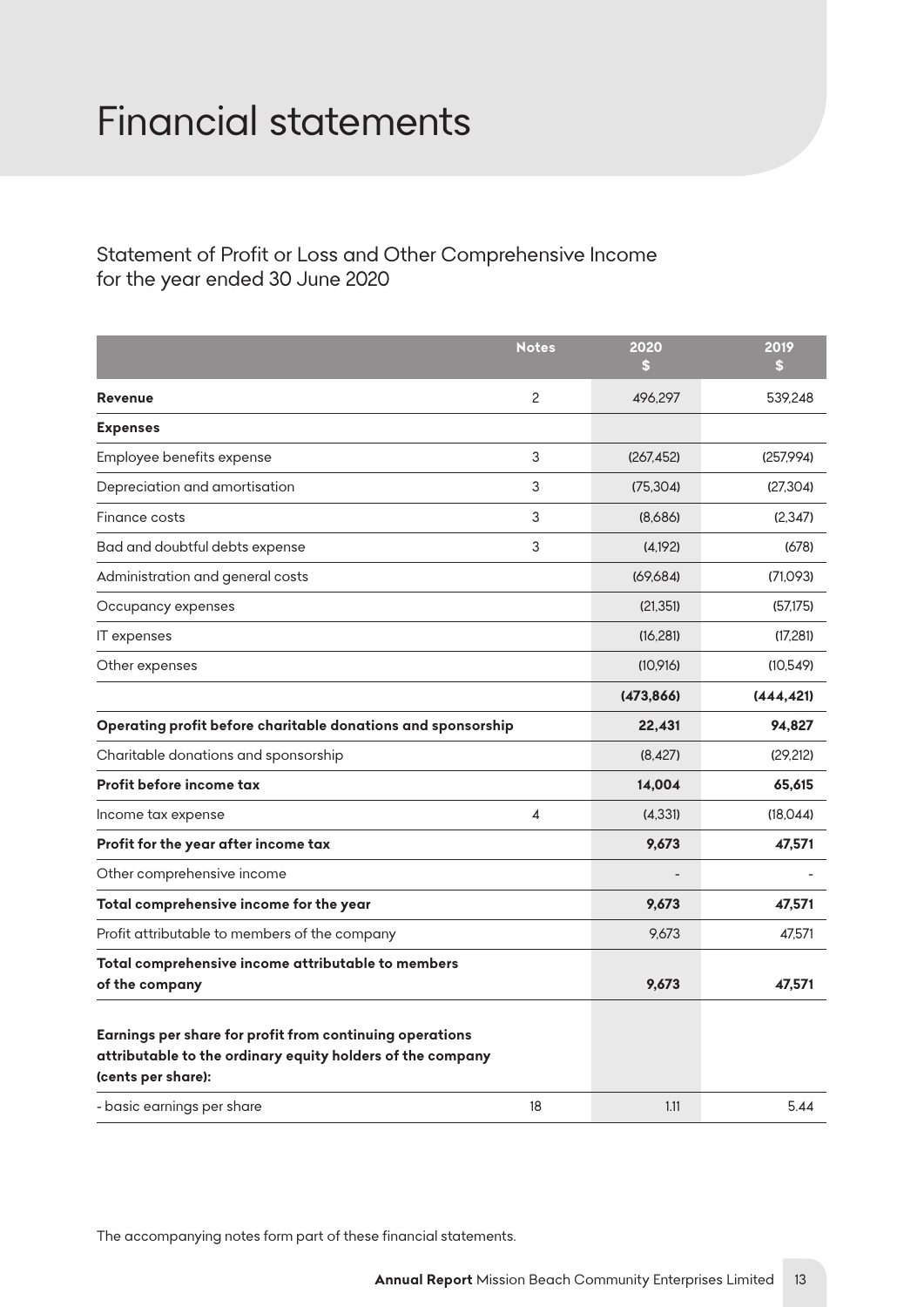# *Statement of Financial Position as at 30 June 2020*

|                                      | <b>Notes</b>   | 2020<br>\$ | 2019<br>\$. |
|--------------------------------------|----------------|------------|-------------|
| <b>Assets</b>                        |                |            |             |
| <b>Current assets</b>                |                |            |             |
| Cash and cash equivalents            | 5              | 154        | 9,748       |
| Trade and other receivables          | 6              | 13,951     | 9.411       |
| <b>Financial assets</b>              | $\overline{7}$ | 8,438      |             |
| Other assets                         | 8              | 6,054      | 5,956       |
| <b>Total current assets</b>          |                | 28,597     | 25,115      |
| <b>Non-current assets</b>            |                |            |             |
| Property, plant and equipment        | 9              | 191,198    | 109,795     |
| Intangible assets                    | 10             | 39,665     | 52,888      |
| Deferred tax assets                  | 4              | 199,163    | 203,495     |
| <b>Total non-current assets</b>      |                | 430,026    | 366,178     |
| <b>Total assets</b>                  |                | 458,623    | 391,293     |
| <b>Liabilities</b>                   |                |            |             |
| <b>Current liabilities</b>           |                |            |             |
| Trade and other payables             | 12             | 23,504     | 29,009      |
| Borrowings                           | 13             | 100,046    | 101,075     |
| Leases                               | 14             | 34,020     |             |
| <b>Total current liabilities</b>     |                | 157,570    | 130,084     |
| <b>Non-current liabilities</b>       |                |            |             |
| Trade and other payables             | 12             | 30,863     | 47,353      |
| Borrowings                           | 13             | 9.417      | 13,280      |
| Leases                               | 14             | 76,774     |             |
| <b>Total non-current liabilities</b> |                | 117,054    | 60,633      |
| <b>Total liabilities</b>             |                | 274,624    | 190,717     |
| <b>Net assets</b>                    |                | 183,999    | 200,576     |
| <b>Equity</b>                        |                |            |             |
| Issued capital                       | 15             | 856,704    | 856,704     |
| <b>Accumulated losses</b>            | 16             | (672,705)  | (656, 128)  |
| <b>Total equity</b>                  |                | 183,999    | 200,576     |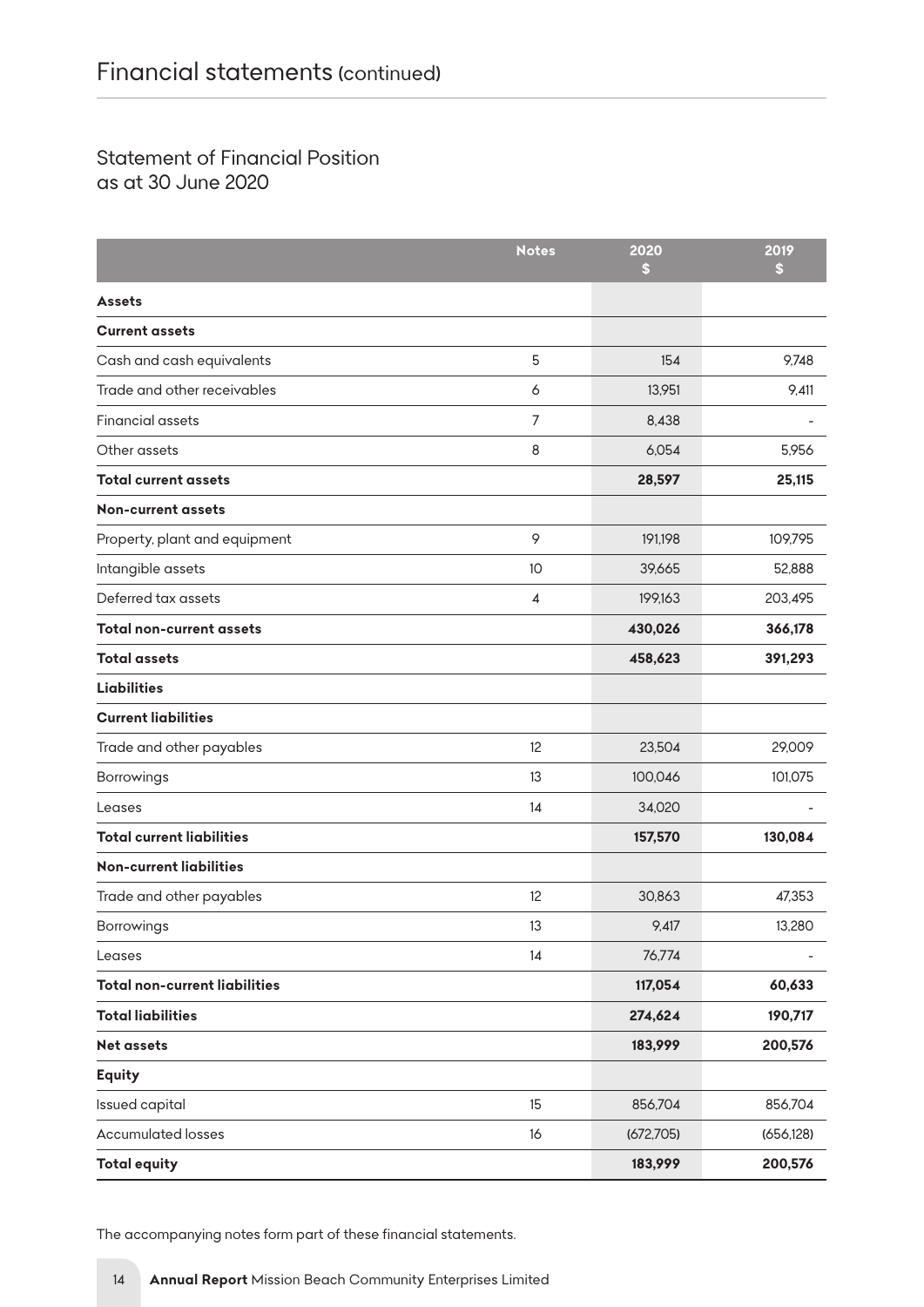# *Statement of Changes in Equity for the year ended 30 June 2020*

|                                                         | <b>Note</b> | <b>Issued</b><br>capital<br>S | <b>Accumulated</b><br>losses<br>S | <b>Total</b><br>equity<br>S |
|---------------------------------------------------------|-------------|-------------------------------|-----------------------------------|-----------------------------|
| <b>Balance at 1 July 2019</b>                           |             | 856,704                       | (656, 128)                        | 200,576                     |
| Comprehensive income for the year                       |             |                               |                                   |                             |
| Profit for the year                                     |             |                               | 9.673                             | 9.673                       |
| Transactions with owners in their capacity<br>as owners |             |                               |                                   |                             |
| Dividends paid or provided                              | 17          |                               | (26, 250)                         | (26, 250)                   |
| Balance at 30 June 2020                                 |             | 856,704                       | (672, 705)                        | 183,999                     |
| <b>Balance at 1 July 2018</b>                           |             | 856,704                       | (686,199)                         | 170,505                     |
| Comprehensive income for the year                       |             |                               |                                   |                             |
| Profit for the year                                     |             |                               | 47.571                            | 47.571                      |
| Transactions with owners in their capacity<br>as owners |             |                               |                                   |                             |
| Dividends paid or provided                              | 17          |                               | (17,500)                          | (17,500)                    |
| <b>Balance at 30 June 2019</b>                          |             | 856,704                       | (656, 128)                        | 200,576                     |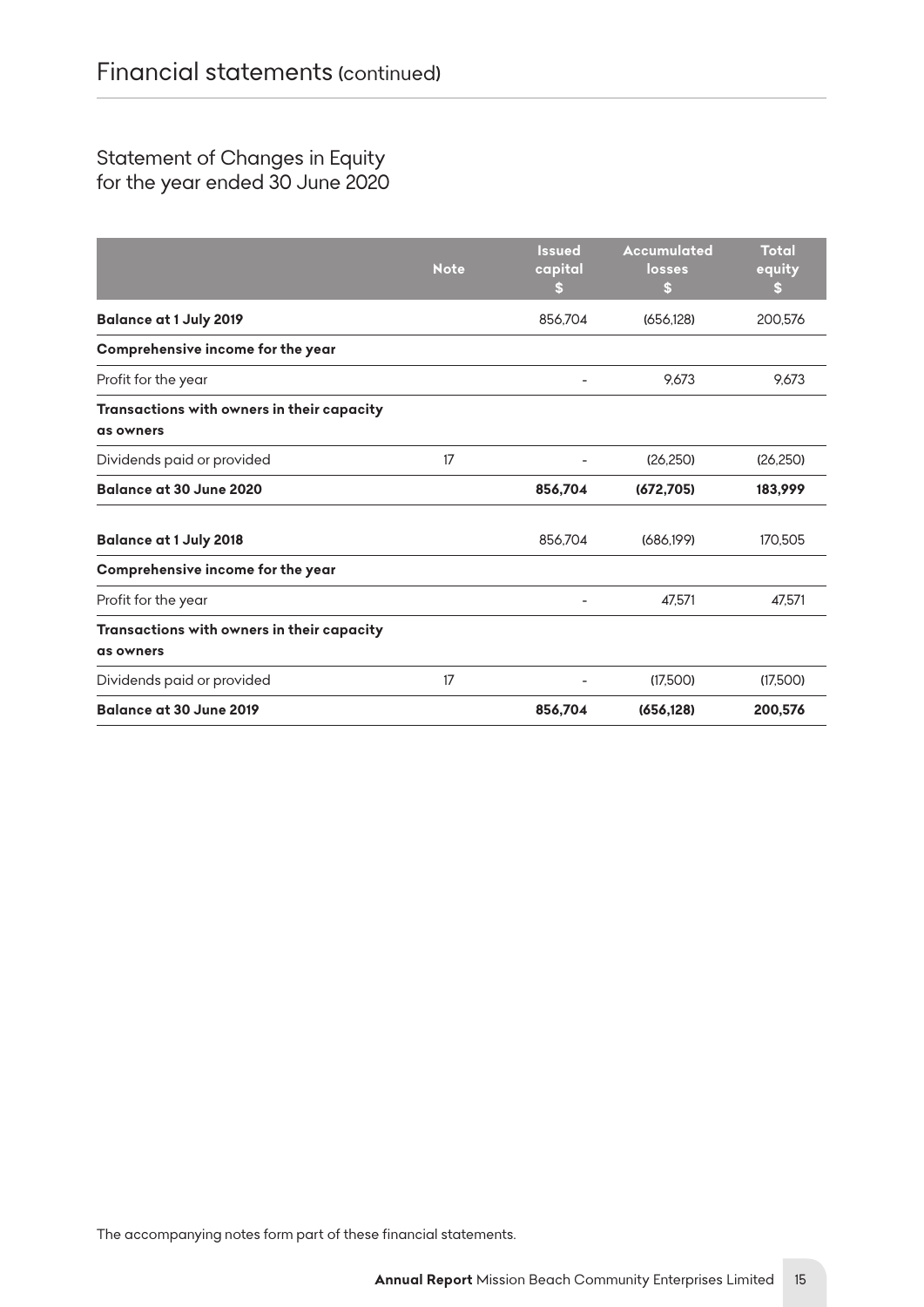# *Statement of Cash Flows for the year ended 30 June 2020*

|                                                          | <b>Notes</b>    | 2020<br>S  | 2019<br>S  |
|----------------------------------------------------------|-----------------|------------|------------|
| <b>Cash flows from operating activities</b>              |                 |            |            |
| Receipts from customers                                  |                 | 491.591    | 552,739    |
| Payments to suppliers and employees                      |                 | (403, 555) | (469,107)  |
| Interest paid                                            |                 | (8.686)    |            |
| Interest received                                        |                 | 166        | 153        |
| Net cash flows provided by operating activities          | 19 <sub>b</sub> | 79,516     | 83,785     |
| <b>Cash flows from investing activities</b>              |                 |            |            |
| Purchase of property, plant and equipment                |                 | (1.350)    | (2.974)    |
| Purchase of investments                                  |                 | (8.438)    |            |
| Purchase of intangible assets                            |                 | (16.841)   |            |
| Net cash flows used in investing activities              |                 | (26, 629)  | (2,974)    |
| <b>Cash flows from financing activities</b>              |                 |            |            |
| Repayment of borrowings                                  |                 | (3.668)    | (5.567)    |
| Repayment of lease liabilities                           |                 | (31, 339)  |            |
| Dividends paid                                           |                 | (26, 250)  | (17,500)   |
| Net cash flows used in financing activities              |                 | (61, 257)  | (23,067)   |
| Net increase/(decrease) in cash held                     |                 | (8, 370)   | 57,744     |
| Cash and cash equivalents at beginning of financial year |                 | (87.684)   | (145, 428) |
| Cash and cash equivalents at end of financial year       | 19 <sub>a</sub> | (96, 054)  | (87,684)   |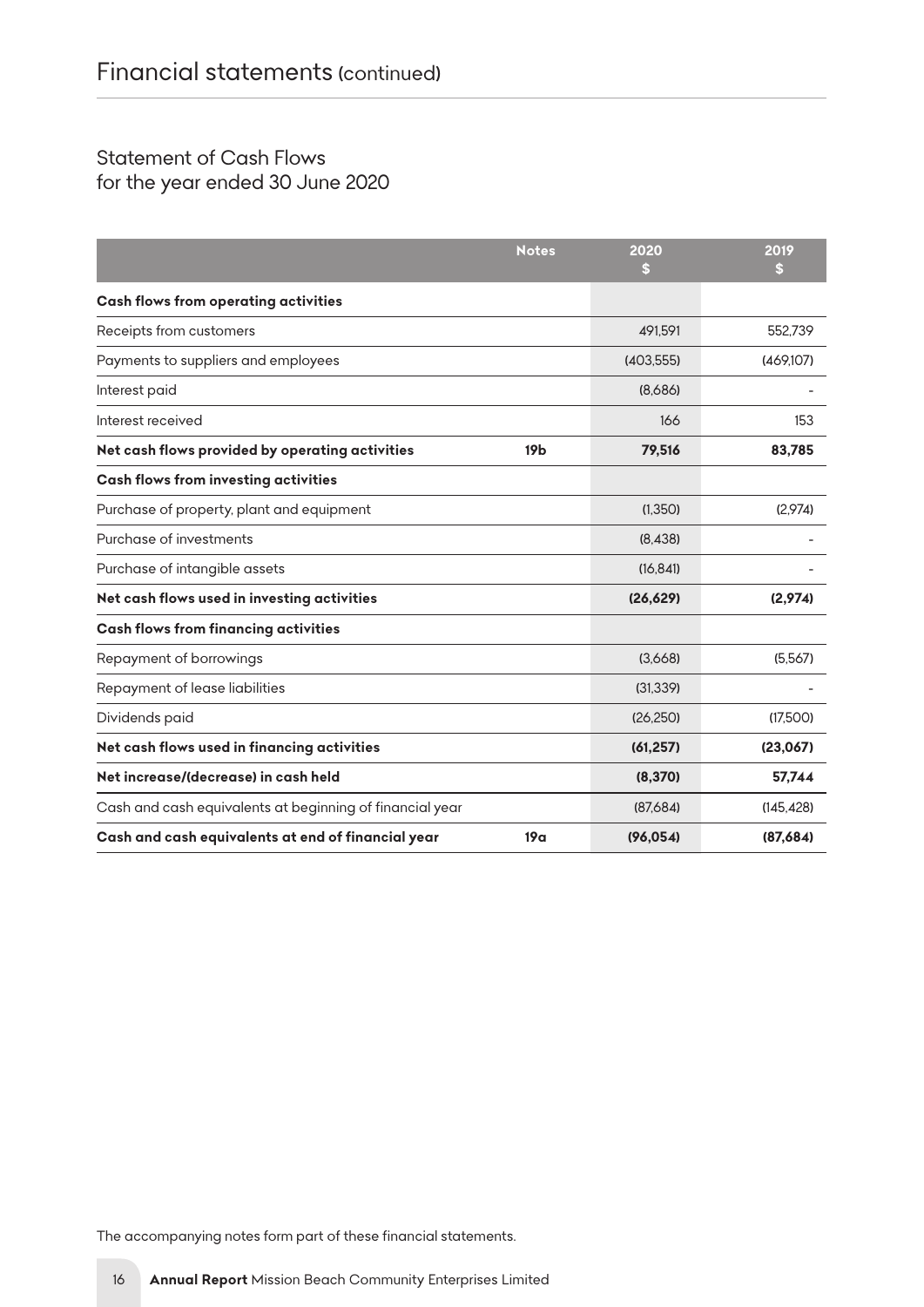# <span id="page-17-0"></span>*Notes to the financial statements*

# *For year ended 30 June 2020*

*These financial statements and notes represent those of Mission Beach Community Enterprises Limited (the Company) as an individual entity.*

*Mission Beach Community Enterprises Limited is a company limited by shares, incorporated and domiciled in Australia.*

*The financial statements were authorised for issue by the Directors on 24 September 2020.*

# *Note 1. Summary of significant accounting policies*

#### *(a) Basis of preparation*

*These general purpose financial statements have been prepared in accordance with the Corporations Act 2001, Australian Accounting Standards and Interpretations of the Australian Accounting Standards Board and International Financial Reporting Standards as issued by the International Accounting Standards Board. The Company is a for-profit entity for financial reporting purposes under Australian Accounting Standards. Material accounting policies adopted in the preparation of these financial statements are presented below and have been consistently applied unless stated otherwise.*

*The financial statements, except for cash flow information, have been prepared on an accruals basis and are based on historical costs, modified, were applicable, by the measurement at fair value of selected non current assets, financial assets and financial liabilities. The amounts presented in the financial statements have been rounded to the nearest dollar.*

#### *Economic dependency*

*The Company has entered into a franchise agreement with Bendigo and Adelaide Bank Limited that governs the management of the Community Bank branch at Mission Beach.*

*The branch operates as a franchise of Bendigo and Adelaide Bank Limited, using the name "Bendigo Bank", the logo, and systems of operation of Bendigo and Adelaide Bank Limited. The Company manages the Community Bank branch on behalf of Bendigo and Adelaide Bank Limited, however all transactions with customers conducted through the Community Bank branch are effectively conducted between the customers and Bendigo and Adelaide Bank Limited.*

*All deposits are made with Bendigo and Adelaide Bank Limited, and all personal and investment products are products of Bendigo and Adelaide Bank Limited, with the company facilitating the provision of those products. All loans, leases or hire purchase transactions, issues of new credit or debit cards, temporary or bridging finance and any other transaction that involves creating a new debt, or increasing or changing the terms of an existing debt owed to Bendigo and Adelaide Bank Limited, must be approved by Bendigo and Adelaide Bank Limited. All credit transactions are made with Bendigo and Adelaide Bank Limited, and all credit products are products of Bendigo and Adelaide Bank Limited.*

*Bendigo and Adelaide Bank Limited provides significant assistance in establishing and maintaining the Community Bank branch franchise operations. It also continues to provide ongoing management and operational support, and other assistance and guidance in relation to all aspects of the franchise operation, including advice in relation to:*

- *Advice and assistance in relation to the design, layout and fit out of the Community Bank branch;*
- *Training for the Branch Managers and other employees in banking, management systems and interface protocol;*
- *Methods and procedures for the sale of products and provision of services;*
- *Security and cash logistic controls;*
- *Calculation of company revenue and payment of many operating and administrative expenses;*
- The formulation and implementation of advertising and promotional programs; and
- Sale techniques and proper customer relations.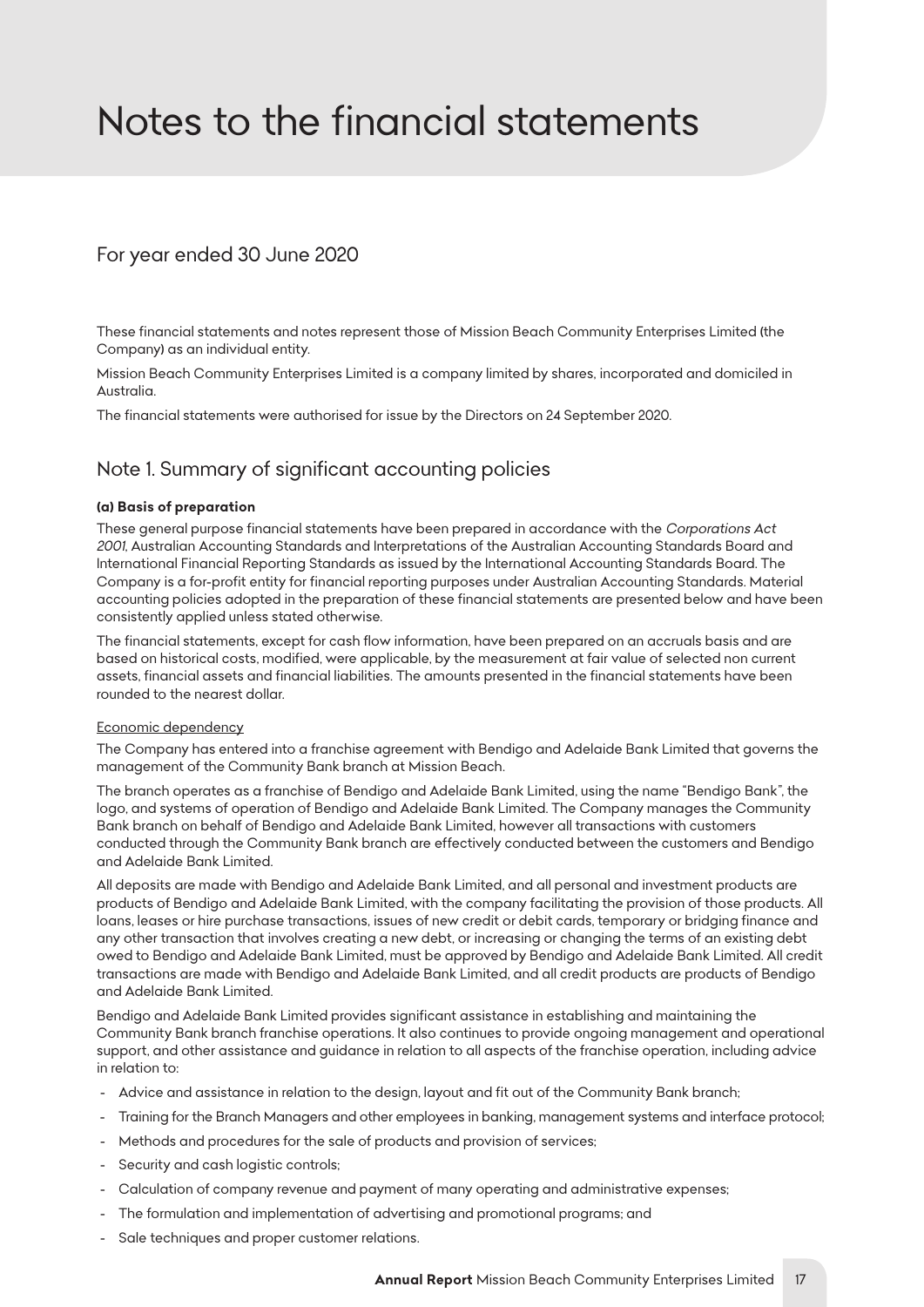#### *(b) Impairment of assets*

*At the end of each reporting period, the Company assesses whether there is any indication that an asset may be impaired. The assessment will include the consideration of external and internal sources of information. If such an indication exists, an impairment test is carried out on the asset by comparing the recoverable amount of the asset, being the higher of the asset's fair value less cost to sell and value in use, to the asset's carrying amount. Any excess of the asset's carrying amount over its recoverable amount is recognised immediately in profit or loss, unless the asset is carried at a revalued amount in accordance with another Standard. Any impairment loss of a revalued asset is treated as a revaluation decrease in accordance with that other Standard. All assets are subsequently reassessed for indications that an impairment loss previously recognised may no longer exist. An impairment loss is reversed if the asset's recoverable amount exceeds its carrying amount.*

#### *(c) Goods and services tax (GST)*

*Revenues, expenses and assets are recognised net of the amount of GST, except where the amount of GST incurred is not recoverable from the Australian Taxation Office (ATO).*

*Receivables and payables are stated inclusive of the amount of GST receivable or payable. The net amount of GST recoverable from, or payable to, the ATO is included with other receivables or payables in the statement of financial position.*

*Cash flows are presented on a gross basis. The GST components of cash flows arising from investing or financing activities which are recoverable from, or payable to, the ATO are presented as operating cash flows included in receipts from customers or payments to suppliers.*

#### *(d) Comparative figures*

*When required by Accounting Standards comparative figures have been adjusted to conform to changes in presentation for the current financial year.*

#### *(e) Critical accounting estimates and judgements*

*The Directors evaluate estimates and judgements incorporated into the financial statements based on historical knowledge and best available current information. Estimates assume a reasonable expectation of future events and are based on current trends and economic data, obtained both externally and within the Company. Estimates and judgements are reviewed on an ongoing basis. Revision to accounting estimates are recognised in the period in which the estimates are revised and in any future periods affected. The estimates and judgements that have a significant risk of causing material adjustments to the carrying values of assets and liabilities are as follows:*

#### *Estimation of useful lives of assets*

*The company determines the estimated useful lives and related depreciation and amortisation charges for its property, plant and equipment and intangible assets. The depreciation and amortisation charge will increase where useful lives are less than previously estimated lives.*

#### *Fair value assessment of non-current physical assets*

*The AASB 13 Fair Value standard requires fair value assessments that may involved both complex and significant judgement and experts. The value of land and buildings may be materially misstated and potential classification and disclosure risks may occur.*

#### *Employee benefits provision*

*Assumptions are required for wage growth and CPI movements. The likelihood of employees reaching unconditional service is estimated. The timing of when employee benefit obligations are to be settled is also estimated.*

#### *Income tax*

*The company is subject to income tax. Significant judgement is required in determining the deferred tax asset. Deferred tax assets are recognised only when it is considered sufficient future profits will be generated. The assumptions made regarding future profits is based on the company's assessment of future cash flows.*

#### *Impairment*

*The company assesses impairment at the end of each reporting period by evaluating conditions and events specific to the company that may be indicative of impairment triggers. Recoverable amounts of relevant assets are reassessed using value in use calculations which incorporate various key assumptions.*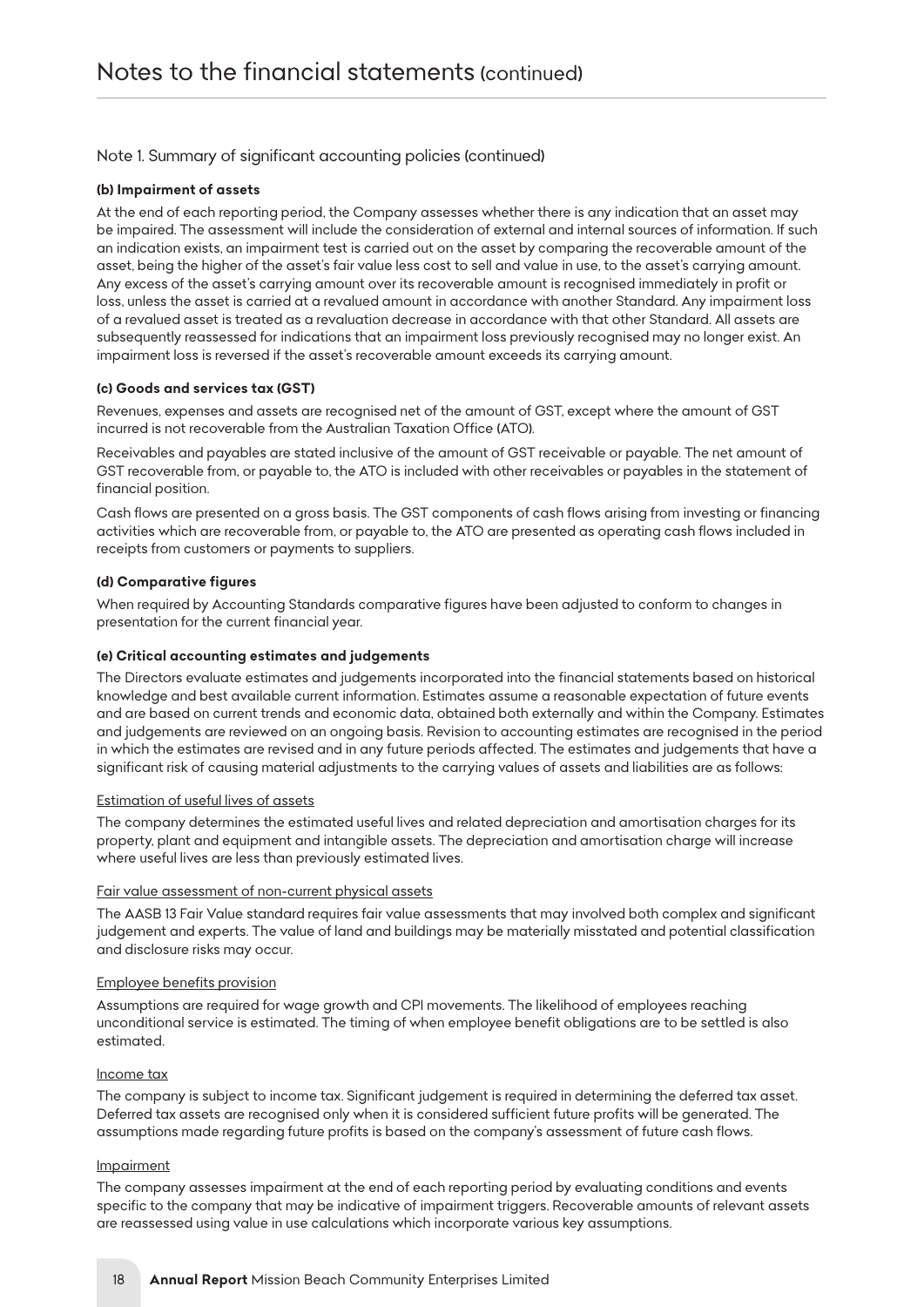#### *(f) New and revised standards that are effective for these financial statements*

*With the exception of the below, these financial statements have been prepared in accordance with the same accounting policies adopted in the entity's last annual financial statements for the year ended 30 June 2019. Note that the changes in accounting policies specified below ONLY apply to the current period. The accounting policies included in the company's last annual financial statements for the year ended 30 June 2019 are the relevant policies for the purposes of comparatives.*

*AASB 16 Leases became mandatorily effective on 1 January 2019. Accordingly, these standards apply for the first*  time to this set of annual financial statements. The nature and effect of changes arising from these standards are *summarised in the section below.*

#### *AASB 16 Leases*

*AASB 16 Leases replaces AASB 117 Leases and three associated Interpretations. The new standard has been applied using the modified retrospective approach, with the cumulative effect of adopting AASB 16 being recognised in equity as an adjustment to the opening balance of retained earnings for the current period. Prior periods have not been restated, as permitted under the specific transition provisions in the standard.*

*For contracts in place at the date of initial application, as permitted under the specific transition provisions in the standard, the Company has elected to apply the definition of a lease from AASB 117 and relevant associated interpretations, and has not applied AASB 16 to arrangements that were previously not identified as a lease under AASB 117 and associated interpretations. This means that any contracts that were deemed to not contain a lease under AASB 117 have not been reassessed under AASB 16.*

*The Company has also elected to not include initial direct costs in the measurement of the right-of-use asset for operating leases in existence at the date of initial application of AASB 16, being 1 July 2019. Furthermore, at this date, the Company has elected to measure the right-of-use assets at an amount equal to the lease liability adjusted for any prepaid or accrued lease payments that existed at the date of transition as allowed under the transition provisions.*

*Instead of performing an impairment review on the right-of-use assets at the date of initial application, the Company has relied on its historic assessment as to whether leases were onerous immediately before the date of initial application of AASB 16.*

*On transition, for leases previously accounted for as operating leases with a remaining lease term of less than 12 months and for leases of low-value-assets (less than \$10,000) the Company has applied the optional exemptions*  to not recognise right-of-use assets but to account for the lease expense on a straight-line basis over the *remaining lease term.*

For those leases previously classified as finance leases, the right-of-use asset and lease liability are measured *at the date of initial application at the same amounts as under AASB 117 immediately before the date of initial application.*

*On transition to AASB 16 the weighted average incremental borrowing rate applied to lease liabilities recognised under AASB 16 was 4.79%.*

*The Company has benefited from the use of hindsight for determining lease term when considering options to extend and terminate leases.*

*The following is a reconciliation of total operating lease commitments at 30 June 2019 to the lease liabilities recognised at 1 July 2019.*

| Total operating lease commitments disclosed at 30 June 2019                                            | 159,340 |
|--------------------------------------------------------------------------------------------------------|---------|
| <b>Operating lease liabilities before discounting</b>                                                  | 159.340 |
| Lease liability discounted using incremental borrowing rate at date of initial application (1 July 19) | 146.393 |
|                                                                                                        |         |
| Lease liability as at 1 July 2019                                                                      | 146.393 |
| Represented by:                                                                                        |         |
| Current lease liabilities                                                                              | 32.337  |
| Non-current lease liabilities                                                                          | 114.056 |
|                                                                                                        | 146.393 |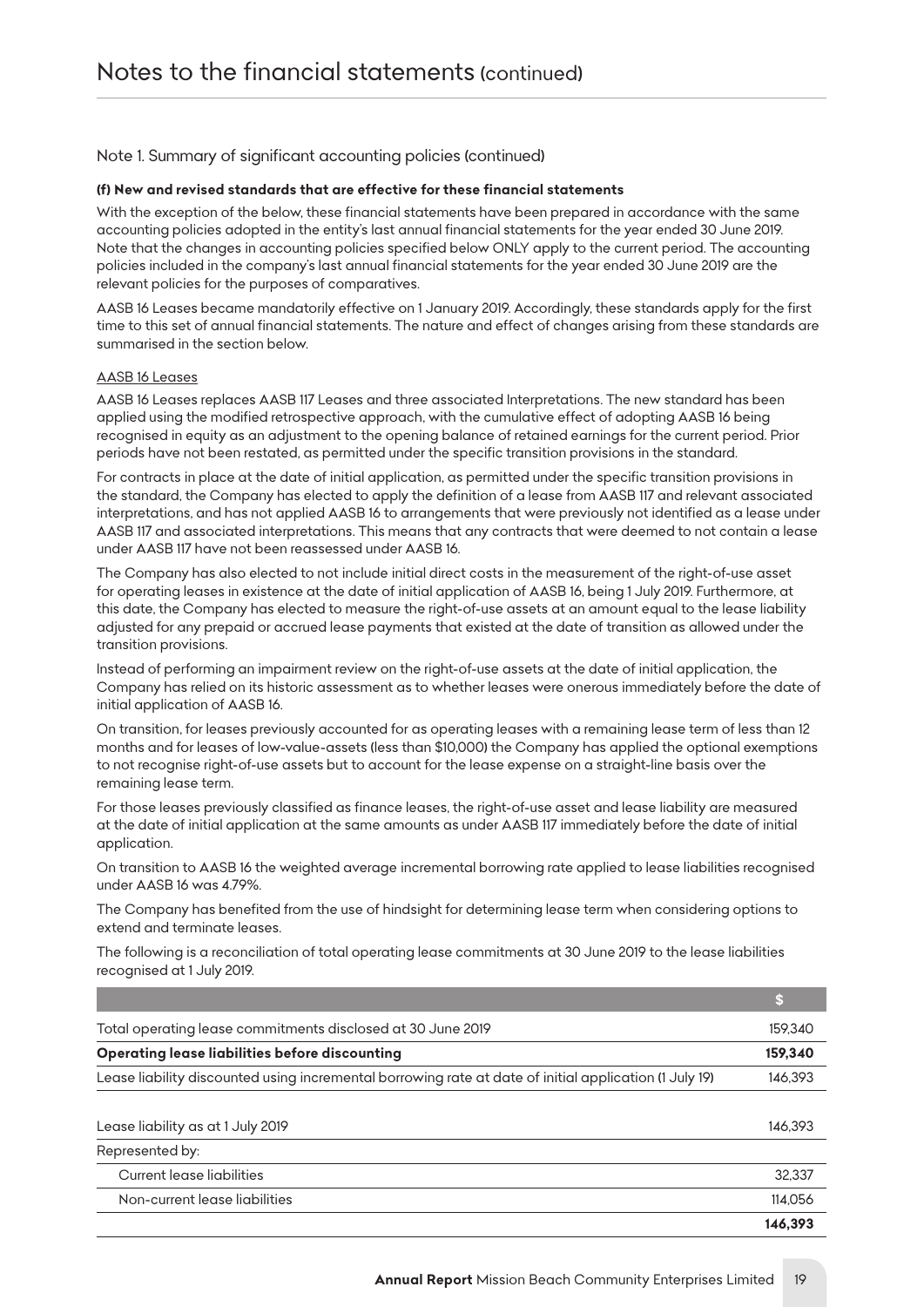#### *(f) New and revised standards that are effective for these financial statements (continued)*

#### *AASB 16 Leases (continued)*

*Adjustments recognised in the balance sheet on 1 July 2019*

*The recognised right-of-use assets relate to the following types of assets:*

|                           | 30 June 2020 | <b>1 July 2019</b> |
|---------------------------|--------------|--------------------|
| Properties                | 107.325      | 146.393            |
| Total right-of-use assets | 107.325      | 146,393            |

*The change in accounting policy affected the following items in the balance sheet on 1 July 2019:*

| Balance sheet item            | Effect   | Amount \$ |
|-------------------------------|----------|-----------|
| Property, plant and equipment | Increase | 146.393   |
| Lease liabilities             | Increase | 146.393   |

#### *(g) Change in accounting policies*

*Accounting policy applicable from 1 July 2019*

#### *The Company as a lessee*

For any new contracts entered into on or after 1 July 2019, the Company considers whether a contract is, or *contains a lease. A lease is defined as 'a contract, or part of a contract, that conveys the right to use an asset (the underlying asset) for a period of time in exchange for consideration'. To apply this definition the Company assesses whether the contract meets three key evaluations which are whether:*

- *- the contract contains an identified asset, which is either explicitly identified in the contract or implicitly specified by being identified at the time the asset is made available to the Company*
- *- the Company has the right to obtain substantially all of the economic benefits from the use of the identified asset throughout the period of use, considering its rights within the defined scope of the contract*
- *- the Company has the right to direct the use of the identified asset throughout the period of use. The Company assess whether it has the right to direct 'how and for what purpose' the asset is used throughout the period of use.*

#### *Measurement and recognition of leases as a lessee*

*At lease commencement date, the Company recognises a right-of-use asset and a lease liability on the balance sheet. The right-of-use asset is measured at cost, which is made up of the initial measurement of the lease liability, any initial direct costs incurred by the Company, an estimate of any costs to dismantle and remove the asset at the end of the lease, and any lease payments made in advance of the lease commencement date (net any incentives received).*

*The Company depreciates the right-of-use asset on a straight-line basis from the lease commencement date to the earlier of the end of the useful life of the right-of-use asset or to the end of the lease term. The Company also assesses the right-of-use asset for impairment when such indicators exist.*

*At the commencement date, the Company measures the lease liability at the present value of the lease payments*  unpaid at that date, discounted using the interest rate implicit in the lease if that rate is readily available or the *Company's incremental borrowing rate.*

Lease payments included in the measurement of the lease liability are made up of fixed payments (including in *substance fixed), variable payments based on an index or rate, amounts expected to be payable under a residual value guarantee and payments arising from options reasonably certain to be exercised.*

*Subsequent to initial measurement, the liability will be reduced for payments made and increased for interest. It is remeasured to reflect any reassessment or modification, or if there are changes in in-substance fixed payments.*

*When the lease liability is remeasured, the corresponding adjustment is reflected in the right-of-use asset, or profit and loss if the right-of-use asset is already reduced to zero.*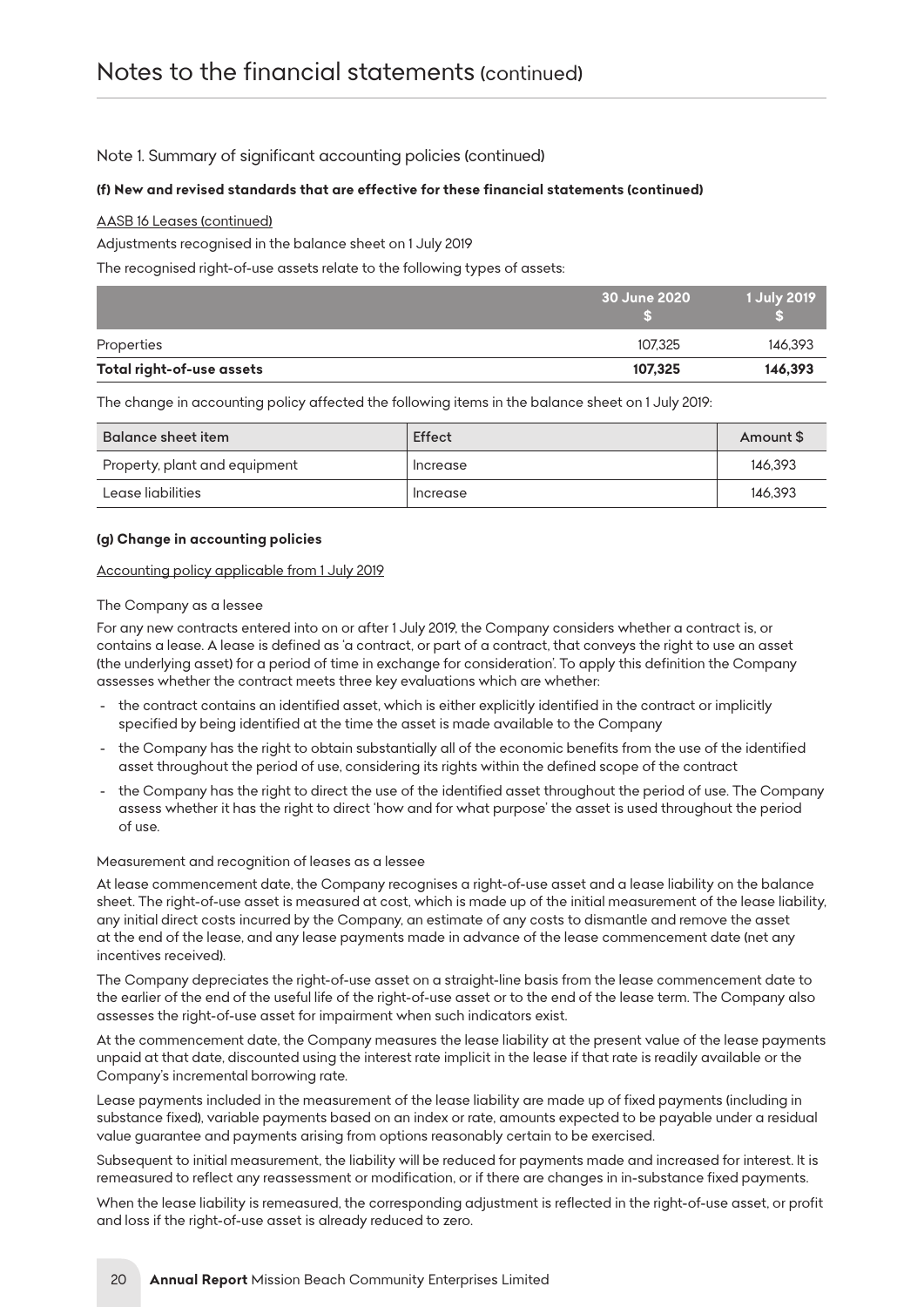#### *(g) Change in accounting policies (continued)*

#### *Accounting policy applicable from 1 July 2019 (continued)*

#### *Measurement and recognition of leases as a lessee (continued)*

*The Company has elected to account for short-term leases and leases of low-value assets using the practical expedients. Instead of recognising a right-of-use asset and lease liability, the payments in relation to these are recognised as an expense in profit or loss on a straight-line basis over the lease term.*

*On the statement of financial position, the right-of-use assets have been included in property, plant and equipment (except those meeting the definition of investment property) and lease liabilities have been included in borrowings.*

#### *Accounting policy applicable before 1 July 2019*

*The Company as a lessee*

 *- Finance leases*

*Management applies judgement in considering the substance of a lease agreement and whether it transfers substantially all the risks and rewards incidental to ownership of the leased asset. Key factors considered include the length of the lease term in relation to the economic life of the asset, the present value of the minimum lease payments in relation to the asset's fair value, and whether the Company obtains ownership of the asset at the end of the lease term.*

*For leases of land and buildings, the minimum lease payments are first allocated to each component based on the relative fair values of the respective lease interests. Each component is then evaluated separately for possible treatment as a finance lease, taking into consideration the fact that land normally has an indefinite economic life.*

See the accounting policy note in the year-end financial statements for the depreciation methods and useful *lives for assets held under finance leases. The interest element of lease payments is charged to profit or loss, as finance costs over the period of the lease.*

*<u>Operating</u>* leases

*All other leases are treated as operating leases. Where the Company is a lessee, payments on operating lease agreements are recognised as an expense on a straight-line basis over the lease term. Associated costs, such as maintenance and insurance, are expensed as incurred.*

#### *Impact of standards issued but not yet applied by the entity*

#### *AASB 17 Insurance Contracts*

*AASB 17 was issued in July 2017 as replacement for AASB 4 Insurance Contracts. It requires a current measurement model where estimates are re-measured each reporting period. The standard allows a choice between recognising changes in discount rates either in the statement of profit or loss or directly in other comprehensive income. The choice is likely to reflect how insurers account for their financial assets under AASB 9.*

*The new rules will affect the financial statements and key performance indicators of all entities that issue insurance contracts or investment contracts with discretionary participation features. As the company does not issue any insurance contracts or investment contracts with discretionary participation features, the directors have determined this standard will not affect the company when adopted.*

*The company does not intend to adopt the standard before its effective date.*

#### *AASB 1059 Service Concession Arrangements: Grantors*

*The standard applies to both not-for-profit and for-profit public sector entities that are grantors in a service concession arrangement. These are arrangements that involve an operator providing public services related to a service concession asset on behalf of a public sector entity for a specified period of time and managing at least some of those services.*

As the company is not a grantor in a service concession arrangement, the directors have determined this standard *will not affect the company when adopted.*

*The company does not intend to adopt the standard before its effective date.*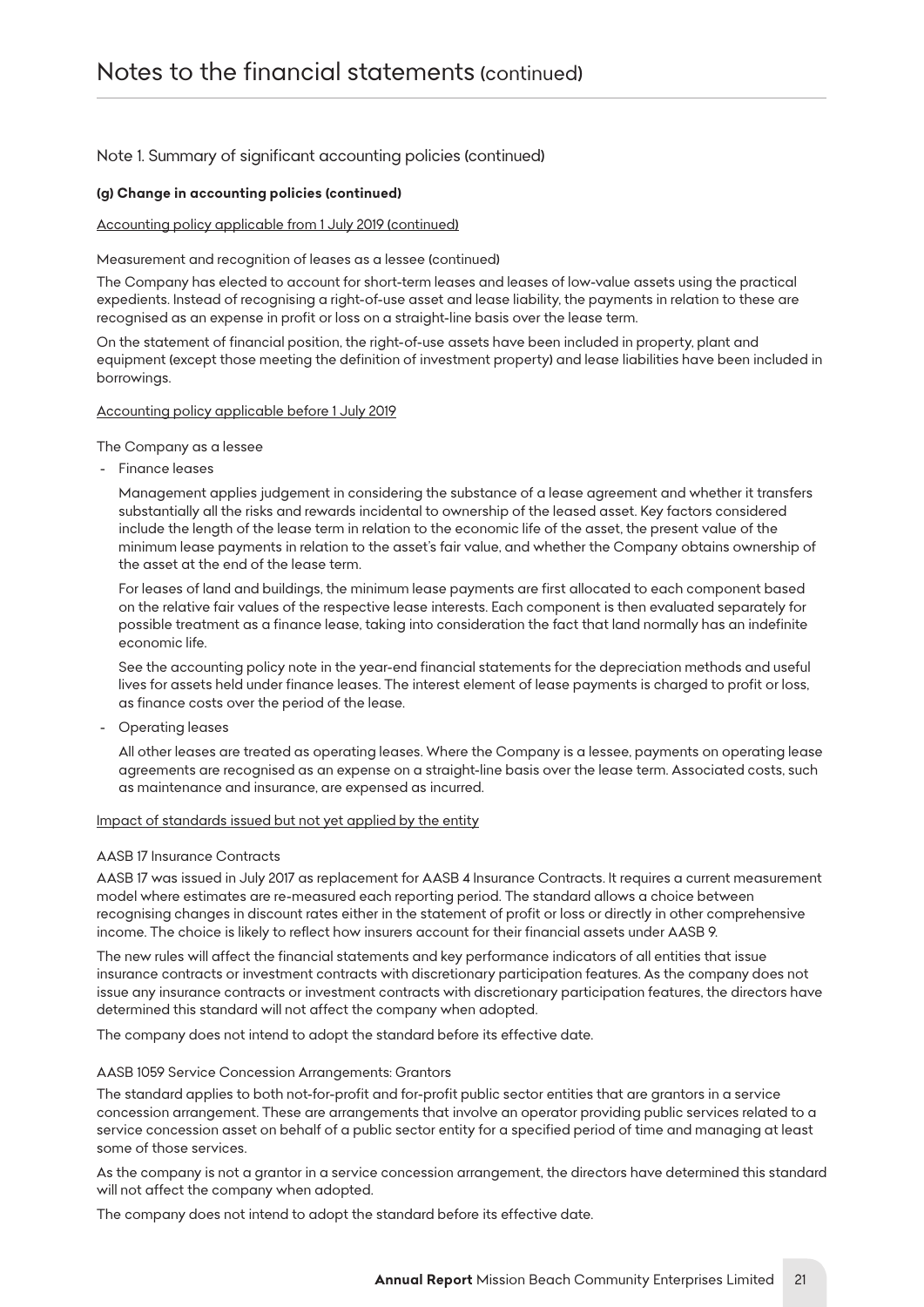### *Note 2. Revenue*

|                       | 2020    | 2019    |
|-----------------------|---------|---------|
|                       | ю       | hг      |
| Revenue               |         |         |
| - service commissions | 496,131 | 536,595 |
|                       | 496,131 | 536,595 |
| Other revenue         |         |         |
| - interest received   | 166     | 153     |
| - other revenue       | -       | 2,500   |
|                       | 166     | 2,653   |
| <b>Total revenue</b>  | 496,297 | 539,248 |

*Revenue arises from the rendering of services through its franchise agreement with the Bendigo and Adelaide Bank Limited. The revenue recognised is measured by reference to the fair value of consideration received or receivable, excluding sales taxes, rebates, and trade discounts.*

*The entity applies the revenue recognition criteria set out below to each separately identifiable sales transaction in order to reflect the substance of the transaction.*

#### *Interest and other income*

*Interest income is recognised on an accrual basis using the effective interest rate method.*

*Other revenue is recognised when the right to the income has been established.*

*All revenue is stated net of the amount of goods and services tax (GST).*

#### *Rendering of services*

*As detailed in the franchise agreement, companies earn three types of revenue - margin, commission and fee income. Bendigo and Adelaide Bank Limited decide the method of calculation of revenue the company earns on different types of products and services and this is dependent on the type of business the company generates also taking into account other factors including economic conditions, including interest rates.*

#### *Core Banking Products*

*Bendigo and Adelaide Bank Limited identify specific products and services as 'core banking products', however it also reserves the right to change the products and services identified as 'core banking products', providing 30 days notice is given. The core banking products, as at the end of the financial year included:*

#### *Margin*

*Margin is earned on all core banking products. A Funds Transfer Pricing (FTP) model is used for the method of calculation of the cost of funds, deposit return and margin. Margin is determined by taking the interest paid by customers on loans less interest paid to customers on deposits, plus any deposit returns, i.e. interest return applied*  by Bendigo and Adelaide Bank Limited for a deposit, minus any costs of funds i.e. interest applied by Bendigo and *Adelaide Bank Limited to fund a loan.*

#### *Commission*

*Commission is a fee earned on products and services sold. Depending on the product or services, it may be paid on the initial sale or on an ongoing basis.*

#### *Fee Income*

*Fee income is a share of 'bank fees and charges' charged to customers by Bendigo and Adelaide Bank Limited, including fees for loan applications and account transactions.*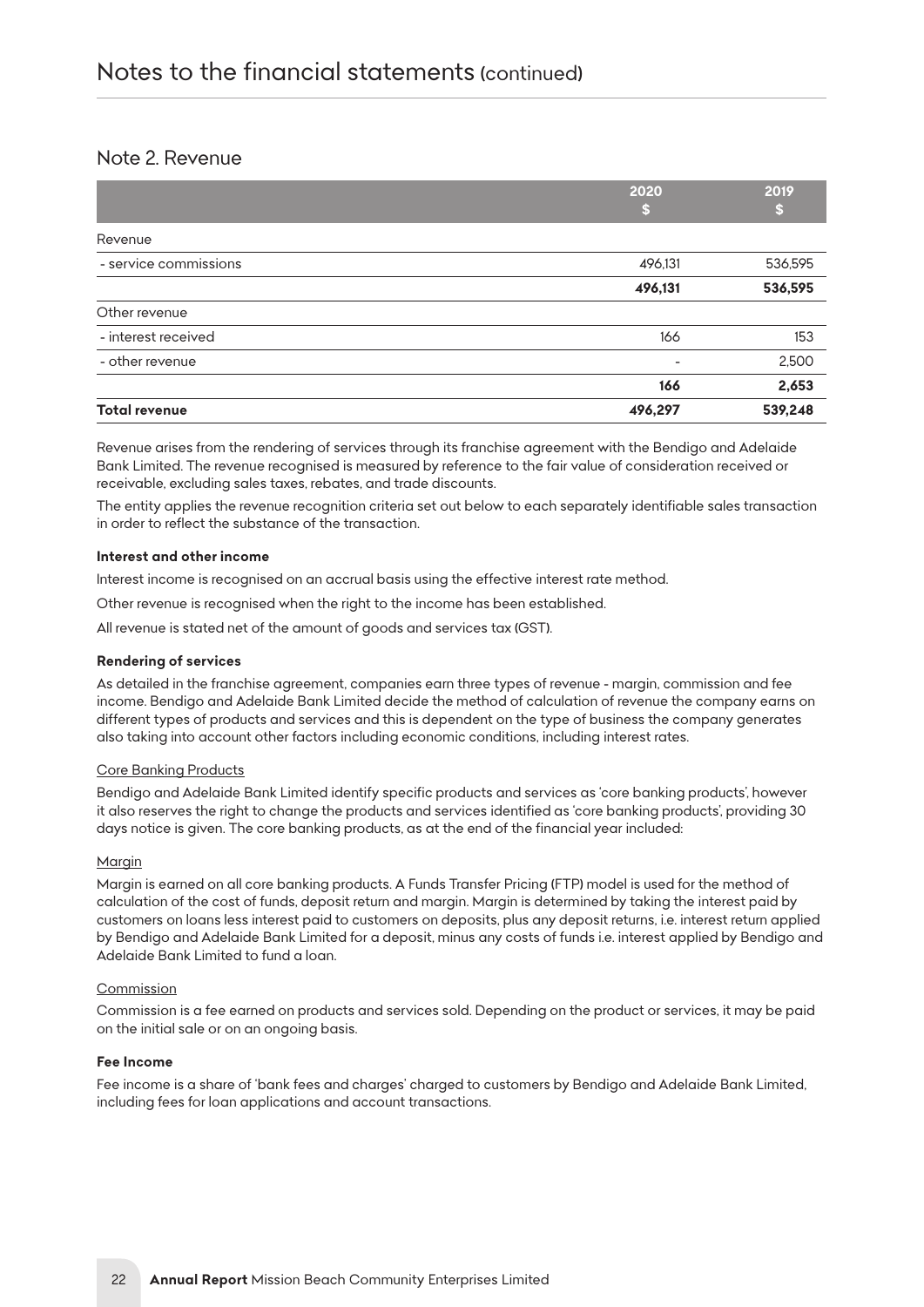#### *Note 2. Revenue (continued)*

#### *Fee Income (continued)*

#### *Discretionary Financial Contributions*

*Bendigo and Adelaide Bank Limited has made discretionary financial payments to the company, outside of the franchise agreement and in addition to margin, commission and fee income. This income received by the company is classified as "Market Development Fund" (MDF) income. The purpose of these payments is to assist the company with local market development activities, however, it is for the board to decide how to use the MDF. Due to their discretionary nature, Bendigo and Adelaide Bank Limited may change or stop these payments at any time.*

#### *Form and Amount of Financial Return*

*The franchise agreement stipulates that Bendigo and Adelaide Bank Limited may change the form, method of calculation or amount of financial return the company receives. The reasons behind making a change may include, but not limited to, changes in Bendigo and Adelaide Bank Limited's revenue streams/processes; economic factors or industry changes.*

*Bendigo and Adelaide Bank Limited may make any of the following changes to form, method of calculation or amount of financial returns:*

- *- A change to the products and services identified as 'core banking products and services'*
- *- A change as to whether it pays the company margin, commission or fee income on any product or service.*
- *- A change to the method of calculation of costs of funds, deposit return and margin and a change to the amount of any margin, commission and fee income.*

*These abovementioned changes, may impact the revenue received by the company on a particular product or service, or a range of products and services.*

However, if Bendigo and Adelaide Bank Limited make any of the above changes, per the franchise agreement, it *must comply with the following constraints in doing so.*

- *a) If margin or commission is paid on a core banking product or service, Bendigo and Adelaide Bank Limited cannot change it to fee income;*
- *b) In changing a margin to a commission or a commission to a margin on a core banking product or service, OR changing the method of calculation of a cost of funds, deposit return or margin or amount of margin or commission on a core product or service, Bendigo and Adelaide Bank Limited must not reduce the company's share of Bendigo and Adelaide Bank Limited's margin on core banking product and services when aggregated to less than 50% of Bendigo and Adelaide Bank Limited's margin on core banking products attributed to the company's retail branch operation; and*
- *c) Bendigo and Adelaide Bank Limited must publish the change at least 30 days before making the change.*

### *Note 3. Expenses*

|                                                                    | 2020<br>h. | 2019    |
|--------------------------------------------------------------------|------------|---------|
| Profit before income tax includes the following specific expenses: |            |         |
| Employee benefits expense                                          |            |         |
| - wages and salaries                                               | 201.664    | 187.841 |
| - superannuation costs                                             | 20.048     | 19.827  |
| - other costs                                                      | 45.740     | 50.326  |
|                                                                    | 267,452    | 257.994 |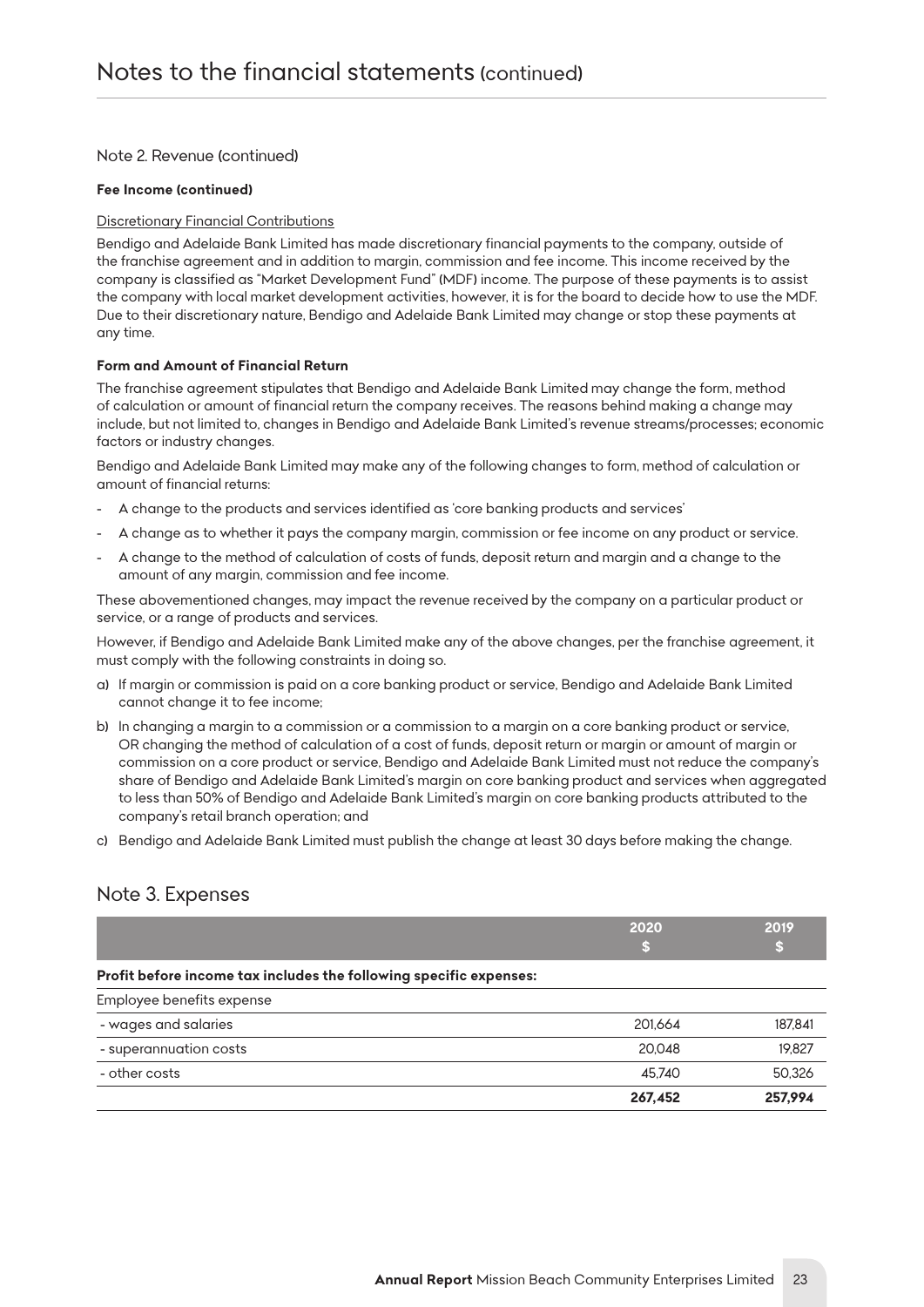#### *Note 3. Expenses (continued)*

|                                                                                | 2020   | 2019   |
|--------------------------------------------------------------------------------|--------|--------|
|                                                                                | S      | S      |
| Profit before income tax includes the following specific expenses: (continued) |        |        |
| Depreciation and amortisation                                                  |        |        |
| Depreciation                                                                   |        |        |
| - Right of Use Asset                                                           | 34.808 |        |
| - leasehold improvements                                                       | 17.004 | 2.944  |
| - plant and equipment                                                          | 1.854  | 2.723  |
| - motor vehicles                                                               | 8,415  | 8,414  |
|                                                                                | 62,081 | 14,081 |
| Amortisation                                                                   |        |        |
| - franchise fees                                                               | 2.204  | 2,204  |
| - establishment costs                                                          | 11.019 | 11.019 |
| Total depreciation and amortisation                                            | 75,304 | 27,304 |
| Finance costs                                                                  |        |        |
| - Interest paid                                                                | 2.557  | 2.347  |
| Bad and doubtful debts expenses                                                | 4.192  | 678    |
| Auditors' remuneration                                                         |        |        |
| Remuneration of the Auditor, RSD Audit, for:                                   |        |        |
| - Audit or review of the financial report                                      | 5.400  | 4.130  |
|                                                                                | 5,400  | 4,130  |

#### *Operating expenses*

*Operating expenses are recognised in profit or loss on an accruals basis, which is typically upon utilisation of the service or at the date upon which the entity becomes liable.*

#### *Borrowing costs*

*Borrowing costs directly attributable to the acquisition, construction or production of a qualifying asset are capitalised during the period of time that is necessary to complete and prepare the asset for its intended use or sale. Other borrowing costs are expensed in the period in which they are incurred and reported in finance costs.*

#### *Depreciation*

*The depreciable amount of all fixed assets, is depreciated over the asset's useful life to the company commencing from the time the asset is held ready for use. Leasehold improvements are depreciated over the shorter of either the unexpired period of the lease or the estimated useful lives of the improvements.*

*The depreciation rates used for each class of depreciable asset are:*

| <b>Class of asset</b>     | Rate   | Method               |
|---------------------------|--------|----------------------|
| <b>Right of Use Asset</b> | 24%    | <b>Straight Line</b> |
| Leasehold improvements    | 3%     | Straight Line        |
| Plant and equipment       | 4%-25% | <b>Straight Line</b> |
| Motor vehicles            | 33%    | <b>Straight Line</b> |
| <b>Franchise Fees</b>     | 20%    | <b>Straight Line</b> |

*The asset's residual values and useful lives are reviewed, and adjusted if appropriate, at the end of each reporting period.*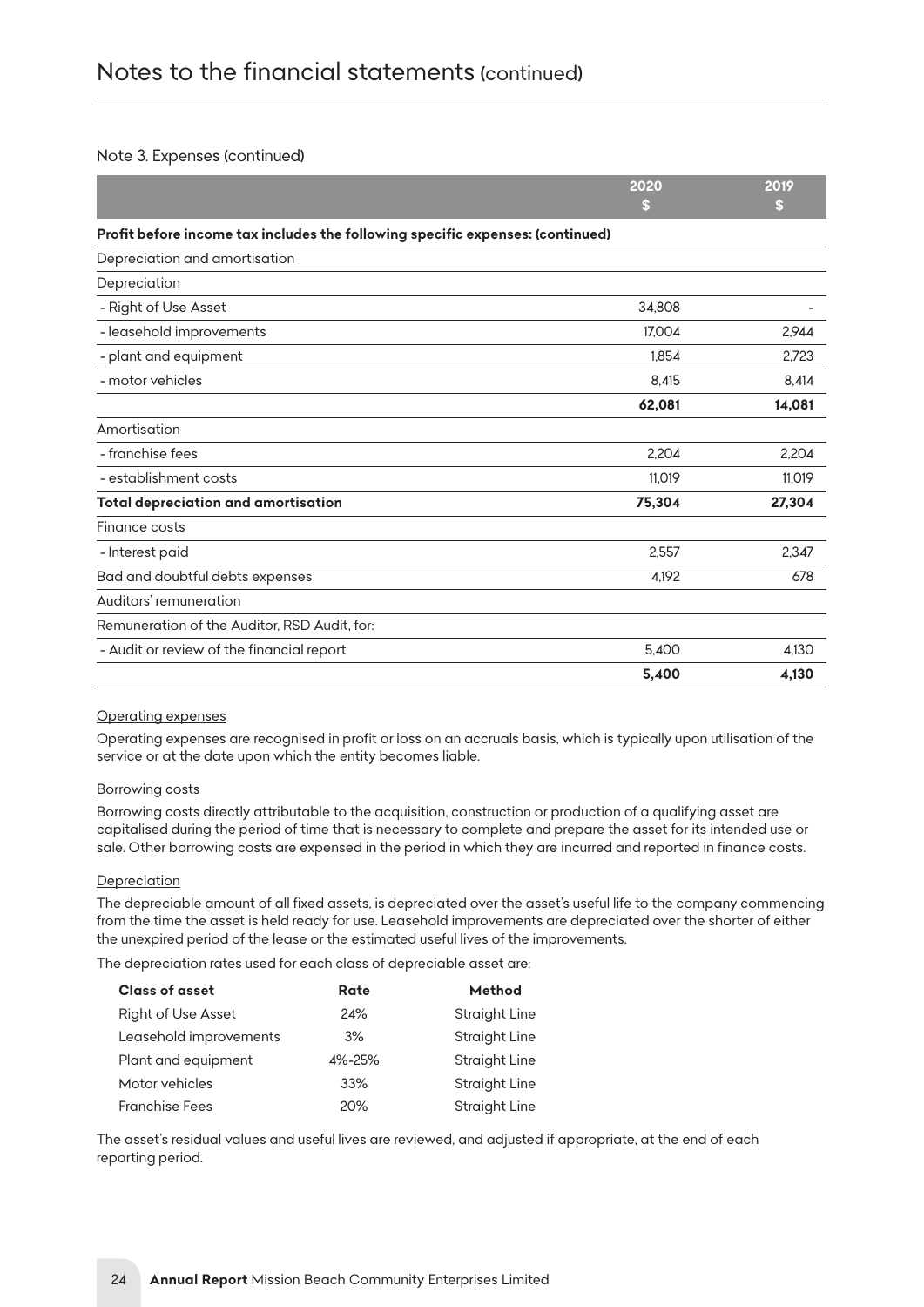#### *Note 3. Expenses (continued)*

#### *Gains/losses upon disposal of non-current assets*

*Gains and losses on disposals are determined by comparing proceeds with the carrying amount. These gains and losses are recognised in profit or loss in the period in which they arise. When revalued assets are sold, amounts included in the revaluation surplus relating to that asset are transferred to retained earnings.*

### *Note 4. Income tax*

|                                                                                                                                 | 2020    | 2019     |
|---------------------------------------------------------------------------------------------------------------------------------|---------|----------|
|                                                                                                                                 | S       | S        |
| a. The components of tax expense comprise:                                                                                      |         |          |
| Current tax expense                                                                                                             | 4,778   | 15,280   |
| Deferred tax expense                                                                                                            | 4,331   | 18,044   |
| Recoupment of prior year tax losses                                                                                             | (4,778) | (15,280) |
|                                                                                                                                 | 4,331   | 18,044   |
| b. Prima facie tax payable                                                                                                      |         |          |
| The prima facie tax on profit from ordinary activities before income tax<br>is reconciled to the income tax expense as follows: |         |          |
| Prima facie tax on profit before income tax at 27.5% (2019: 27.5%)                                                              | 3.851   | 18.044   |
| Income tax attributable to the entity                                                                                           | 3,851   | 18,044   |
| The applicable weighted average effective tax rate is:                                                                          | 30.93%  | 27.50%   |
| c. Current tax liability                                                                                                        |         |          |
| Current tax relates to the following:                                                                                           |         |          |
| <b>Current tax liabilities</b>                                                                                                  |         |          |
| Current tax                                                                                                                     | 4,778   | 15,280   |
| Recoupment of PY tax losses                                                                                                     | (4,778) | (15,280) |
|                                                                                                                                 |         |          |
| d. Deferred tax asset                                                                                                           |         |          |
| Deferred tax relates to the following:                                                                                          |         |          |
| Deferred tax assets comprise:                                                                                                   |         |          |
| Property, plant & equipment                                                                                                     | 954     |          |
| Accruals                                                                                                                        |         | 480      |
| Unused tax losses                                                                                                               | 199,874 | 204,653  |
|                                                                                                                                 | 200,828 | 205,133  |
| Deferred tax liabilities comprise:                                                                                              |         |          |
| Prepayments                                                                                                                     | 1,665   | 1,638    |
|                                                                                                                                 | 1,665   | 1,638    |
| Net deferred tax asset                                                                                                          | 199,163 | 203,495  |
| Total carried forward tax losses not recognised as deferred tax assets:                                                         |         |          |
| e. Deferred income tax included in income tax expense comprises:                                                                |         |          |
| Decrease / (increase) in deferred tax assets                                                                                    | 4,305   | 17,460   |
| (Decrease) / increase in deferred tax liabilities                                                                               | (27)    | 584      |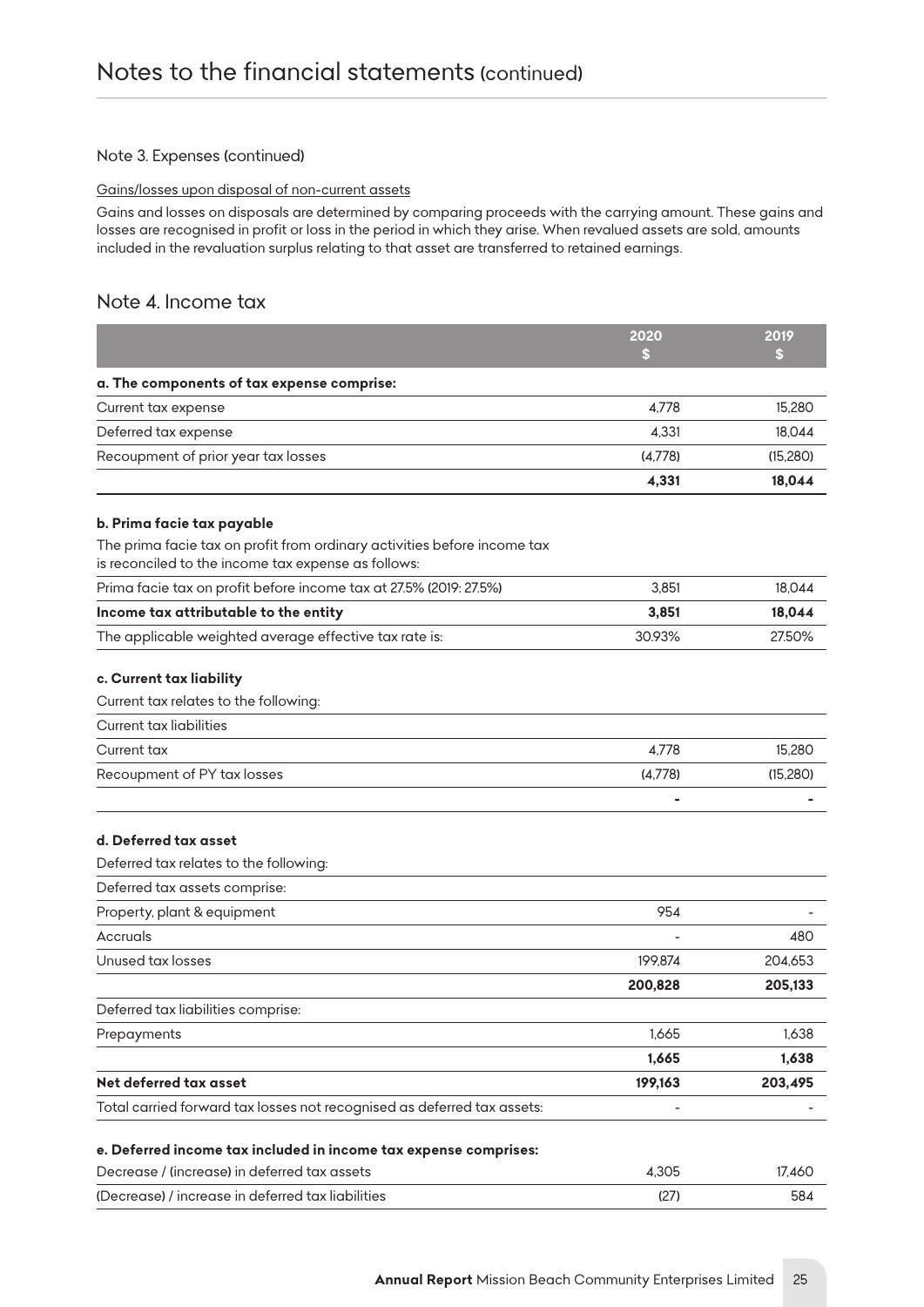#### *Note 4. Income tax (continued)*

*The income tax expense for the year comprises current income tax expense and deferred tax expense.*

*Current income tax expense charged to profit or loss is the tax payable on taxable income for the current period. Current tax liabilities/assets are measured at the amounts expected to be paid to/recovered from the relevant taxation authority.*

*Deferred income tax expense reflects movements in deferred tax asset and deferred tax liability balances during the year as well as unused tax losses.*

*A deferred tax liability shall be recognised for all taxable temporary differences, except to the extent that the deferred tax liability arises from:*

- *the initial recognition of goodwill; and*
- *the initial recognition of an asset or liability in a transaction which:*
	- *• is not a business combination; and*
	- *• at the time of the transaction, affects nether accounting profit nor taxable profit (tax loss).*

*Deferred tax assets relating to temporary differences and unused tax losses are recognised only to the extent that it is probable that future taxable profit will be available against which the benefits of the deferred tax asset can be utilised.*

*Deferred income tax assets and liabilities are calculated at the tax rates that are expected to apply to the period when the asset is realised or the liability is settled, and their measurement also reflects the manner in which management expects to recover or settle the carrying amount of the related asset or liability.*

*Current tax assets and liabilities are offset where a legally enforceable right of off-set exists and it is intended that net settlement or simultaneous realisation and settlement of the respective asset and liability will occur. Deferred tax assets and liabilities are offset where: (i) a legally enforceable right of set-off exists; and (ii) the deferred tax assets and liabilities relate to income taxes levied by the same taxation authority on either the same taxable entity.*

# *Note 5. Cash and cash equivalents*

|                          | 2020 | 2019  |
|--------------------------|------|-------|
|                          |      |       |
| Cash at bank and on hand | 154  | 9,748 |
|                          | 154  | 9,748 |

*Cash and cash equivalents include cash on hand. Bank overdrafts are reported within short-term borrowings in current liabilities in the statement of financial position.*

### *Note 6. Trade and other receivables*

|                   | 2020   | 2019<br>FO 1 |
|-------------------|--------|--------------|
| Current           |        |              |
| Trade receivables | 13,951 | 9,411        |
|                   | 13,951 | 9,411        |

*Trade and other receivables are initially measured at the transaction price. Trade and other receivables are due for settlement usually no more than 30 days from the date of recognition.*

*The Company's main debtor relates to the Bendigo and Adelaide Bank Limited monthly profit share distribution, which is deposited 14 days post month end, there is no items that require the application of the lifetime expected credit loss model.*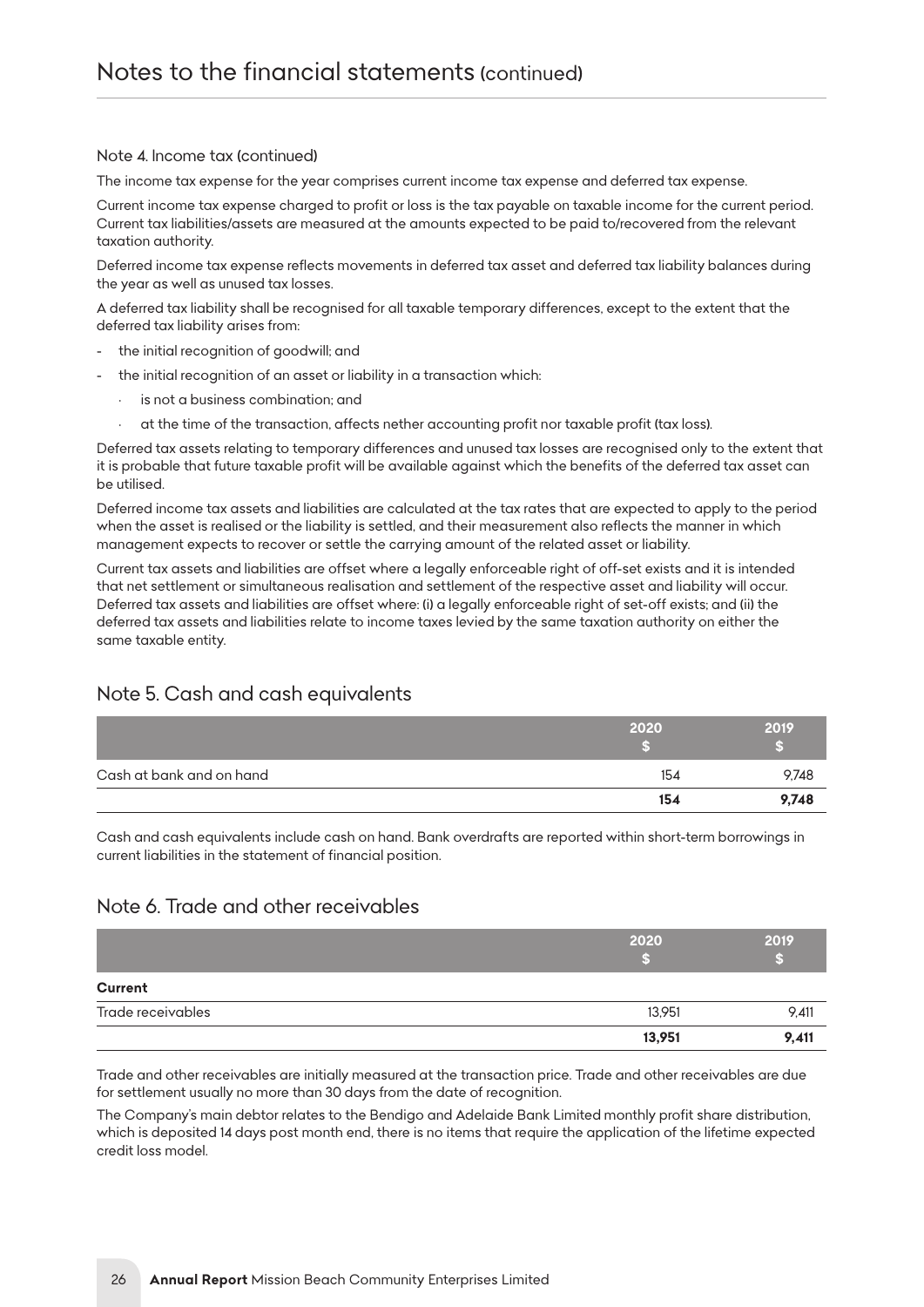*Note 6. Trade and other receivables (continued)*

#### *Credit risk*

*The main source of credit risk relates to a concentration of trade receivables owing by Bendigo and Adelaide Bank Limited, which is the source of the majority of the company's income.*

*The Company always measures the loss allowance for trade receivables at an amount equal to lifetime expected credit loss. The expected credit losses on trade receivables are estimated using a provision matrix by reference to past default experience of the debtor and an analysis of the debtor's current financial position, adjusted for*  factors that are specific to the debtors, general economic conditions of the industry in which the debtors operate *and an assessment of both the current and forecast directions of conditions at the reporting date.*

*There has been change in the estimation techniques or significant assumptions made during the current reporting period.* 

*The balances of receivables that remain within initial trade terms (as detailed in the table below) are considered to be high credit quality.*

|                   | <b>Gross</b> | Not past<br>due<br>$\,$ | Past due but not impaired    |                          |                 | Past due              |
|-------------------|--------------|-------------------------|------------------------------|--------------------------|-----------------|-----------------------|
|                   | amount<br>\$ |                         | < 30 days<br>\$              | 31-60 days<br>\$         | > 60 days<br>\$ | and<br>impaired<br>\$ |
| 2020              |              |                         |                              |                          |                 |                       |
| Trade receivables | 13,951       | 13,951                  | ۰                            | ۰                        | -               |                       |
| <b>Total</b>      | 13,951       | 13,951                  | ۰                            | ۰                        | ۰               |                       |
| 2019              |              |                         |                              |                          |                 |                       |
| Trade receivables | 9,411        | 9,411                   | $\qquad \qquad \blacksquare$ | $\overline{\phantom{a}}$ | -               |                       |
| <b>Total</b>      | 9,411        | 9,411                   | ۰                            | ۰                        | ۰               |                       |

# *Note 7. Financial assets*

|                | 2020  | 2019<br><b>S</b> |
|----------------|-------|------------------|
| Amortised cost |       |                  |
| Term deposits  | 8,438 | -                |
|                | 8,438 | -                |

*The effective interest rate on the bank deposit was 1% (2019: Nil). This deposit has a term of 12 months, maturing on 23 June 2021.*

#### *(a) Classification of financial assets*

*The company classifies its financial assets in the following categories:*

*- amortised cost*

#### *(b) Measurement of financial assets*

#### *Financial assets at amortised cost*

*Financial assets are measured at amortised cost if the assets meet the following conditions (and are not designated as FVTPL):*

- *they are held within a business model whose objective is to hold the financial assets and collect its contractual cash flows*
- *the contractual terms of the financial assets give rise to cash flows that are solely payments of principal and interest on the principal amount outstanding*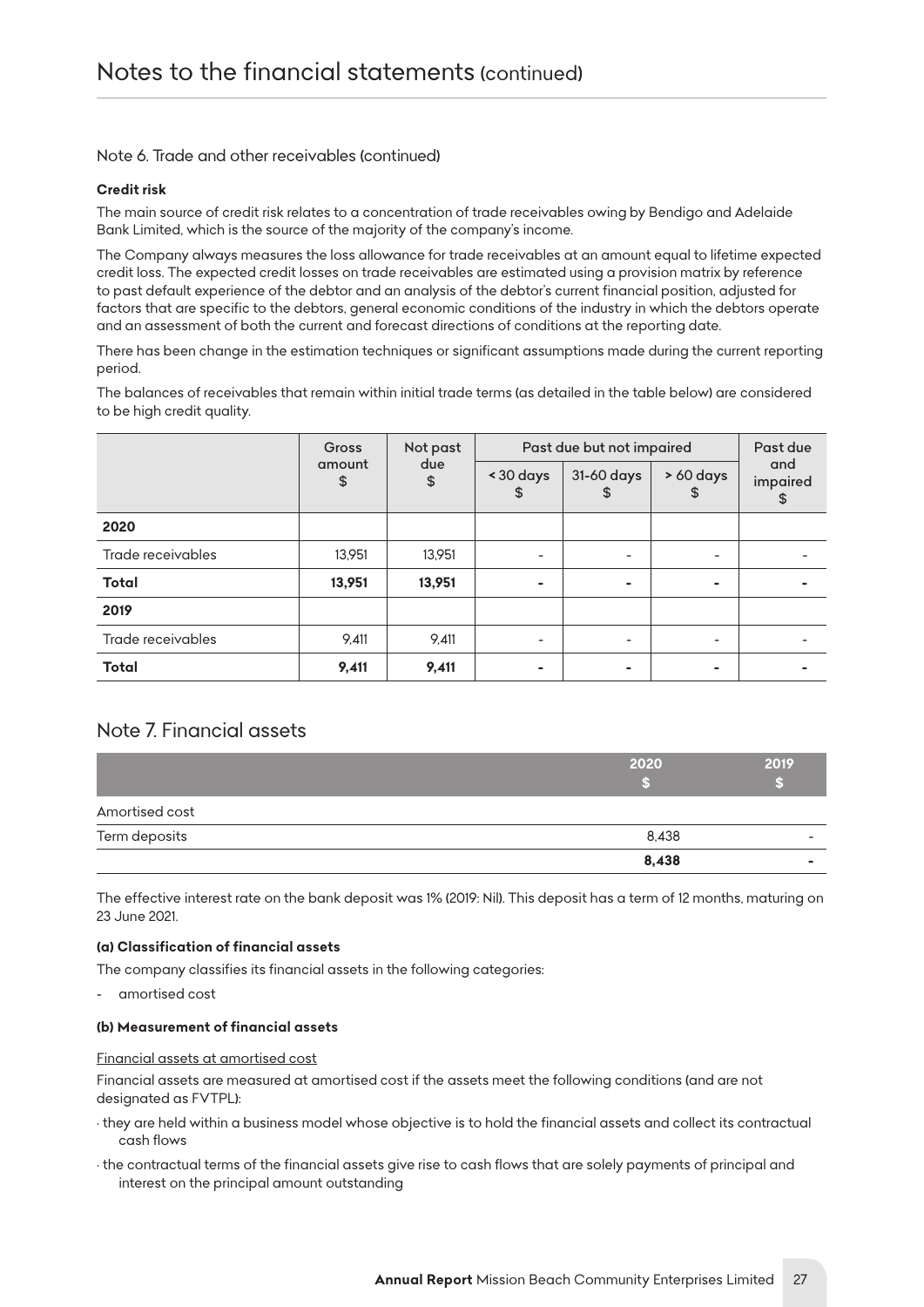#### *Note 7. Financial assets (continued)*

#### *(b) Measurement of financial assets (continued)*

#### *Financial assets at amortised cost (continued)*

*After initial recognition, these are measured at amortised cost using the effective interest method. Discounting is omitted where the effect of discounting is immaterial. Cash and cash equivalents, trade and other receivables fall into this category of financial instruments as well as government bonds that were previously classified as held-tomaturity under AASB 139.*

## *Note 8. Other assets*

|             | 2020  | 2019  |
|-------------|-------|-------|
| Prepayments | 6,054 | 5,956 |
|             | 6,054 | 5,956 |

*Other assets represent items that will provide the entity with future economic benefits controlled by the entity as a result of past transactions or other past events.*

|                                           | 2020<br>\$              |                             |                       | 2019<br>\$ |                             |                       |
|-------------------------------------------|-------------------------|-----------------------------|-----------------------|------------|-----------------------------|-----------------------|
|                                           | At $cost/$<br>valuation | Accumulated<br>depreciation | Written down<br>value | At cost    | Accumulated<br>depreciation | Written down<br>value |
| Right of Use Asset                        | 142,133                 | (34,808)                    | 107,325               |            |                             |                       |
| Leasehold<br>improvements -<br>at cost    | 117.757                 | (48.093)                    | 69.664                | 117.757    | (71.066)                    | 46.691                |
| Plant and equipment<br>- at cost          | 83,601                  | (72,919)                    | 10.682                | 82.251     | (31,090)                    | 51,161                |
| Motor vehicles -<br>at cost               | 25,244                  | (21,717)                    | 3,527                 | 25,244     | (13,301)                    | 11.943                |
| Total property,<br>plant and<br>equipment | 368,735                 | (177, 537)                  | 191,198               | 225,252    | (115, 457)                  | 109,795               |

### *Note 9. Property, plant and equipment*

#### *Plant and equipment*

*Plant and equipment are measured on the cost basis and are therefore carried at cost less accumulated depreciation and any accumulated impairment. In the event the carrying amount of plant and equipment*  is greater than the estimated recoverable amount, the carrying amount is written down immediately to the *estimated recoverable amount and impairment losses are recognised in profit or loss. A formal assessment of recoverable amount is made when impairment indicators are present.*

*The carrying amount of plant and equipment is reviewed annually by Directors to ensure it is not in excess of the recoverable amount of these assets. The recoverable amount is assessed on the basis of the expected net cash flows that will be received from the asset's employment and subsequent disposal. The expected net cash flows have been discounted to their present values in determining recoverable amounts.*

*Subsequent costs are included in the assets carrying amount or recognised as a separate asset, as appropriate, only when it is probable that future economic benefits associated with the item will flow to the company and the*  cost of the item can be measured reliably. All other repairs and maintenance are recognised as expenses in profit *or loss during the financial period in which they are incurred.*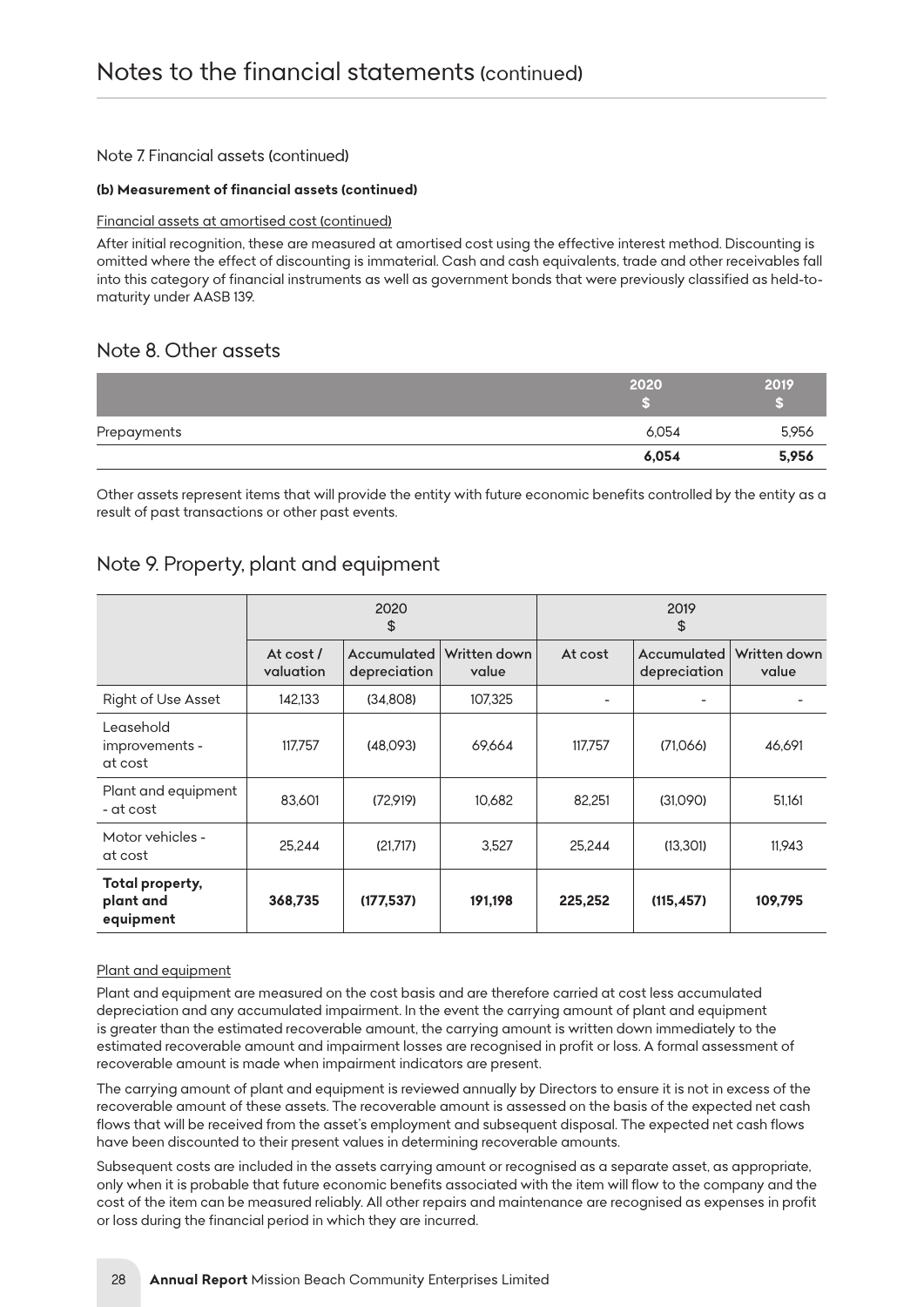#### *Note 9. Property, plant and equipment (continued)*

#### *Leased assets*

*As described in Note 1(h), the Company has applied AASB 16 using the modified retrospective approach and therefore comparative information has not been restated. This means comparative information is still reported under AASB 17.*

*The assets' residual values and useful lives are reviewed, and adjusted if appropriate, at the end of each reporting period.*

*An asset's carrying amount is written down immediately to its recoverable amount if the asset's carrying amount is greater than its estimated recoverable amount.*

#### *(a) Capital expenditure commitments*

*The entity does not have any capital expenditure commitments at 30 June 2020 (2019: None)*

#### *(b) Movements in carrying amounts of PP&E*

| 2020                               | <b>Right of Use</b><br><b>Assets</b><br>\$ | Leasehold<br>Improvements<br>S | Plant &<br>Equipment<br>\$ | Motor<br><b>Vehicles</b><br>\$ | Total<br>\$ |
|------------------------------------|--------------------------------------------|--------------------------------|----------------------------|--------------------------------|-------------|
| Opening carrying value             |                                            | 46.691                         | 51.161                     | 11.943                         | 109.795     |
| Adjustment for adoption of AASB 16 | 142.133                                    | $\overline{\phantom{a}}$       |                            |                                |             |
| Restated opening net book amount   | 142.133                                    | 46,691                         | 51,161                     | 11.943                         | 251,928     |
| Additions                          | $\overline{\phantom{a}}$                   | $\overline{\phantom{a}}$       | 1.350                      |                                | 1.350       |
| Depreciation                       | (34.808)                                   | (17.004)                       | (1.854)                    | (8.415)                        | (62.081)    |
| <b>Closing carrying value</b>      | 107,325                                    | 29.687                         | 50.657                     | 3,528                          | 191,197     |

| 2019                          | Right of Use<br><b>Assets</b><br>\$ | Leasehold<br>Improvements | Plant &<br>Equipment | Motor<br><b>Vehicles</b> | Total<br>\$ |
|-------------------------------|-------------------------------------|---------------------------|----------------------|--------------------------|-------------|
| Opening carrying value        |                                     | 89.611                    | 13.908               | 20.357                   | 123,876     |
| Depreciation                  |                                     | (2.943)                   | (2.723)              | (8.414)                  | (14,080)    |
| <b>Closing carrying value</b> | -                                   | 86.668                    | 11.185               | 11,943                   | 109.796     |

*Included in the net carrying amount of property, plant and equipment are right-of-use assets as follows:*

|                                 | 2020     |
|---------------------------------|----------|
| <b>Leased Assets</b>            | 142.133  |
| <b>Accumulated Depreciation</b> | (34.808) |
| Total right-of-use assets       | 107,325  |

#### *(c) Right of use assets*

*The Company's lease portfolio includes buildings, plant and equipment.*

#### *Options to extend or terminate*

*The option to extend or terminate are contained in the property lease of the Company. All extension or termination options are only exercisable by the Company. The extension options or termination options which were probable to be exercised have been included in the calculation of the Right of use asset.*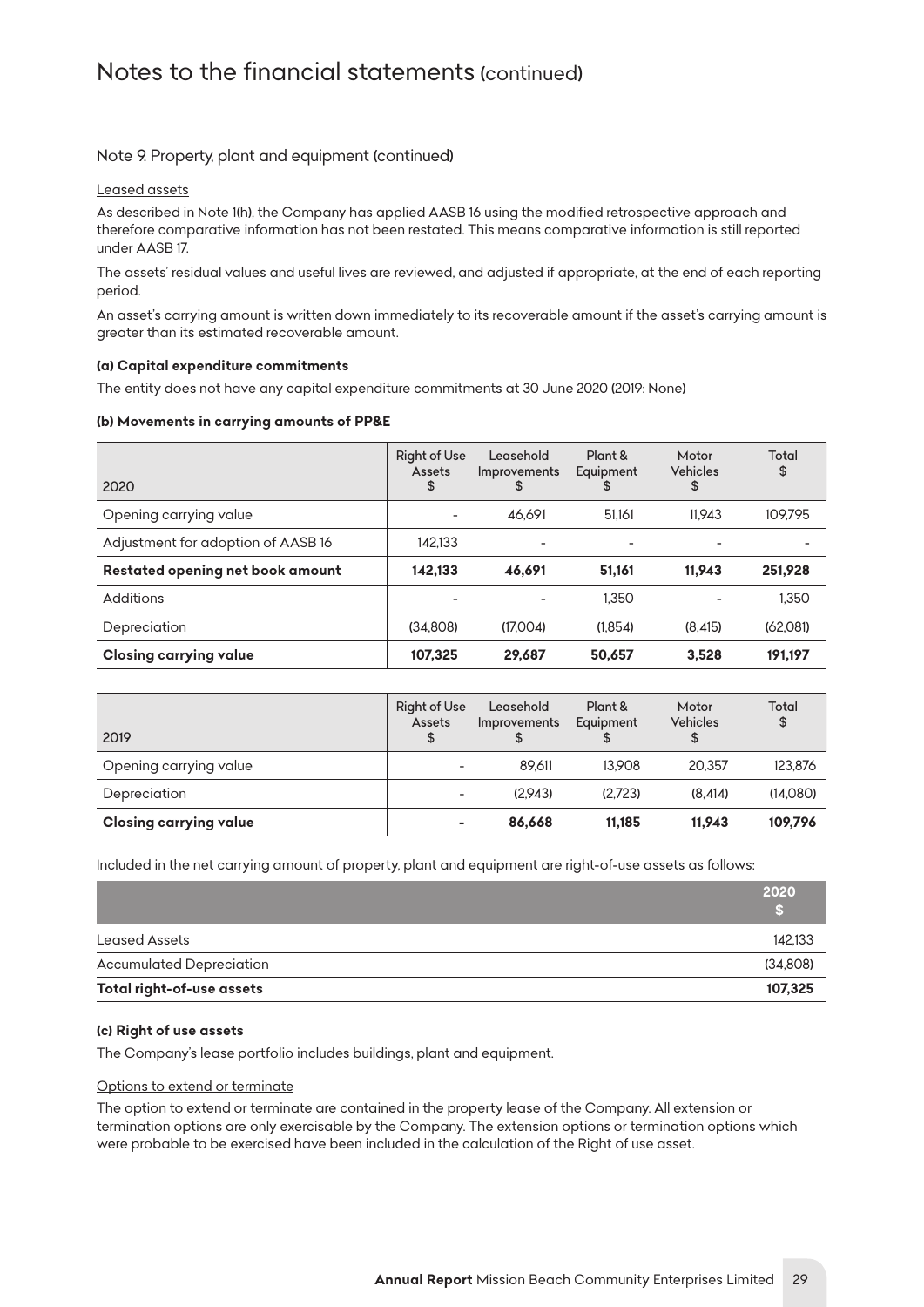#### *Note 9. Property, plant and equipment (continued)*

#### *(c) Right of use assets (continued)*

*Options to extend or terminate (continued)*

*(i) AASB 16 related amounts recognised in the statement of financial position*

|                          | <b>Leased Building</b><br>\$ | <b>Total Right</b><br>of use asset |
|--------------------------|------------------------------|------------------------------------|
| Leased Asset             | 142,133                      | 142,133                            |
| Accumulated depreciation | (34,808)                     | (34,808)                           |
|                          | 107,325                      | 107,325                            |

*Movements in carrying amounts:*

|                                              | <b>Leased Building</b><br>S | <b>Total Right</b><br>of use asset<br>\$ |
|----------------------------------------------|-----------------------------|------------------------------------------|
| Recognised on initial application of AASB 16 |                             |                                          |
| - previously classified as operating leases  | 142.133                     | 142,133                                  |
| Depreciation expense                         | (34,808)                    | (34,808)                                 |
| Net carrying amount                          | 107,325                     | 107,325                                  |

*(ii) AASB 16 related amounts recognised in the statement of profit or loss*

|                                                    | 2020   |
|----------------------------------------------------|--------|
| Depreciation charge related to right-of-use assets | 34.808 |
| Interest expense on lease liabilities              | 6.129  |
| Total cash outflows for leases                     | 40.937 |

# *Note 10. Intangible assets*

|                            | 2020<br>\$             |                             | 2019<br>\$            |         |                             |                       |
|----------------------------|------------------------|-----------------------------|-----------------------|---------|-----------------------------|-----------------------|
|                            | At cost /<br>valuation | Accumulated<br>amortisation | Written down<br>value | At cost | Accumulated<br>amortisation | Written down<br>value |
| Franchise fees             | 11.018                 | (4.408)                     | 6.610                 | 11.018  | (2.204)                     | 8.814                 |
| Establishment costs        | 55,093                 | (22.038)                    | 33.055                | 55,093  | (11.019)                    | 44.074                |
| Total intangible<br>assets | 66,111                 | (26, 446)                   | 39,665                | 66,111  | (13, 223)                   | 52,888                |

*Franchise fees and establishment costs have been initially recorded at cost and amortised on a straight line basis at a rate of 20% per annum. The current amortisation charges for intangible assets are included under depreciation and amortisation in the Statement of Profit or Loss and Other Comprehensive Income.*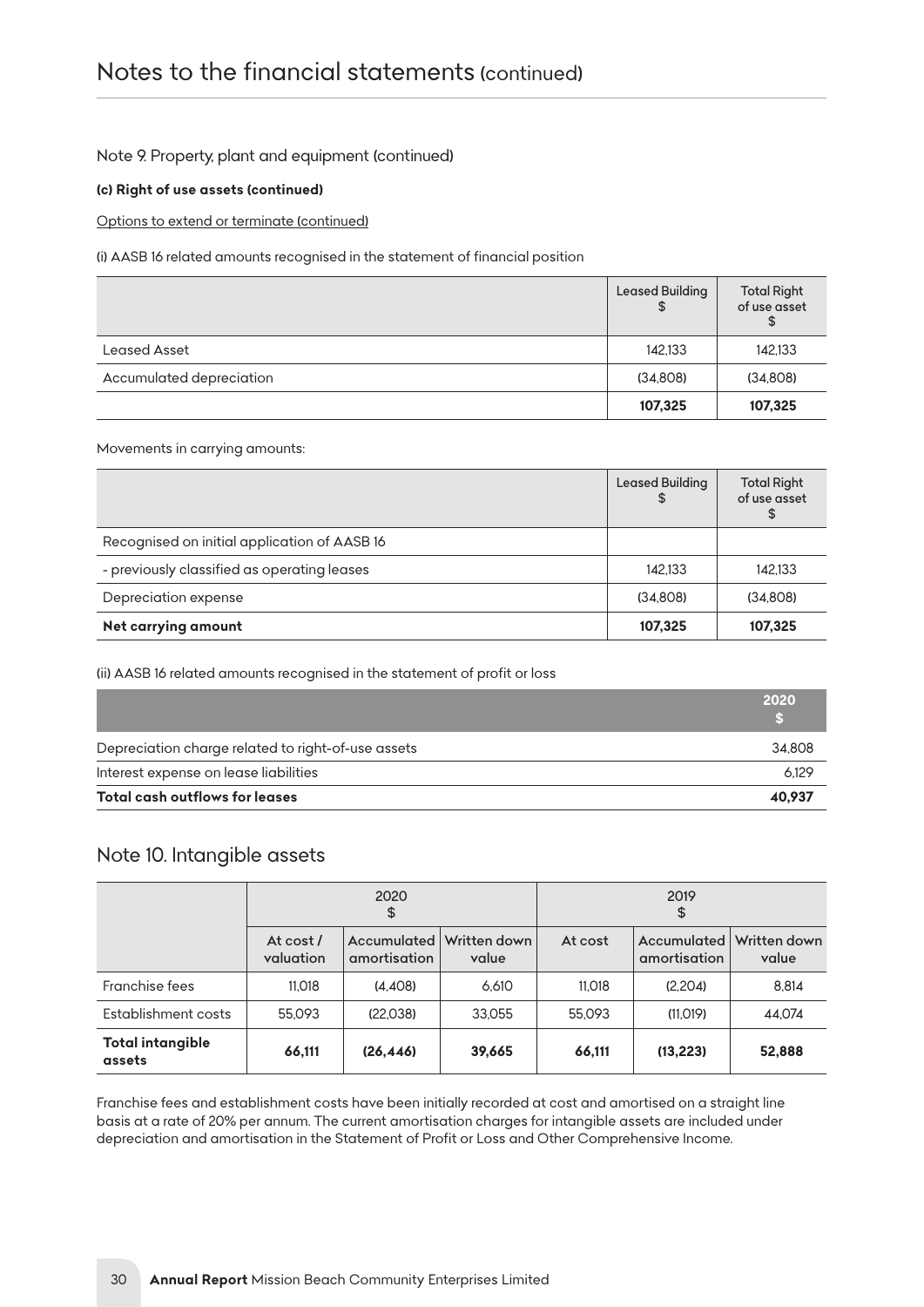#### *Note 10. Intangible assets (continued)*

*Movements in carrying amounts*

| 2020                    | Opening written<br>down value | <b>Additions</b><br>\$   | Amortisation<br>S | Closing written<br>down value |
|-------------------------|-------------------------------|--------------------------|-------------------|-------------------------------|
| Franchise fees          | 8.814                         | $\overline{\phantom{0}}$ | (2,204)           | 6,610                         |
| Establishment costs     | 44.074                        | $\overline{\phantom{a}}$ | (11.019)          | 33.055                        |
| Total intangible assets | 52,888                        |                          | (13, 223)         | 39,665                        |

| 2019                    | Opening written<br>down value | <b>Additions</b> | Amortisation<br>\$ | Closing written<br>down value |
|-------------------------|-------------------------------|------------------|--------------------|-------------------------------|
| Franchise fees          | $\overline{\phantom{a}}$      | 11.018           | (2.204)            | 8.814                         |
| Establishment costs     |                               | 55,093           | (11, 019)          | 44,074                        |
| Total intangible assets | ۰                             | 66,111           | (13, 223)          | 52,888                        |

# *Note 11. Financial liabilities*

*Financial liabilities include trade payables, other creditors, loans from third parties and loans from or other amounts due to related entities. Financial liabilities are classified as current liabilities unless the company has an unconditional right to defer settlement of the liability for at least 12 months after the reporting period.*

*Financial liabilities are initially measured at fair value plus transaction costs, except where the instrument is classified as "fair value through profit or loss", in which case transaction costs are expensed to profit or loss immediately. Where available, quoted prices in an active market are used to determine fair value. Non-derivative financial liabilities other than financial guarantees are subsequently measured at amortised cost. Gains or losses are recognised in profit or loss through the amortisation process and when the financial liability is derecognised.*

*A liability is derecognised when it is extinguished (i.e. when the obligation in the contract is discharged, cancelled or expires). An exchange of an existing financial liability for a new one with substantially modified terms, or a substantial modification to the terms of a financial liability, is treated as an extinguishment of the existing liability and recognition of a new financial liability.*

# *Note 12. Trade and other payables*

|                              | 2020   | 2019   |
|------------------------------|--------|--------|
|                              | \$     | S      |
| Current                      |        |        |
| Unsecured liabilities:       |        |        |
| Trade creditors              | 1,873  | 4,338  |
| Franchise Fee Payable        | 15,433 | 15,784 |
| Other creditors and accruals | 6,198  | 8,887  |
|                              | 23,504 | 29,009 |
| <b>Non Current</b>           |        |        |
| Unsecured liabilities:       |        |        |
| Franchise Fee Payable        | 30,863 | 47,353 |
|                              | 30,863 | 47,353 |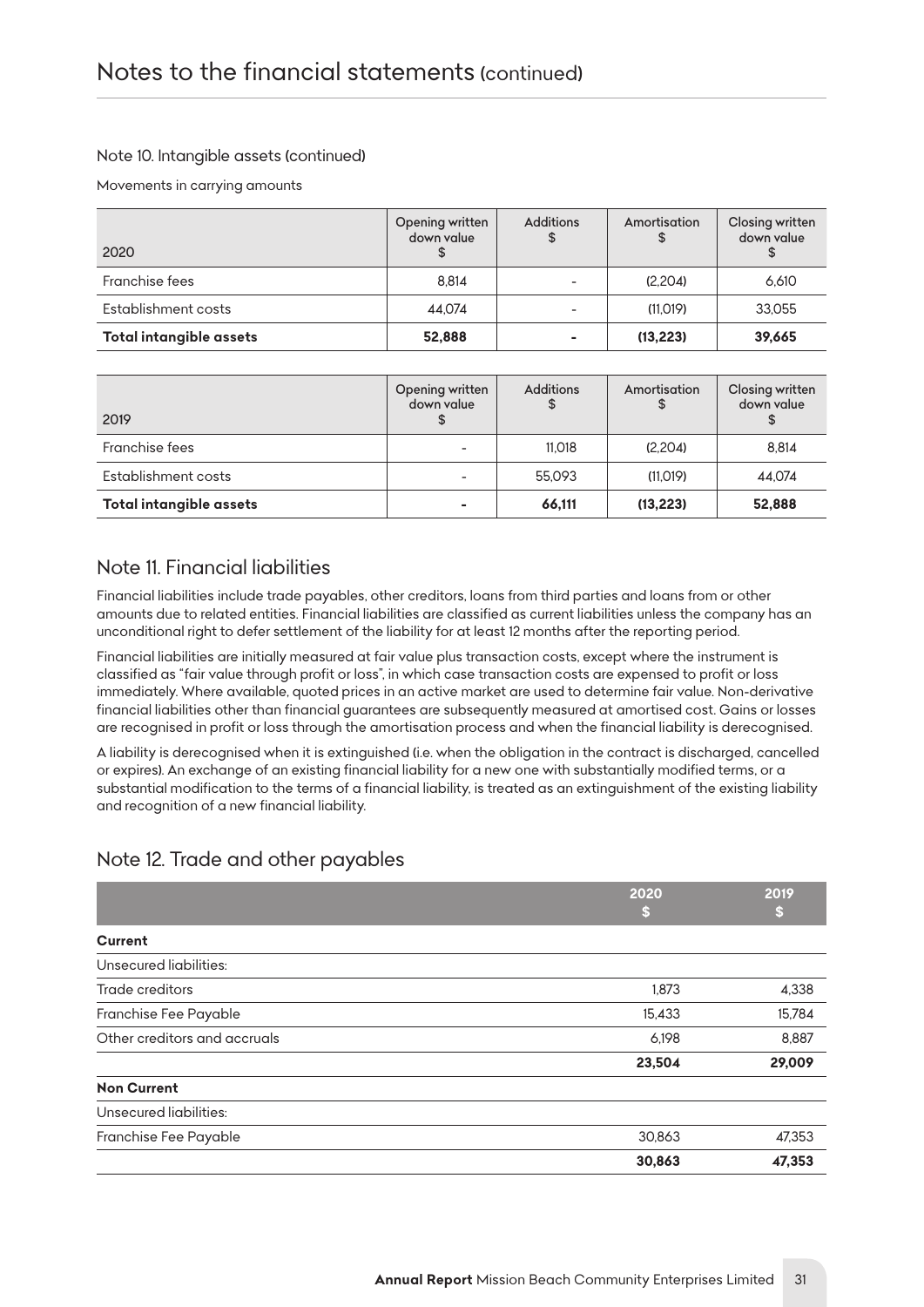#### *Note 12. Trade and other payables (continued)*

*Trade and other payables represent the liabilities for goods and services received by the entity that remain unpaid at the end of the reporting period. The balance is recognised as a current liability with the amounts normally paid within 30 days of recognition of the liability.*

*The average credit period on trade and other payables is one month.*

# *Note 13. Borrowings*

|                         | 2020    | 2019    |
|-------------------------|---------|---------|
|                         | S       | S       |
| <b>Current</b>          |         |         |
| Unsecured liabilities   |         |         |
| <b>Bank overdraft</b>   | 96,208  | 97,432  |
| Secured liabilities     |         |         |
| Bank loan               | 3,838   | 3,643   |
|                         | 100,046 | 101,075 |
| Non-current             |         |         |
| Secured liabilities     |         |         |
| Bank loan               | 9,417   | 13,280  |
|                         | 9,417   | 13,280  |
| <b>Total borrowings</b> | 109,463 | 114,355 |

#### *Finance Leases*

*Leases of fixed assets, where substantially all the risks and benefits incidental to the ownership of the asset - but not the legal ownership - are transferred to the company, are classified as finance leases.*

*Finance Leases are capitalised by recognising an asset and a liability at the lower of the amounts equal to the fair value of the leased property or the present value of the minimum lease payments, including any guarenteed residual values. Lease payments are allocated between the reduction of the lease liability and the lease interest expense for the period.*

#### *(a) Bank overdraft and bank loans*

*The company has an overdraft facility of \$200,000 which is subject to normal commercial terms and conditions.*

#### *Note 14. Leases*

|                        | 2020    | 2019 |
|------------------------|---------|------|
|                        |         | IS.  |
| Current                |         |      |
| <b>Property Leases</b> | 34,020  |      |
|                        | 34,020  | -    |
| Non-current            |         |      |
| <b>Property Leases</b> | 76,774  | -    |
|                        | 76,774  |      |
| <b>Total leases</b>    | 110,794 | -    |

*The Company has leases for property. With the exception of short-term leases and leases of low-value underlying*  assets, each lease is reflected on the balance sheet as a right-of-use asset and a lease liability. Variable lease *payments which do not depend on an index or a rate (such as a lease payments based on a percentage of Group sales) are excluded from the initial measurement of the lease liability and asset. The Company classifies its rightof-use assets in a consistent manner to its property, plant and equipment (see Note 9)*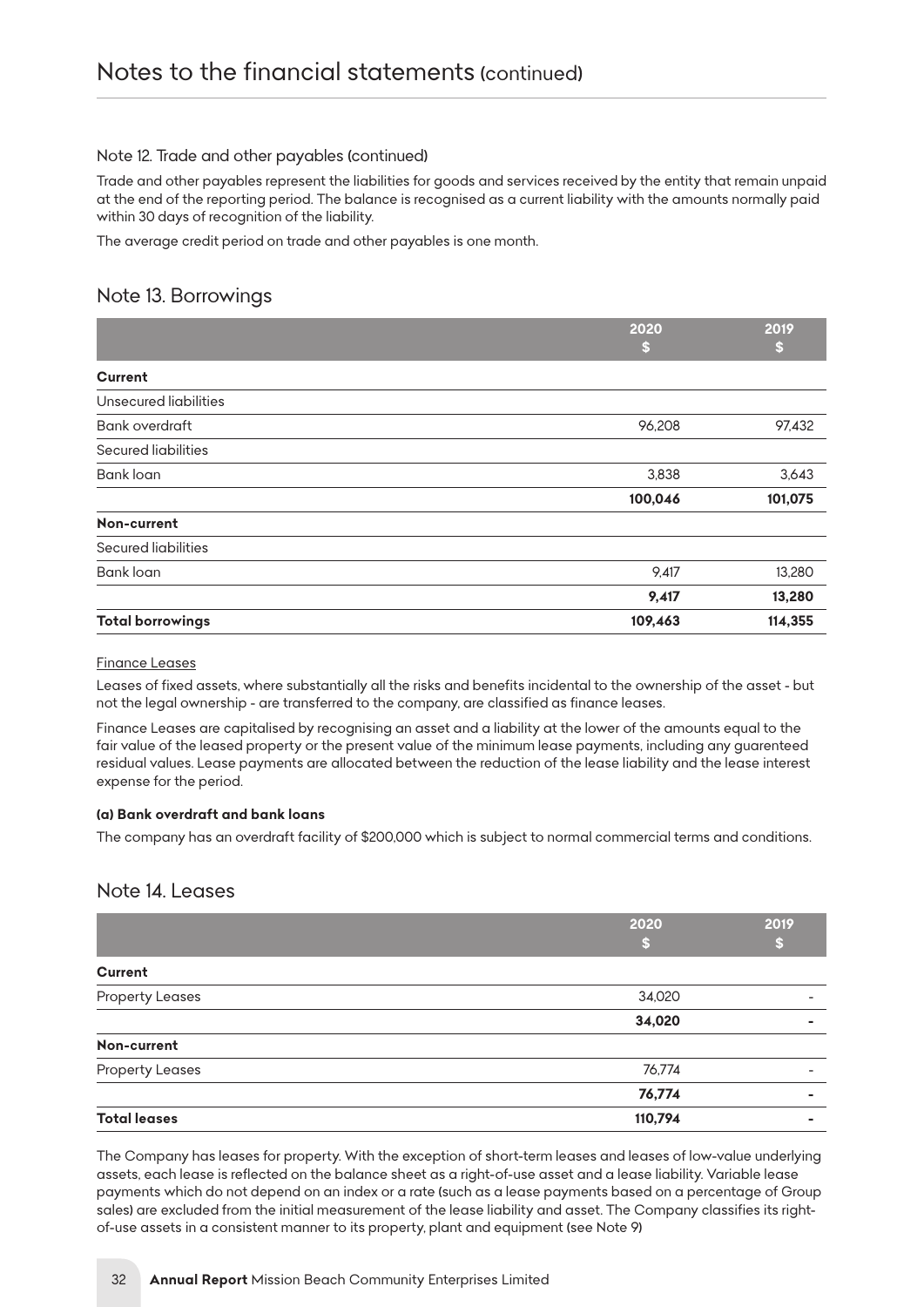#### *Note 14. Leases (continued)*

*Each lease generally imposes a restriction that, unless there is a contractual right for the Company to sublet the asset to another party, the right-of-use asset can only be used by the Company. Leases are either noncancellable or may only be cancelled by incurring a substantive termination fee. Some leases contain an option*  to purchase the underlying asset outright at the end of the lease, or to extend the lease for a further term. The *Company is prohibited from selling or pledging the underlying leased assets as security. For leases over office buildings and factory premises the Company must keep those properties in a good state of repair and return the properties in their original condition at the end of the lease. Further, the Company must insure items of property, plant & equipment and incur maintenance fees on such items in accordance with the lease contracts.*

*The lease liabilities are secured by the related underlying assets. Future minimum lease payments at 30 June 2020 were as follows:*

|                           | Minimum lease payments due |                 |                 |                     |                    |
|---------------------------|----------------------------|-----------------|-----------------|---------------------|--------------------|
|                           | Within 1 year<br>\$        | 1-2 Years<br>25 | 3-5 years<br>£. | After 5 years<br>25 | <b>Total</b><br>\$ |
| 30 June 2020              |                            |                 |                 |                     |                    |
| Lease payments            | 38,592                     | 39,750          | 40,952          |                     | 119,294            |
| Finance charges           | (4,572)                    | (2,881)         | (1,049)         |                     | (8,502)            |
| Net present values        | 34,020                     | 36,869          | 39,903          |                     | 110,792            |
| 30 June 2019              |                            |                 |                 |                     |                    |
| Lease payments            |                            |                 |                 |                     |                    |
| Finance charges           |                            |                 |                 |                     |                    |
| <b>Net present values</b> |                            |                 |                 |                     |                    |

# *Note 15. Share capital*

|                                    | 2020     | 2019      |
|------------------------------------|----------|-----------|
|                                    |          |           |
| 875,000 Ordinary shares fully paid | 875,000  | 875,000   |
| Less: Equity raising costs         | (18.296) | (18, 296) |
|                                    | 856,704  | 856,704   |

*Ordinary shares are classified as equity.*

*Incremental costs directly attributable to the issue of new shares are shown in equity as a deduction from the proceeds.*

#### *(a) Movements in share capital*

| At the end of the reporting period       | 875,000 | 875,000 |
|------------------------------------------|---------|---------|
| At the beginning of the reporting period | 875,000 | 875,000 |
| Fully paid ordinary shares:              |         |         |

*Ordinary shares participate in dividends and the proceeds on winding up of the company in proportion to the number of shares held. At the shareholders' meetings each shareholder is entitled to one vote when a poll is called, or on a show of hands. The company does not have authorised capital or par value in respect of its issued shares. All issued shares are fully paid. All shares rank equally with regard to the company's residual assets.*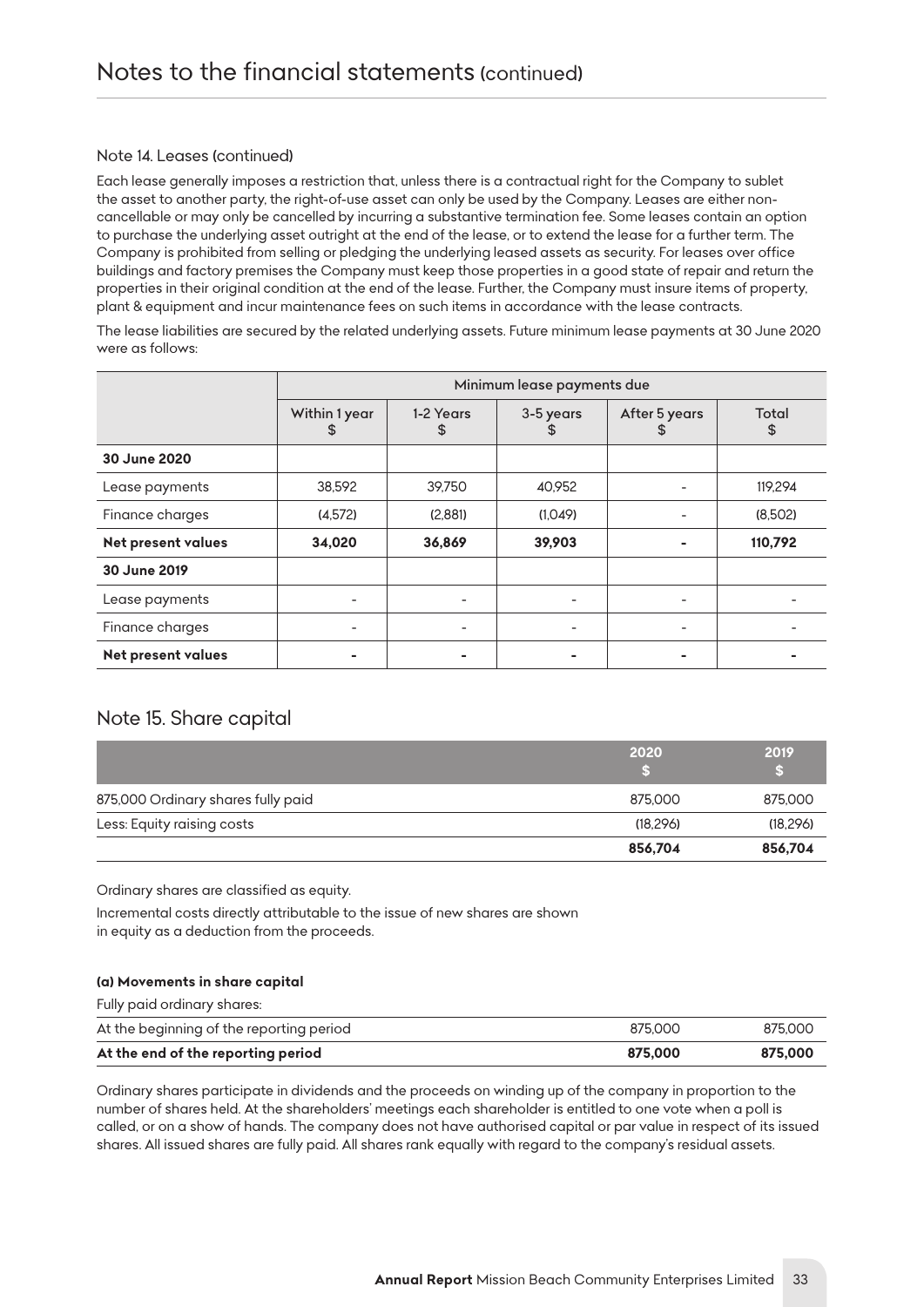#### *Note 15. Share capital (continued)*

#### *(b) Capital management*

*The Board's policy is to maintain a strong capital base so as to sustain future development of the company. The Board of Directors monitor the return on capital and the level of dividends to shareholders. Capital is represented by total equity as recorded in the Statement of Financial Position.*

In accordance with the franchise agreement, in any 12 month period, the funds distributed to shareholders shall not *exceed the Distribution Limit.*

- *(i) the Distribution Limit is the greater of:*
	- *(a) 20% of the profit or funds of the company otherwise available for distribution to shareholders in that 12 month period; and*
	- *(b) subject to the availability of distributable profits, the Relevant Rate of Return multiplied by the average level of share capital of the Franchisee over that 12 month period; and*
- *(ii) the Relevant Rate of Return is equal to the weighted average interest rate on 90 day bank bills over that 12 month period plus 5%.*

*The Board is managing the growth of the business in line with this requirement. There are no other externally imposed capital requirements, although the nature of the company is such that amounts will be paid in the form of charitable donations and sponsorship. Charitable donations and sponsorship paid can be seen in the Statement of Profit or Loss and Comprehensive Income.*

*There were no changes in the company's approach to capital management during the year.*

### *Note 16. Accumulated losses*

|                                                  | 2020       | 2019       |
|--------------------------------------------------|------------|------------|
| Balance at the beginning of the reporting period | (656.128)  | (686.199)  |
| Profit for the year after income tax             | 9.673      | 47.571     |
| Dividends paid                                   | (26.250)   | (17.500)   |
| Balance at the end of the reporting period       | (672, 705) | (656, 128) |

# *Note 17. Dividends paid or provided for on ordinary shares*

|                                                                                                                         | 2020   | 2019   |
|-------------------------------------------------------------------------------------------------------------------------|--------|--------|
| Dividends paid or provided for during the year                                                                          |        |        |
| Fully franked ordinary dividend of 3 cents per share (2019: 2 cents) franked<br>at the tax rate of 27.5% (2019: 27.5%). | 26.250 | 17.500 |

*A provision is made for the amount of any dividends declared, authorised and no longer payable at the discretion of the entity on or before the end of the financial year, but not distributed at balance date.*

### *Note 18. Earnings per share*

|                                                                                            | 2020    | 2019    |
|--------------------------------------------------------------------------------------------|---------|---------|
| Basic earnings per share (cents)                                                           | 1.11    | 5.44    |
| Earnings used in calculating basic earnings per share                                      | 9.673   | 47.571  |
| Weighted average number of ordinary shares used in calculating<br>basic earnings per share | 875,000 | 875,000 |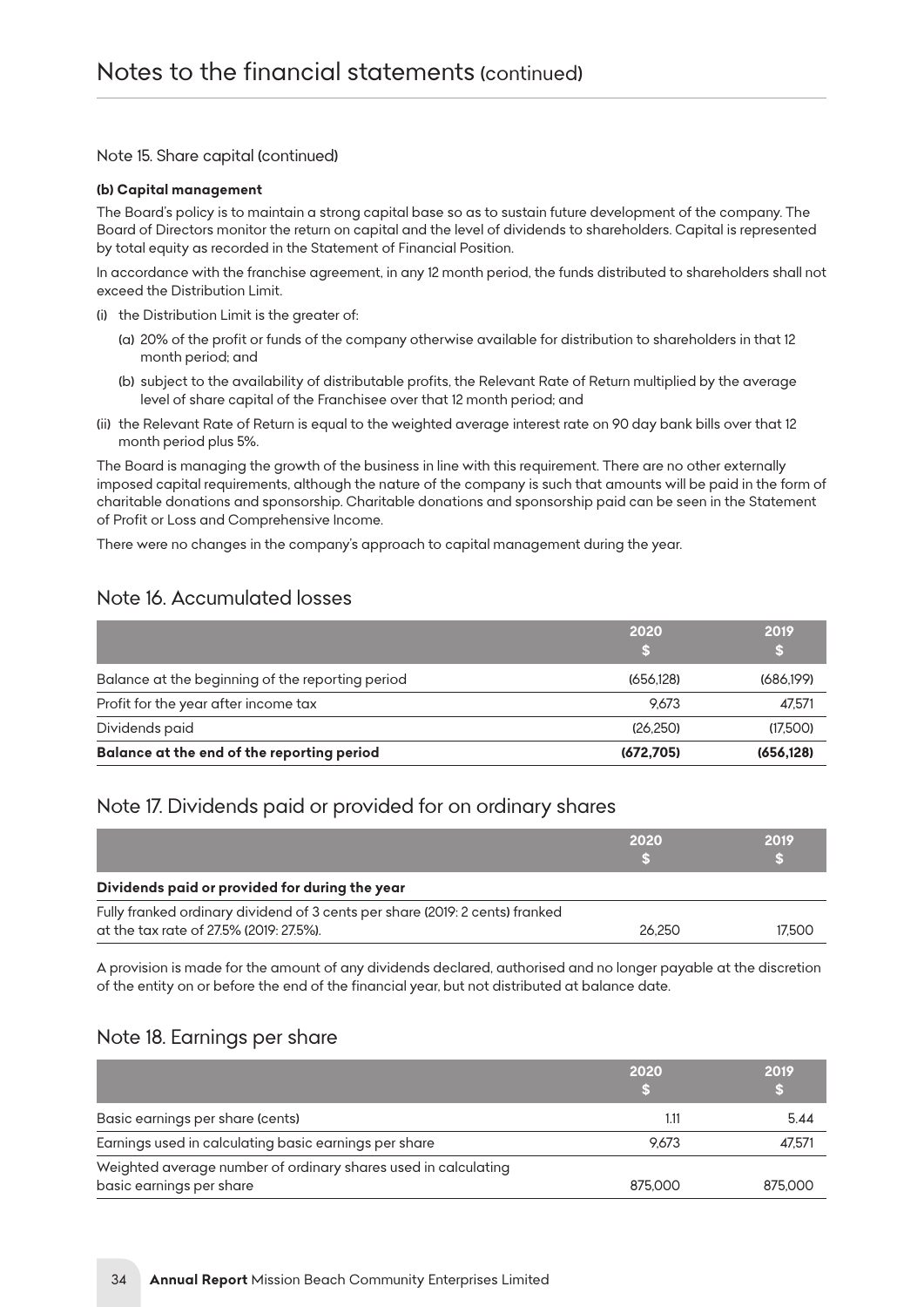#### *Note 18. Earnings per share (continued)*

#### *Basic earnings per share*

*Basic earnings per share is calculated by dividing the profit or loss attributable to owners of the company, excluding any costs of servicing equity other than ordinary shares, by the weighted average number of ordinary shares outstanding during the year, adjusted for bonus elements in ordinary shares issues during the year.*

# *Note 19. Statement of cash flows*

|                                                                                                                                                                                | 2020      | 2019     |
|--------------------------------------------------------------------------------------------------------------------------------------------------------------------------------|-----------|----------|
| (a) Cash and cash equivalents balances as shown in the Statement<br>of Financial Position can be reconciled to that shown in the<br><b>Statement of Cash Flows as follows:</b> | S         | S        |
| Cash and cash equivalents (Note 5)                                                                                                                                             | 154       | 9.748    |
| Less bank overdraft (Note 13)                                                                                                                                                  | (96, 208) | (97.432) |
| As per the Statement of Cash Flow                                                                                                                                              | (96, 054) | (87,684) |
| (b) Reconciliation of cash flow from operations with profit<br>after income tax                                                                                                |           |          |
| Profit for the year after income tax                                                                                                                                           | 9.673     | 47.571   |
| Non-cash flows in profit                                                                                                                                                       |           |          |
| - Depreciation and amortisation                                                                                                                                                | 75.304    | 27.304   |
| Changes in assets and liabilities                                                                                                                                              |           |          |
| - (Increase) / decrease in trade and other receivables                                                                                                                         | (4.540)   | 13.644   |
| - (increase) / decrease in prepayments and other assets                                                                                                                        | (98)      | (2.125)  |
| - (Increase) / decrease in deferred tax asset                                                                                                                                  | 4,331     | 18,044   |
| - Increase / (decrease) in trade and other payables                                                                                                                            | (5.154)   | (18.713) |
| - Increase / (decrease) in provisions                                                                                                                                          |           | (1.940)  |
| Net cash flows from operating activities                                                                                                                                       | 79,516    | 83,785   |

#### *(c) Credit standby arrangement and loan facilities*

*The company has a bank overdraft and commercial bill facility amounting to \$200,000 (2019: \$350,000). This may be terminated at any time at the option of the bank. At 30 June 2020, \$96,208 of this facility was used (2019: \$97,432). Variable interest rates apply to these overdraft and bill facilities.*

#### *(d) Changes in Liabilities arising from Financing Activities.*

|                   | $1 -$ Jul $-19$<br>\$    | <b>Cash Flows</b><br>\$ | Initial application<br>of AASB <sub>16</sub> | 30-Jun-20 |
|-------------------|--------------------------|-------------------------|----------------------------------------------|-----------|
| <b>Borrowings</b> | 97,432                   | (1,224)                 | -                                            | 96,208    |
| Lease liabilities | $\overline{\phantom{a}}$ |                         | 110.794                                      | 110,794   |
| Total             | 97,432                   | (1,224)                 | 110,794                                      | 207,002   |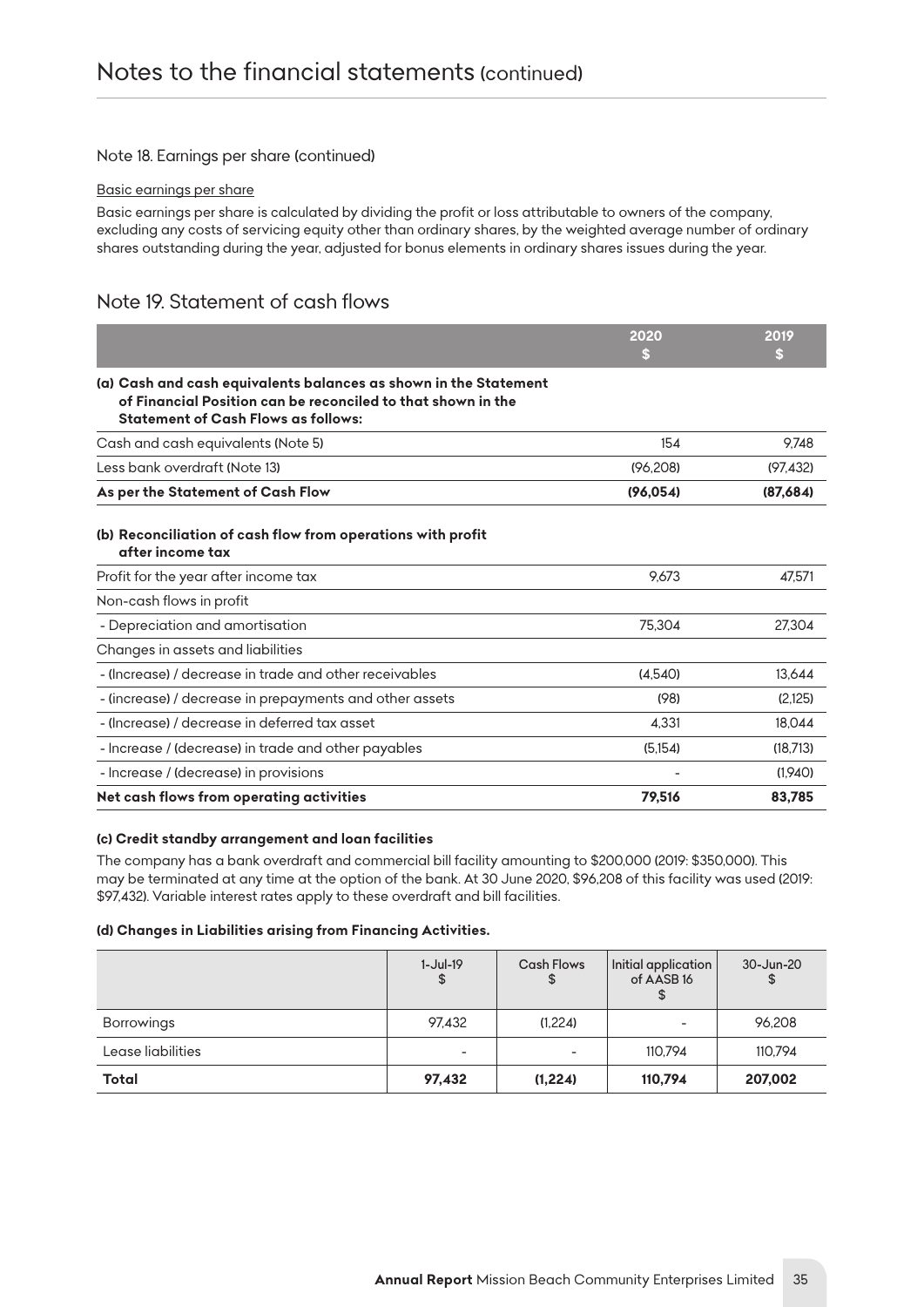# *Note 20. Key management personnel and related party disclosures*

#### *(a) Other related parties*

*Other related parties include close family members of key management personnel and entities that are controlled or jointly controlled by those key management personnel, individually or collectively with their close family members.*

#### *(b) Transactions with key management personnel and related parties*

*Other than detailed below, no key management personnel or related party has entered into any contracts with the company. No Director fees have been paid as the positions are held on a voluntary basis.*

*During the year, there was no transactions with related parties to the Directors.*

*Mission Beach Community Enterprises Limited have not accepted the Bendigo and Adelaide Bank Limited's Community Bank Directors Privileges package. The package is available to all Directors who can elect to avail themselves of the benefits based on their personal banking with the branch.*

#### *(c) Key management personnel shareholdings*

*There was no movement in key management personnel shareholdings during the year. Each share held has a paid up value of \$1 and is fully paid.*

#### *(d) Other key management transactions*

*There has been no other transactions key management or related parties other than those described above.*

# *Note 21. Events after the reporting period*

*There have been no events after the end of the financial year that would materially affect the financial statements.*

# *Note 22. Contingent liabilities and contingent assets*

*There were no contingent liabilities or assets at the date of this report to affect the financial statements.*

# *Note 23. Operating segments*

*The company operates in the financial services sector where it provides banking services to its clients. The company operates in one area being Mission Beach, Queensland. The company has a franchise agreement in place with Bendigo and Adelaide Bank Limited who account for 100% of the revenue (2019: 100%).*

### *Note 24. Commitments*

#### *(a) Operating lease commitments*

|                                    | 2020                     | 2019    |
|------------------------------------|--------------------------|---------|
|                                    |                          |         |
| Payable:                           |                          |         |
| - no later than 12 months          |                          | 37,559  |
| - between 12 months and five years | $\overline{\phantom{a}}$ | 121.781 |
| Minimum lease payments             | ۰                        | 159.340 |

*Non-cancellable operating leases contracted for but not capitalised in the Statement of Financial Position.*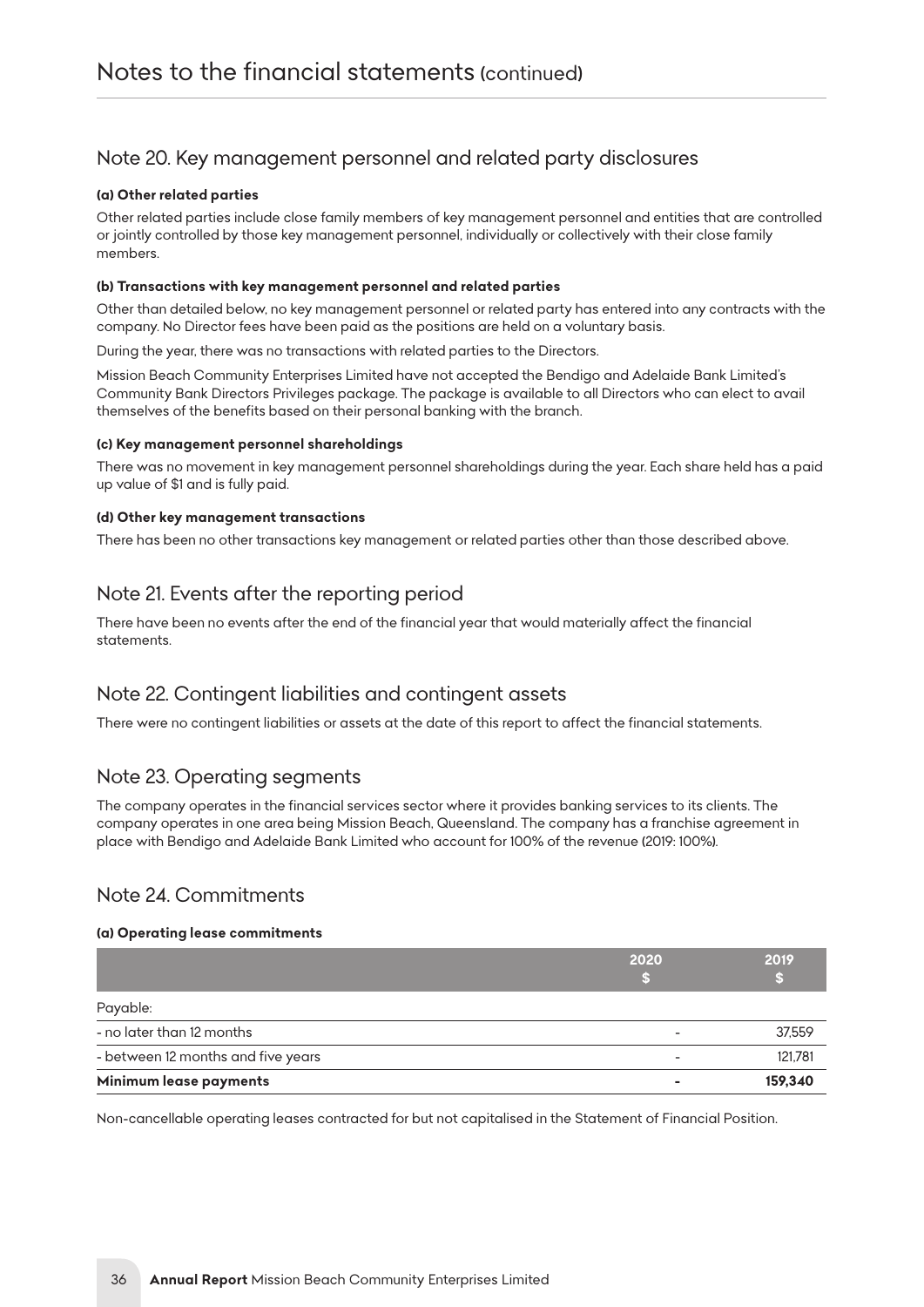# *Note 25. Company details*

*The registered office and principal place of business is: Shop 5, 34-40 Dickinson Street, Wongaling Beach QLD 4852.*

# *Note 26. Financial instrument risk*

#### *Financial risk management policies*

*The Board of Directors has overall responsibility for the establishment and oversight of the risk management framework. The Board has established an Audit Committee which reports regularly to the Board.*

#### *Specific financial risk exposure and management*

*The main risks the company is exposed to through its financial instruments are credit risk, liquidity risk and market risk consisting of interest rate risk and other price risk. There have been no substantial changes in the types of risks the company is exposed to, how the risks arise, or the Board's objectives, policies and processes for managing or measuring the risks from the previous period.*

*The company's financial instruments consist mainly of deposits with banks, short term investments, account receivables and payables, bank overdraft and loans. The totals for each category of financial instruments measured in accordance with AASB 9 Financial Instruments as detailed in the accounting policies are as follows:*

|                                                                             | <b>Note</b> | 2020    | 2019    |
|-----------------------------------------------------------------------------|-------------|---------|---------|
|                                                                             |             | \$      | S       |
| <b>Financial assets</b>                                                     |             |         |         |
| Financial assets at amortised cost:                                         |             |         |         |
| - Cash and cash equivalents                                                 | 5           | 154     | 9,748   |
| - Trade and other receivables                                               | 6           | 13,951  | 9.411   |
|                                                                             |             | 14,105  | 19,159  |
| Investments designated as fair value through other<br>comprehensive income: |             |         |         |
| - Unlisted investments                                                      | 7           | 8,438   |         |
|                                                                             |             | 8,438   |         |
| <b>Total financial assets</b>                                               |             | 22,543  | 19,159  |
| <b>Financial liabilities</b>                                                |             |         |         |
| Financial liabilities at amortised cost:                                    |             |         |         |
| - Trade and other payables                                                  | 12          | 23,504  | 29,009  |
| - Borrowings                                                                | 13          | 13.255  | 16,923  |
| - Lease Liabilities                                                         | 14          | 110,794 |         |
| - Bank overdraft                                                            | 13          | 96,208  | 97,432  |
| <b>Total financial liabilities</b>                                          |             | 243,761 | 143,364 |

#### *(a) Credit risk*

*Exposure to credit risk relating to financial assets arises from the potential non-performance by counterparties of contract obligations that could lead to a financial loss to the company.*

*Credit risk is managed through maintaining procedures ensuring, to the extent possible, that clients and counterparties to transactions are of sound credit worthiness. Such monitoring is used in assessing receivables for*  impairment. Credit terms for normal fee income are generally 30 days from the date of invoice. For fees with longer *settlements, terms are specified in the individual client contracts. In the case of loans advanced, the terms are specific to each loan.*

#### *Credit risk exposures*

*The maximum exposure to credit risk by class of recognised financial assets at the end of the reporting period is equivalent to the carrying amount and classification of those financial assets as presented in the table above..*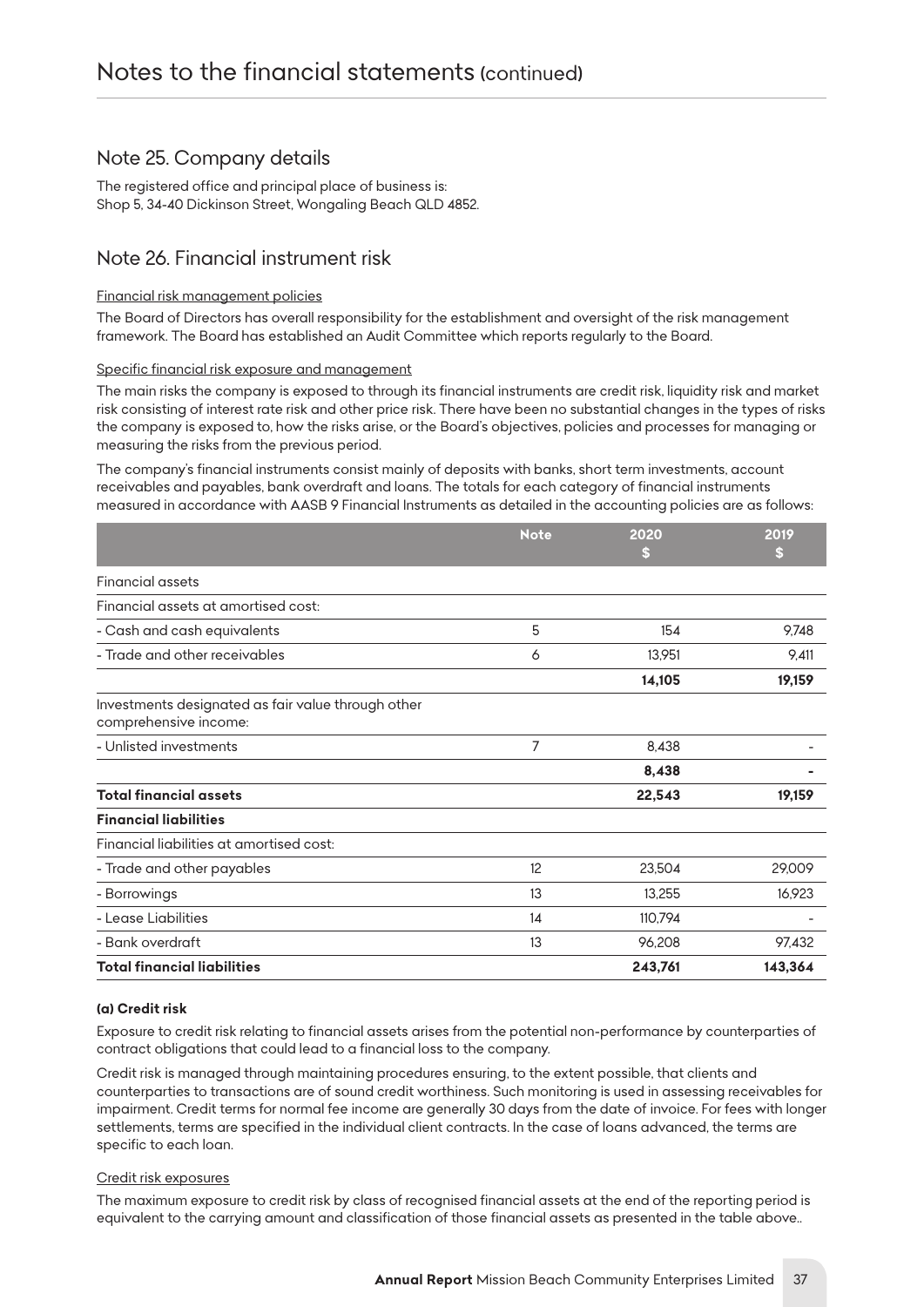#### *Note 26. Financial instrument risk (continued)*

#### *(a) Credit risk (continued)*

#### *Credit risk exposures (continued)*

*The company has significant concentrations of credit risk with Bendigo and Adelaide Bank Limited. The company's exposure to credit risk is limited to Australia by geographic area.*

*Trade and other receivables that are neither past due nor impaired are considered to be of high credit quality. Aggregates of such amounts are detailed at Note 6.*

*The company limits its exposure to credit risk by only investing in liquid securities with Bendigo and Adelaide Bank Limited and therefore credit risk is considered minimal.*

#### *(b) Liquidity risk*

Liquidity risk is the risk that the Company will not be able to meet its financial obligations as they fall due. The *Company ensures it will have enough liquidity to meet its liabilities when due under both normal and stressed conditions. Liquidity management is carried out within the guidelines set by the Board.*

*Typically, the company maintains sufficient cash on hand to meet expected operational expenses, including the servicing of financial obligations. This excludes the potential impact of extreme circumstances that cannot reasonably be predicted, such as natural disasters.*

*In addition the company has established an overdraft facility of \$200,000 with Bendigo and Adelaide Bank Limited. The undrawn amount of this facility is \$103,792 (2019: \$252,658).*

*The table below reflects an undiscounted contractual maturity analysis for financial liabilities. The Bank overdraft*  facility is subject to annual review, may be drawn at any time, and may be terminated by the bank without notice. *Therefore the balance of the overdraft facility outstanding at year end could become repayable within 12 months.*

*Cash flows realised from financial assets reflect management's expectation as to the timing of realisation. Actual timing may therefore differ from that disclosed. The timing of cash flows presented in the table to settle financial*  liabilities reflects the earliest contractual settlement dates and does not reflect management's expectations that *banking facilities will be rolled forward.*

| 30 June 2020                                       | Weighted<br>average<br>interest<br>rate<br>% | Total<br>\$ | Within<br>1 year<br>\$ | 1 <sub>to</sub><br>5 years<br>SS | Over<br>5 years<br>S |
|----------------------------------------------------|----------------------------------------------|-------------|------------------------|----------------------------------|----------------------|
| <b>Financial assets</b>                            |                                              |             |                        |                                  |                      |
| - Cash and cash equivalents                        | $0\%$                                        | 154         | 154                    |                                  |                      |
| - Trade and other receivables                      |                                              | 13,951      | 13,951                 | -                                |                      |
| - Unlisted investments                             | $1\%$                                        | 8.438       | ۰                      | ۰                                |                      |
| <b>Total anticipated inflows</b>                   |                                              | 22,543      | 14,105                 | ۰                                |                      |
| <b>Financial liabilities</b>                       |                                              |             |                        |                                  |                      |
| - Trade and other payables                         |                                              | 23,504      | 23.504                 |                                  |                      |
| - Borrowings                                       | 1.33%                                        | 13,255      | 3,838                  | 9.417                            |                      |
| - Lease Liabilities                                |                                              | 110,794     | 34,020                 | 76,774                           |                      |
| - Bank overdraft                                   | 6%                                           | 96,208      | 96,208                 |                                  |                      |
| <b>Total expected outflows</b>                     |                                              | 243,761     | 157,570                | 86,191                           |                      |
| Net inflow / (outflow) on financial<br>instruments |                                              | (221, 218)  | (143, 465)             | (86, 191)                        |                      |

*Financial liability and financial asset maturity analysis:*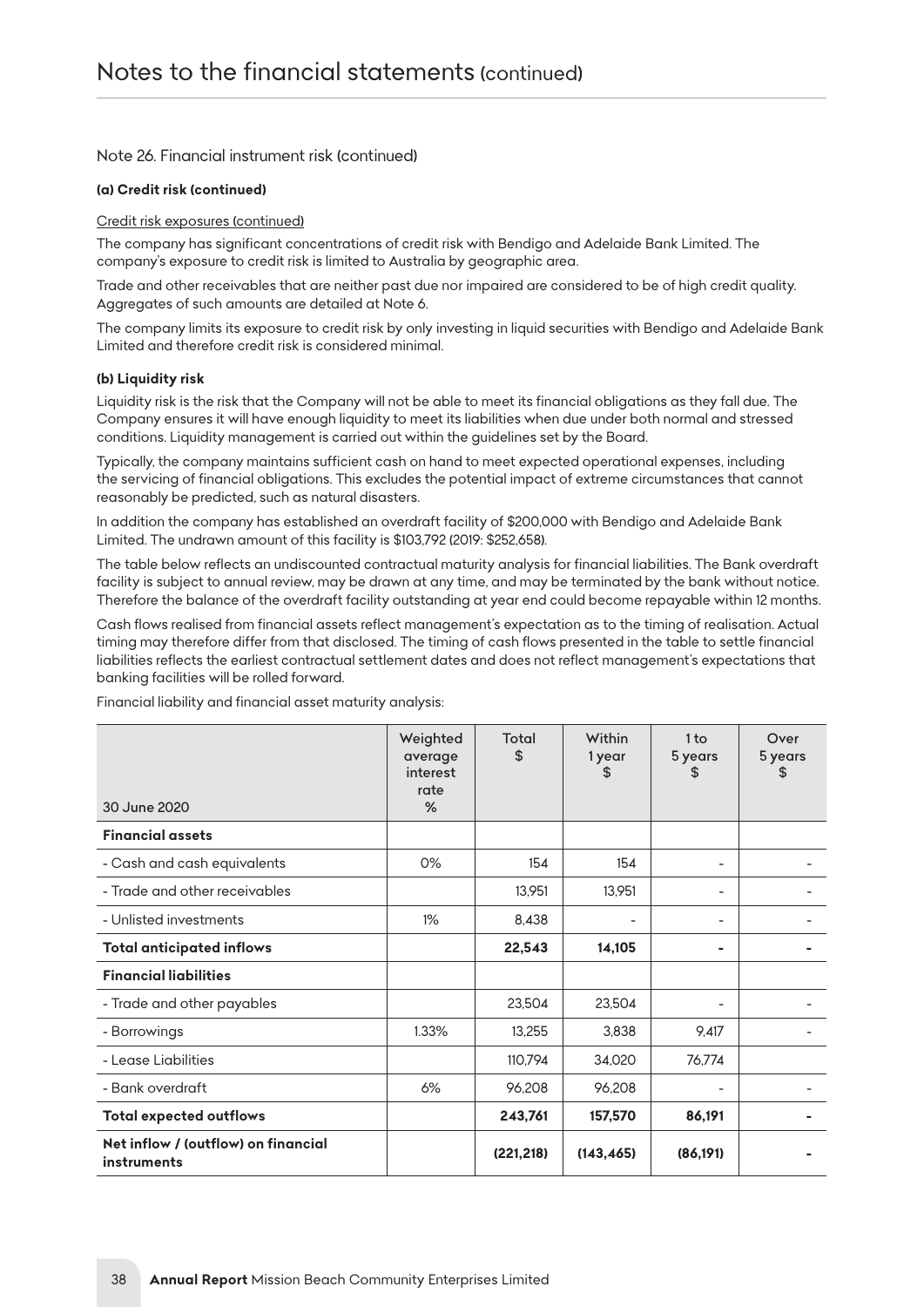#### *Note 26. Financial instrument risk (continued)*

#### *(b) Liquidity risk (continued)*

| 30 June 2019                                       | Weighted<br>average<br>interest<br>rate<br>% | Total<br>\$ | Within<br>1 year<br>\$ | 1 <sub>to</sub><br>5 years<br>\$ | Over<br>5 years<br>\$ |
|----------------------------------------------------|----------------------------------------------|-------------|------------------------|----------------------------------|-----------------------|
|                                                    |                                              |             |                        |                                  |                       |
| <b>Financial assets</b>                            |                                              |             |                        |                                  |                       |
| - Cash and cash equivalents                        | 2.50%                                        | 9,748       | 9,748                  | $\overline{\phantom{a}}$         |                       |
| - Trade and other receivables                      |                                              | 9.411       | 9,411                  | $\qquad \qquad \blacksquare$     |                       |
| <b>Total anticipated inflows</b>                   |                                              | 19,159      | 19,159                 | ۰                                |                       |
| <b>Financial liabilities</b>                       |                                              |             |                        |                                  |                       |
| - Trade and other payables                         |                                              | 29,009      | 29,009                 | $\overline{\phantom{0}}$         |                       |
| - Borrowings                                       | 4.66%                                        | 114,355     | 101,075                | 13,280                           |                       |
| - Bank overdraft                                   | 6.00%                                        | 97,432      | 97,432                 | -                                |                       |
| <b>Total expected outflows</b>                     |                                              | 240,796     | 227,516                | 13,280                           |                       |
| Net inflow / (outflow) on financial<br>instruments |                                              | (221, 637)  | (208, 357)             | (13, 280)                        |                       |

*\* The Bank overdraft has no set repayment period and as such all has been included as current.*

#### *(c) Market risk*

*Market risk is the risk that changes in market prices, such as interest rates, will affect the company's income or the value of its holdings of financial instruments. The objective of market risk management is to manage and control market risk exposures within acceptable parameters.*

*The primary risks the company is exposed to is interest rate risk and other price risk. The company has no exposure to fluctuations in foreign currency.*

#### *Interest rate risk*

*Exposure to interest rate risk arises on financial assets and financial liabilities recognised at the end of the reporting period whereby a future change in interest rates will affect future cash flows or the fair value of fixed rate financial instruments.*

*The financial instruments that primarily expose the company to interest rate risk are borrowings, fixed interest securities, and cash and cash equivalents.*

*Taking into account past performance, future expectations, economic forecasts, and management's knowledge and experience of the financial markets, management believes the following movements are 'reasonably possible' over the next 12 months:*

 *- A parallel shift of +/- 1% in market interest rates from year-end rates.*

*These movements will not have a material impact on the valuation of the company's financial assets and liabilities, nor will they have a material impact on the results of the company's operations.*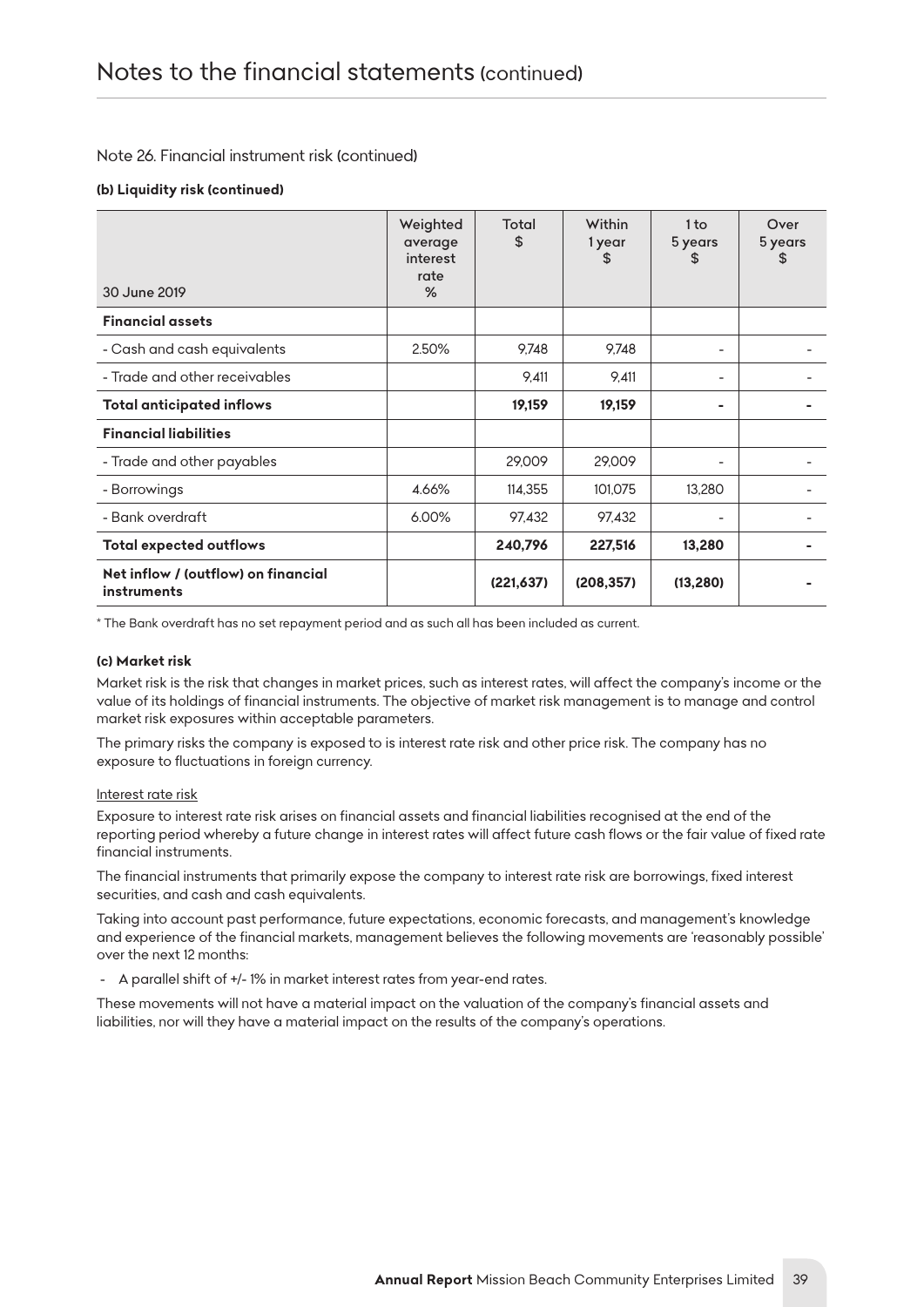# <span id="page-40-0"></span>*Directors' declaration*

*In accordance with a resolution of the Directors of Mission Beach Community Enterprises Limited, the Directors of the company declare that:*

- 1. The financial statements and notes, as set out on pages 13 to 39 are in accordance with the *Corporations Act 2001 and:*
	- *(i) comply with Australian Accounting Standards which, as stated in accounting policy Note 1 to the financial statements, constitutes compliance with International Financial Reporting Standards (IFRS); and*
	- *(ii) give a true and fair view of the company's financial position as at 30 June 2020 and of the performance for the year ended on that date;*
- *2. In the Directors' opinion there are reasonable grounds to believe that the company will be able to pay its debts as and when they become due and payable.*

*This resolution is made in accordance with a resolution of the Board of Directors.*

*Kelly Cavallaro Director*

*Signed at Mission Beach on 24 September 2020.*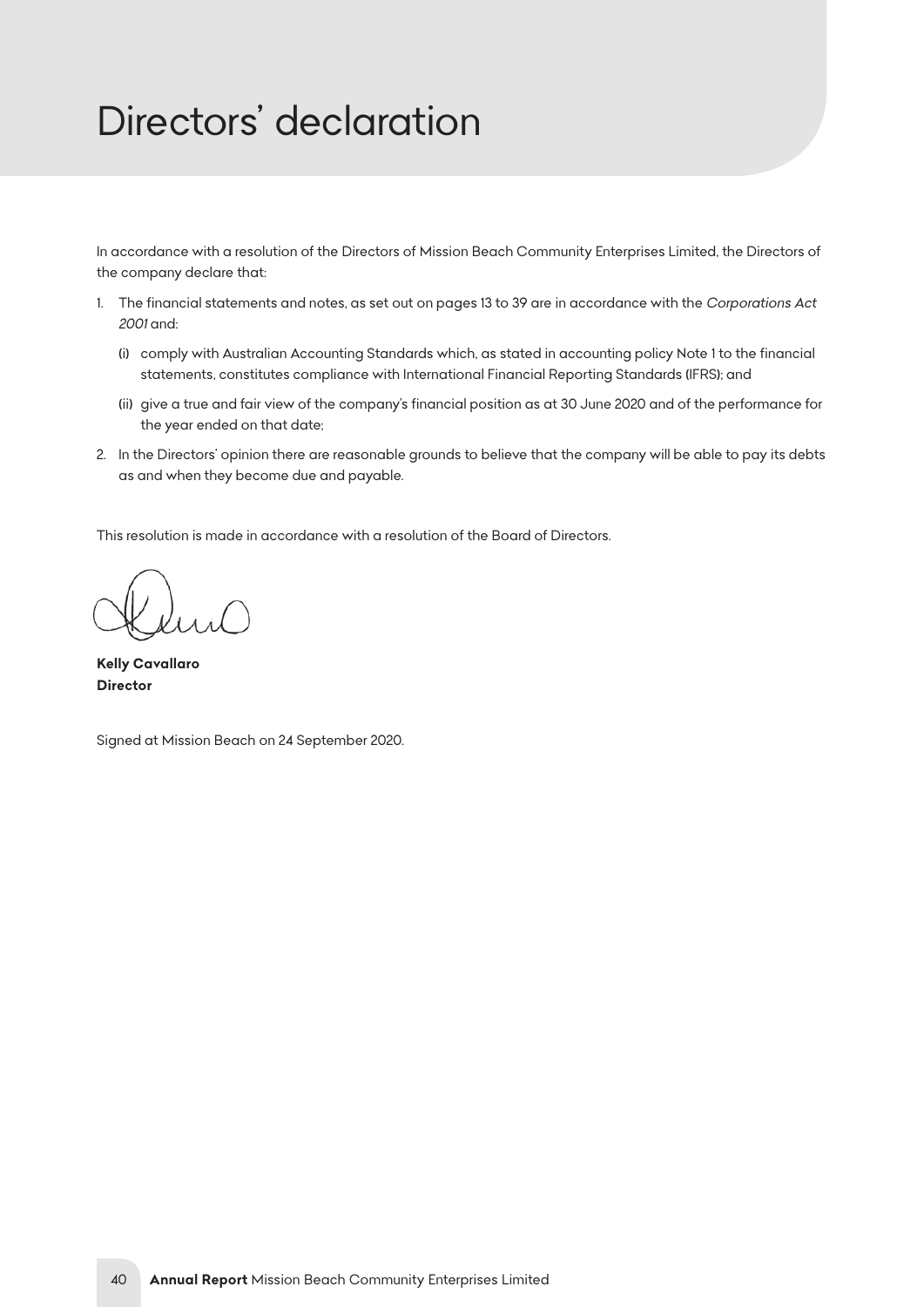# <span id="page-41-0"></span>*Independent audit report*



Ph: (03) 4435 3550 admin@rsdaudit.com.au www.rsdaudit.com.au

#### **INDEPENDENT AUDITOR'S REPORT TO THE MEMBERS OF MISSION BEACH COMMUNITY ENTERPRISES LIMITED**

**REPORT ON THE AUDIT OF THE FINANCIAL REPORT**

#### **Opinion**

We have audited the financial report of Mission Beach Community Enterprises Limited (the Company), which comprises the statement of financial position as at 30 June 2020, the statement of profit or loss and other comprehensive income, the statement of changes in equity and the statement of cash flows for the year then ended, and notes to the financial statements, including a summary of significant accounting policies and other explanatory information, and the directors' declaration.

In our opinion the accompanying financial report of Mission Beach Community Enterprises Limited is in accordance with the *Corporations Act 2001*, including:

- (i) giving a true and fair view of the Company's financial position as at 30 June 2020 and of its performance for the year then ended; and
- (ii) complying with Australian Accounting Standards and the *Corporations Regulations 2001;* and

#### **Basis for Opinion**

We conducted our audit in accordance with Australian Auditing Standards. Those standards require that we comply with relevant ethical requirements related to audit engagements and plan and perform the audit to obtain reasonable assurance about whether the financial report is free from material misstatement. Our responsibilities under those standards are further described in the *Auditor's Responsibilities for the Audit of the Financial Report* section of our report.

We believe that the audit evidence we have obtained is sufficient and appropriate to provide a basis for our opinion.

#### **Independence**

We are independent of the Company in accordance with the auditor independence requirements of the *Corporations Act 2001* and the ethical requirements of the Accounting Professional and Ethical Standards Board's APES 110: *Code of Ethics for Professional Accountants* (the Code) that are relevant to our audit of the financial report in Australia. We have also fulfilled our other ethical responsibilities in accordance with the Code.

We confirm that the independence declaration required by the *Corporations Act 2001*, which has been given to the directors of the Company, would be in the same terms if given to the directors as at the time of this auditor's report.

#### **Director's Responsibility for the Financial Report**

The directors of the Company are responsible for the preparation of the financial report that gives a true and fair view in accordance with Australian Accounting Standards and the *Corporations Act 2001,* and for such internal control as the directors determine is necessary to enable the preparation of the financial report that gives a true and fair view and is free from material misstatement, whether due to fraud or error.

In preparing the financial report, the directors are responsible for assessing the ability of the Company to continue as a going concern, disclosing, as applicable, matters related to going concern and using the going concern basis of accounting unless the directors either intend to liquidate the Company or to cease operations, or have no realistic alternative but to do so.



Richmond Sinnott & Delahunty, trading as RSD Audit ABN 60 616 244 309 Liability limited by a scheme approved under Professional Standards Legislation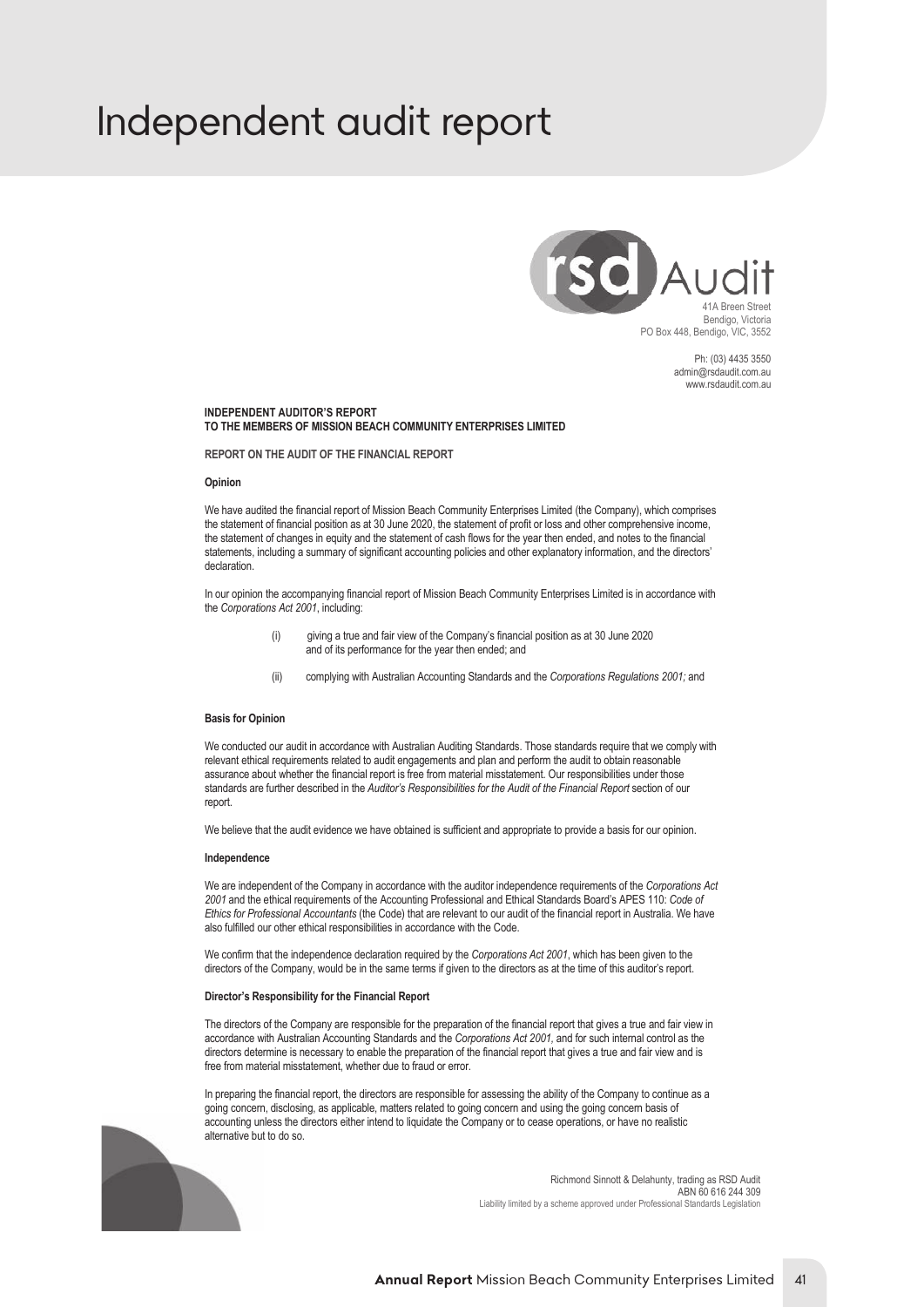

#### **Auditor's Responsibility for the Audit of the Financial Report**

Our responsibility is to express an opinion on the financial report based on our audit. Our objectives are to obtain reasonable assurance about whether the financial report as a whole is free from material misstatement, whether due to fraud or error, and to issue an auditor's report that includes our opinion. Reasonable assurance is a high level of assurance, but is not a guarantee that an audit conducted in accordance with the Australian Auditing Standards will always detect a material misstatement when it exists. Misstatements can arise from fraud or error and are considered material if, individually or in aggregate, they could reasonably be expected to influence the economic decisions of users taken on the basis of this financial report.

As part of an audit in accordance with Australian Auditing Standards, we exercise professional judgement and maintain professional scepticism throughout the audit.

An audit involves performing procedures to obtain audit evidence about the amounts and disclosures in the financial report.

The procedures selected depend on the auditor's judgement, including the assessment of the risks of material misstatement of the financial report, whether due to fraud or error. In making those risk assessments, the auditor considers internal control relevant to the entity's preparation of the financial report that gives a true and fair view in order to design audit procedures that are appropriate in the circumstances, but not for the purpose of expressing an opinion on the effectiveness of the entity's internal control.

We identify and assess the risks of material misstatement of the financial report, whether due to fraud or error, design and perform audit procedures responsive to those risks, and obtain audit evidence that is sufficient and appropriate to provide a basis for our opinion. The risk of not detecting a material misstatement resulting from fraud is higher than for one resulting from error, as fraud may involve collusion, forgery, intentional omissions, misrepresentations, or the override of internal control.

An audit also includes evaluating the appropriateness of accounting policies used and the reasonableness of accounting estimates made by the Directors, as well as evaluating the overall presentation of the financial report.

We conclude on the appropriateness of the Directors' use of the going concern basis of accounting and, based on the audit evidence obtained, whether a material uncertainty exists related to events or conditions that may cast significant doubt on the Company's ability to continue as a going concern. If we conclude that a material uncertainty exists, we are required to draw attention in our auditor's report to the related disclosures in the financial report or, if such disclosures are inadequate, to modify our opinion. Our conclusions are based on the audit evidence obtained up to the date of our auditor's report. However, future events or conditions may cause the Company to cease to continue as a going concern.

We evaluate the overall presentation, structure and content of the financial report, including the disclosures, and whether the financial report represents the underlying transactions and events in a manner that achieves fair presentation.

We obtain sufficient appropriate audit evidence regarding the financial information of the entity to express an opinion on the financial report. We are responsible for the direction, supervision and performance of the audit. We remain solely responsible for our audit opinion.

We communicate with the Directors regarding, among other matters, the planned scope and timing of the audit and significant audit findings, including any significant deficiencies in internal control that we identify during our audit.

The Auditing Standards require that we comply with relevant ethical requirements relating to audit engagements. We also provide the Directors with a statement that we have complied with relevant ethical requirements regarding independence, and to communicate with them all relationships and other matters that may reasonably be thought to bear on our independence, and where applicable, related safeguards.

#### **Other Information**

The directors are responsible for the other information. The other information comprises the information included in the Company's annual report for the year ended 30 June 2020, but does not include the financial report and our auditor's report thereon. Our opinion on the financial report does not cover the other information and accordingly we do not express any form of assurance conclusion thereon. In connection with our audit of the financial report, our responsibility is to read the other information, and in doing so, consider whether the other information is materially inconsistent with the financial report or our knowledge obtained in the audit or otherwise appears to be materially misstated. If, based on the work we have performed, we conclude that there is material misstatement of this other information, we are required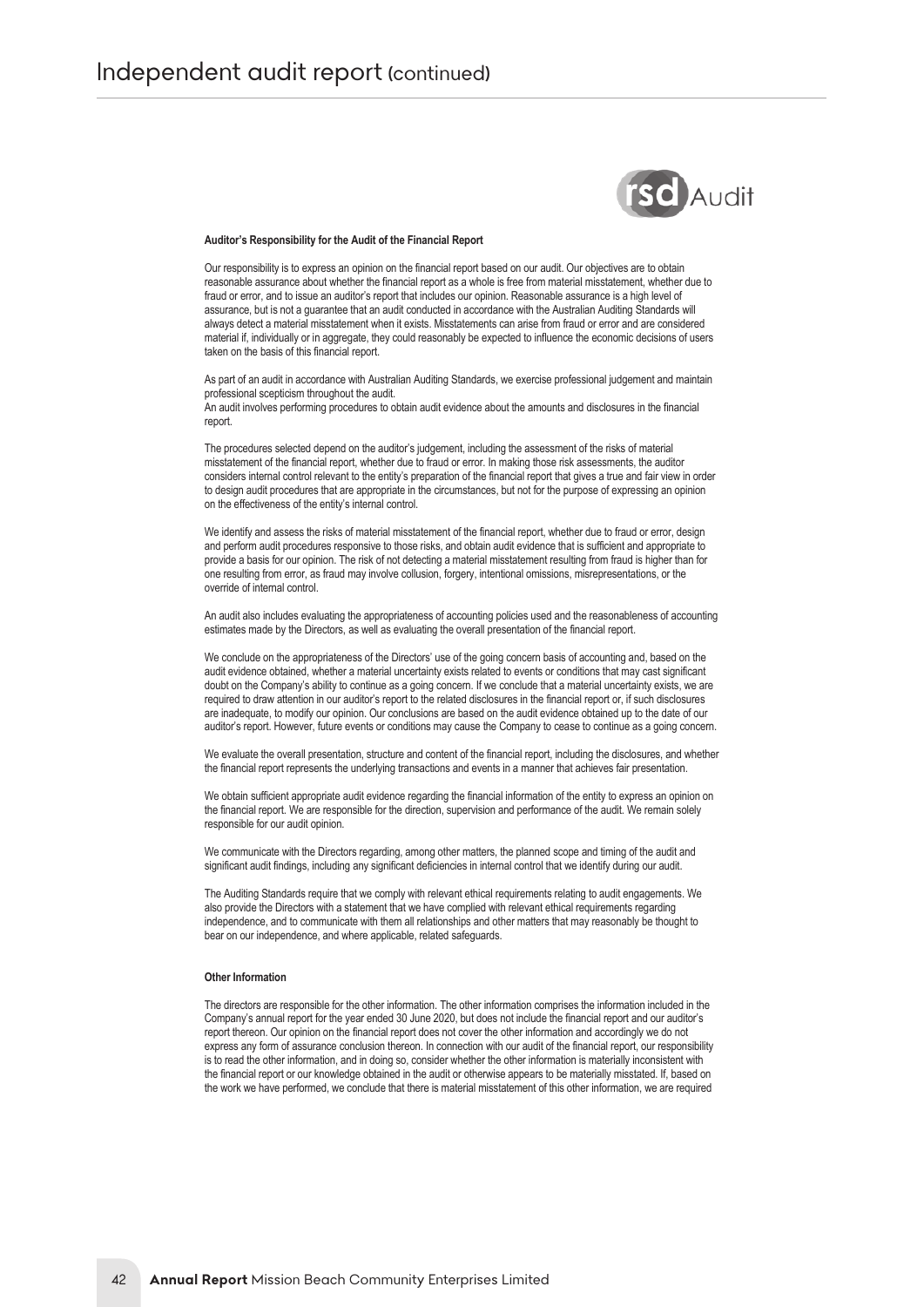

to report that fact. We have nothing to report in this regard.

**RSD Audit** Chartered Accountants

l. l. Delo

**P. P. Delahunty** Partner Bendigo Dated: 29 September 2020